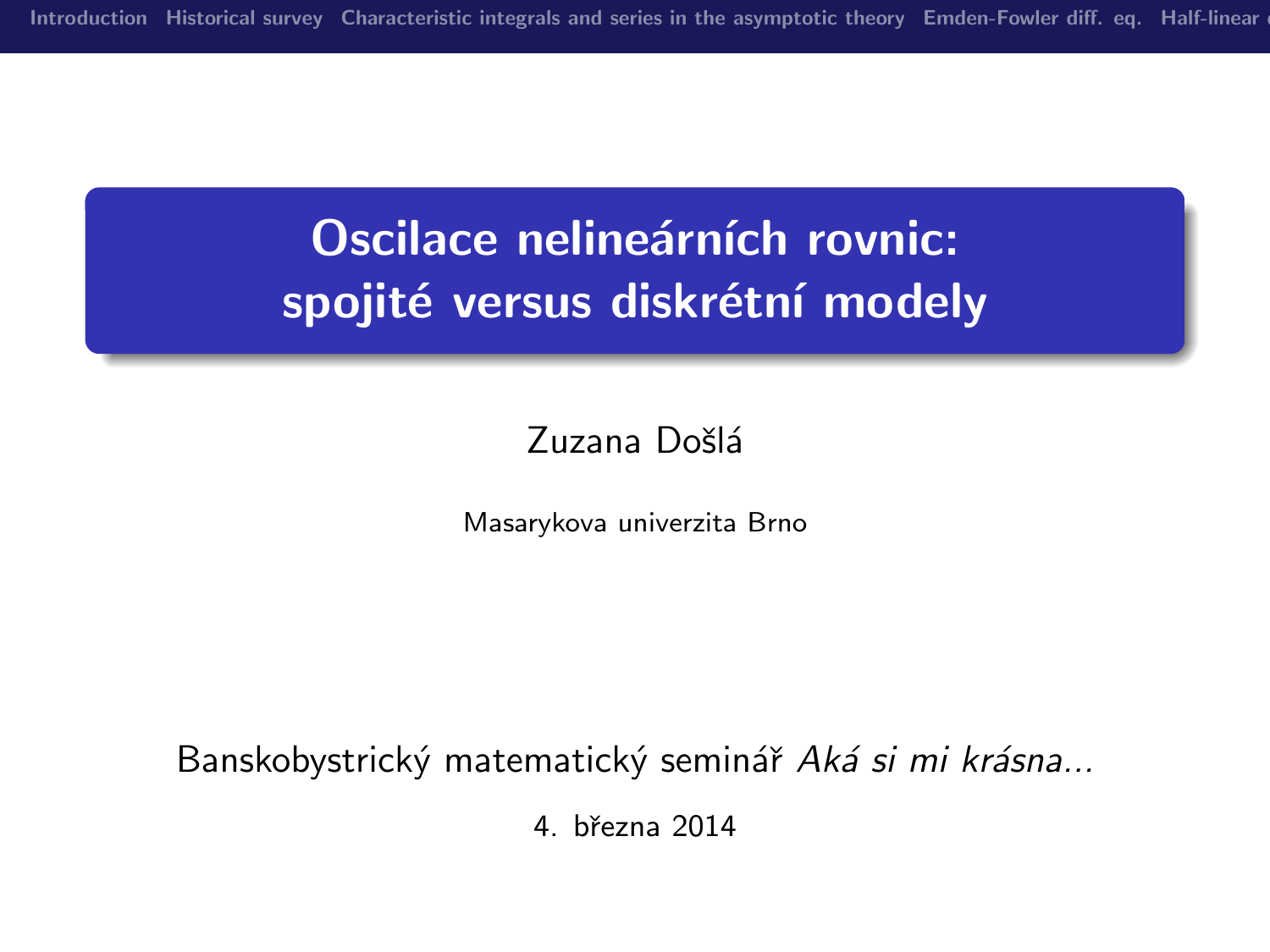# **Motivation**

### Why second order differential equations?

- mathematical models for many real world problems
- **•** science, technology, economics, psychology, defense and demography
- <span id="page-1-0"></span>• Euler-Lagrange equations of energy functionals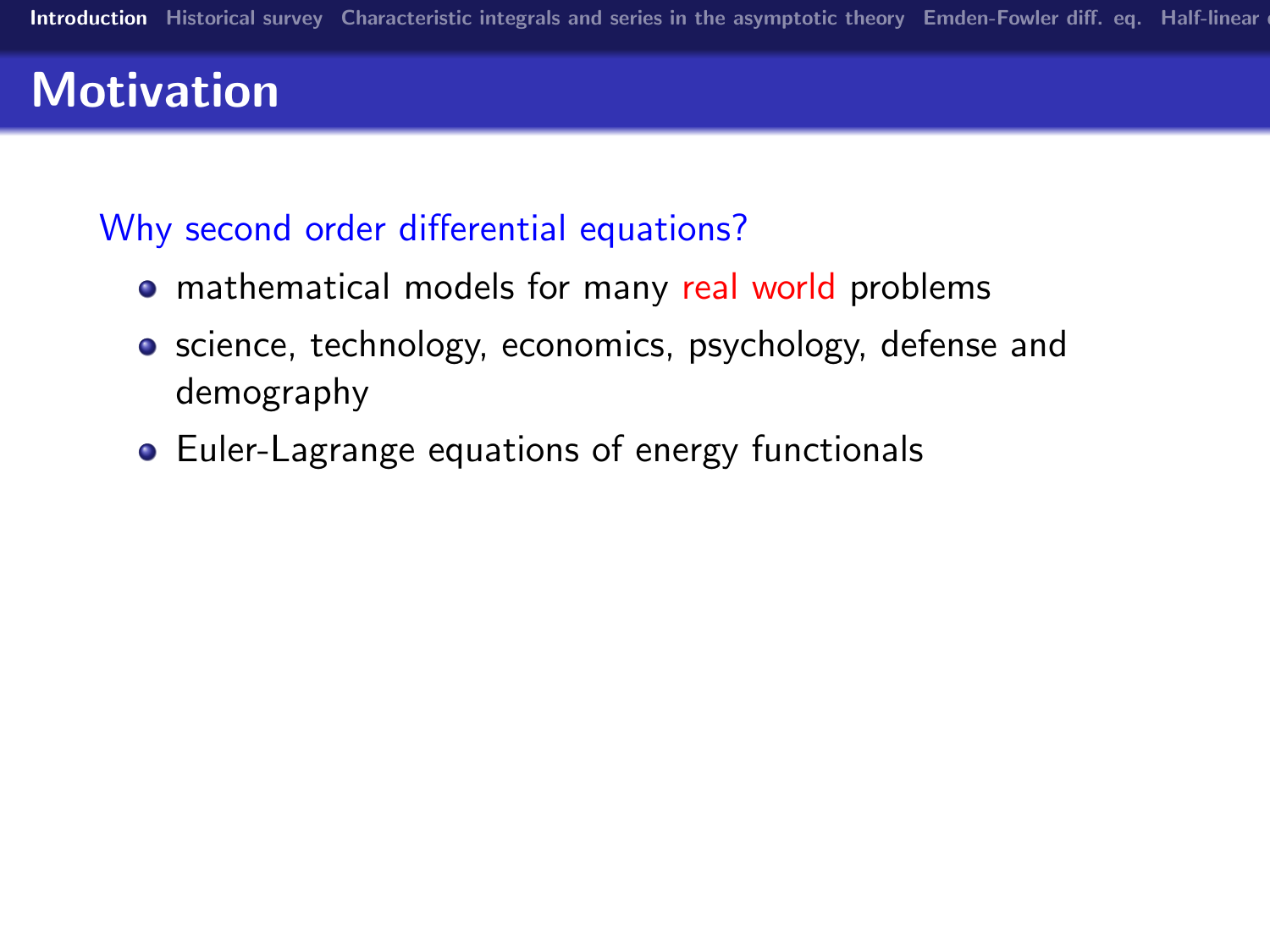# **Motivation**

#### Why second order differential equations?

- mathematical models for many real world problems
- **•** science, technology, economics, psychology, defense and demography
- Euler-Lagrange equations of energy functionals

```
Many simple differential equations cannot be solved explicitly
                    \bigstarexistence of solutions
   asymptotic properties of solutions
                    \bigstarboundedness, convergence to zero, oscillation
```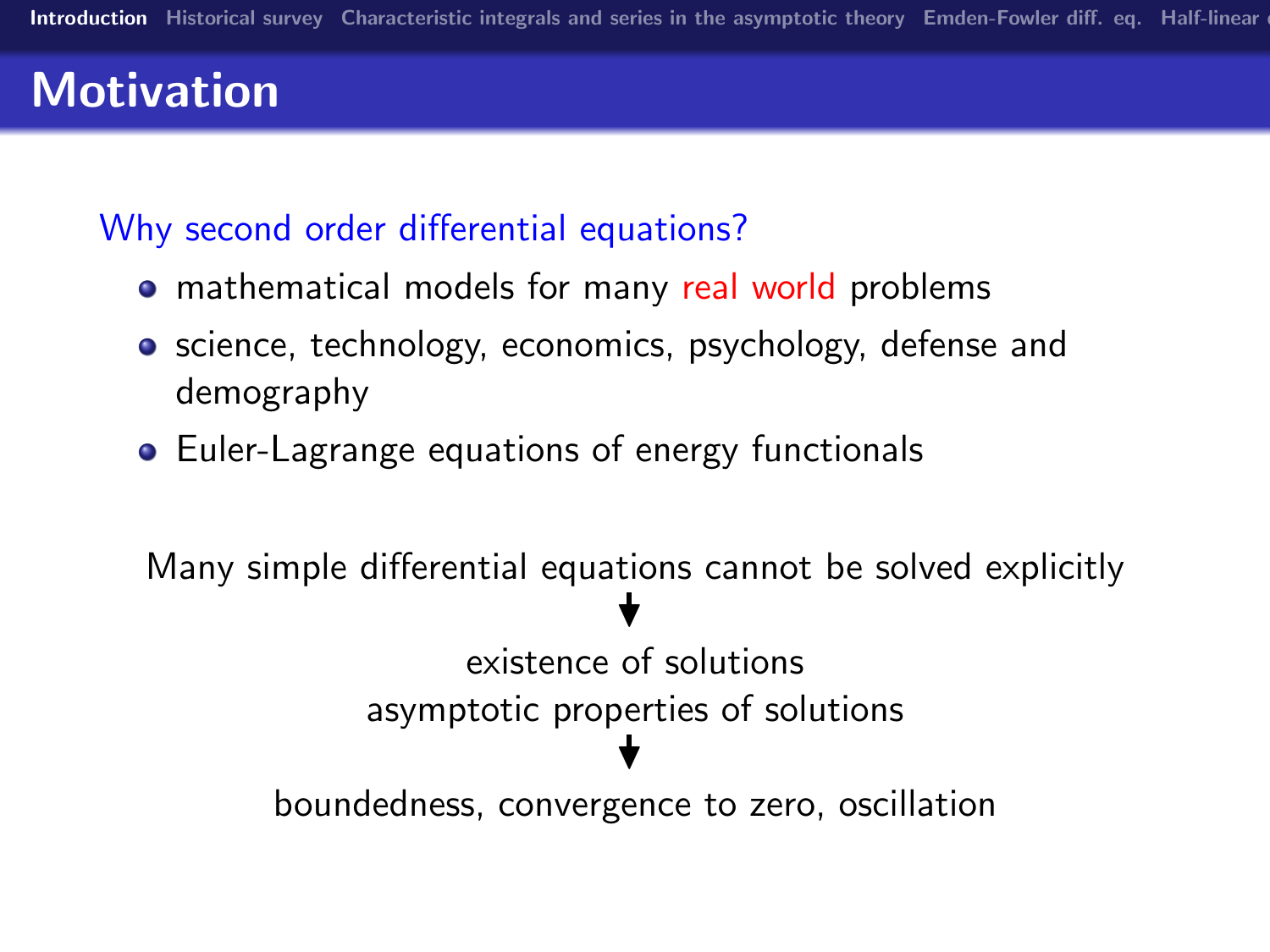# Continuous models: PDE's

• Laplace type equation

$$
\Delta u + F(|x|, u) = 0
$$

$$
\Delta u = \text{div grad } u = \langle \nabla, \nabla u \rangle = \sum_{i=1}^{N} \frac{\partial^2 u}{\partial x_i^2}
$$

 $u = u(x)$  is a radially symmetric solution  $\iff y = y(r) = u(|x|)$ is a solution of equation

$$
(ry'(r))' + b(r)F(y(r)) = 0 \qquad (r \geq c).
$$

• PDE with p-Laplacian

$$
\mathsf{div}\left(|\nabla u|^{p-2}\nabla u\right)+\mathsf{F}(|x|,u)=0
$$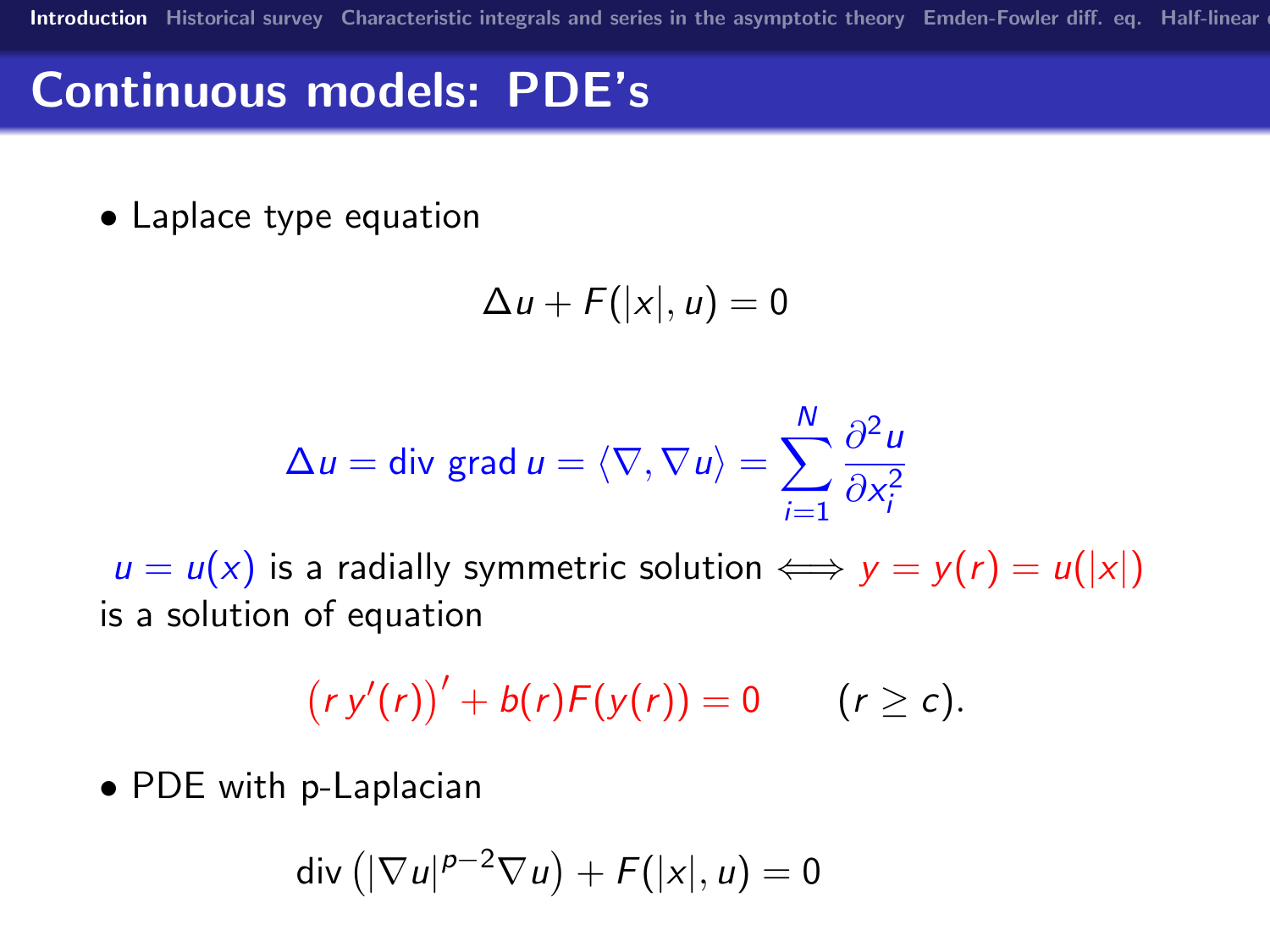## Discrete models: recurrence relations

**Fibonacci numbers:** 1, 1, 2, 3, 5, 8, 13, 21, 34, ...

Fibonacci recurrence relation

$$
x_{n+2} = x_{n+1} + x_n \qquad (n \in \mathbb{N})
$$

with the initial conditions

 $x_1 = 1$ ,  $x_2 = 1$ .

Denote the forward difference operator

$$
\Delta x_n = x_{n+1} - x_n.
$$

Fibonacci recurrence relation can be written as

$$
\Delta((-1)^n \Delta x_n) + (-1)^n x_{n+1} = 0.
$$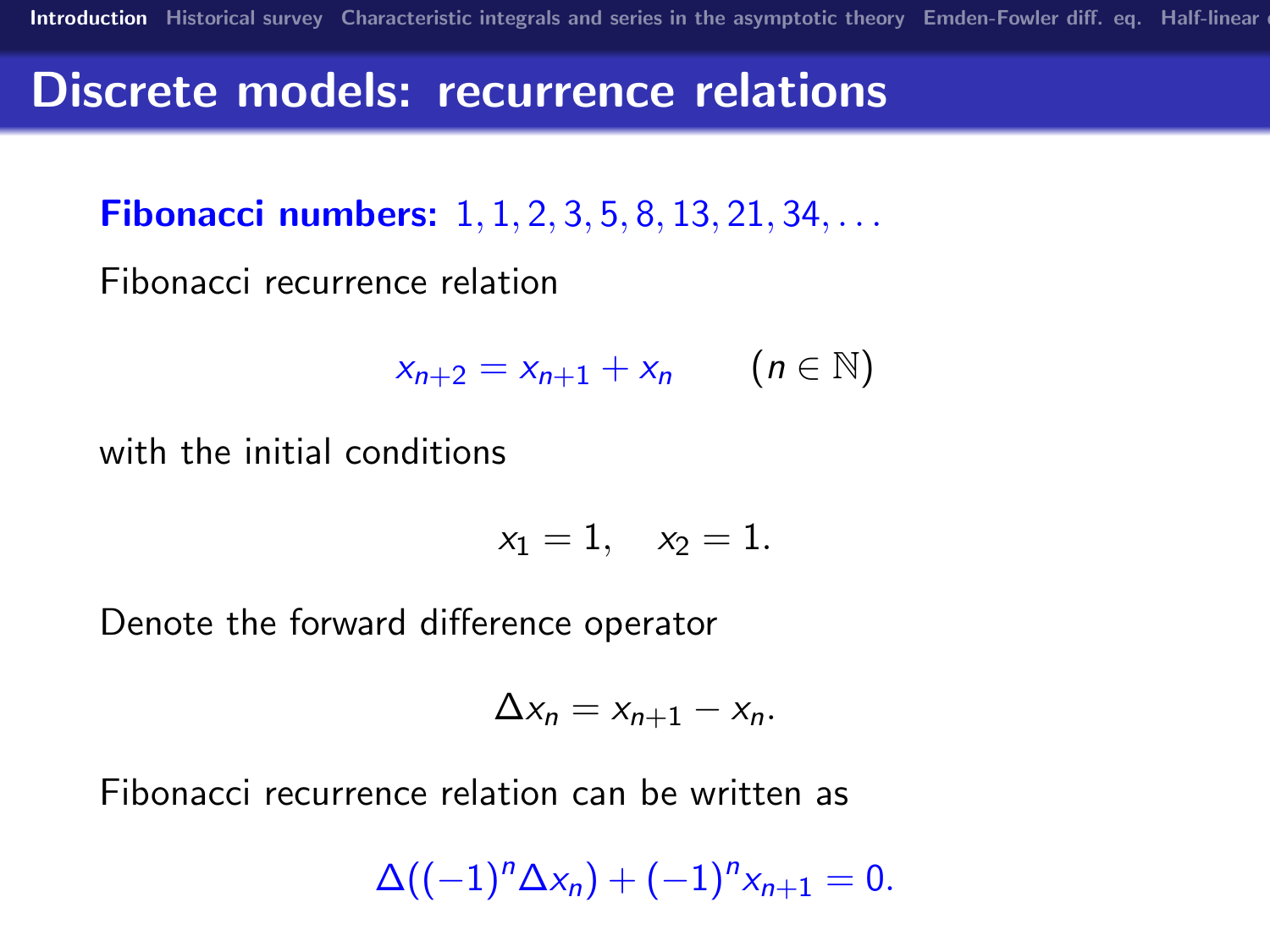# Outline of the talk



- [Historical survey](#page-6-0)
- [Characteristic integrals and series in the asymptotic theory](#page-14-0)
- [Emden-Fowler differential equations](#page-23-0)
- [Half-linear difference equations](#page-29-0)

[The effect of the delay to the asymptotics](#page-29-0)

[Equations with bounded](#page-38-0) Φ-Laplacian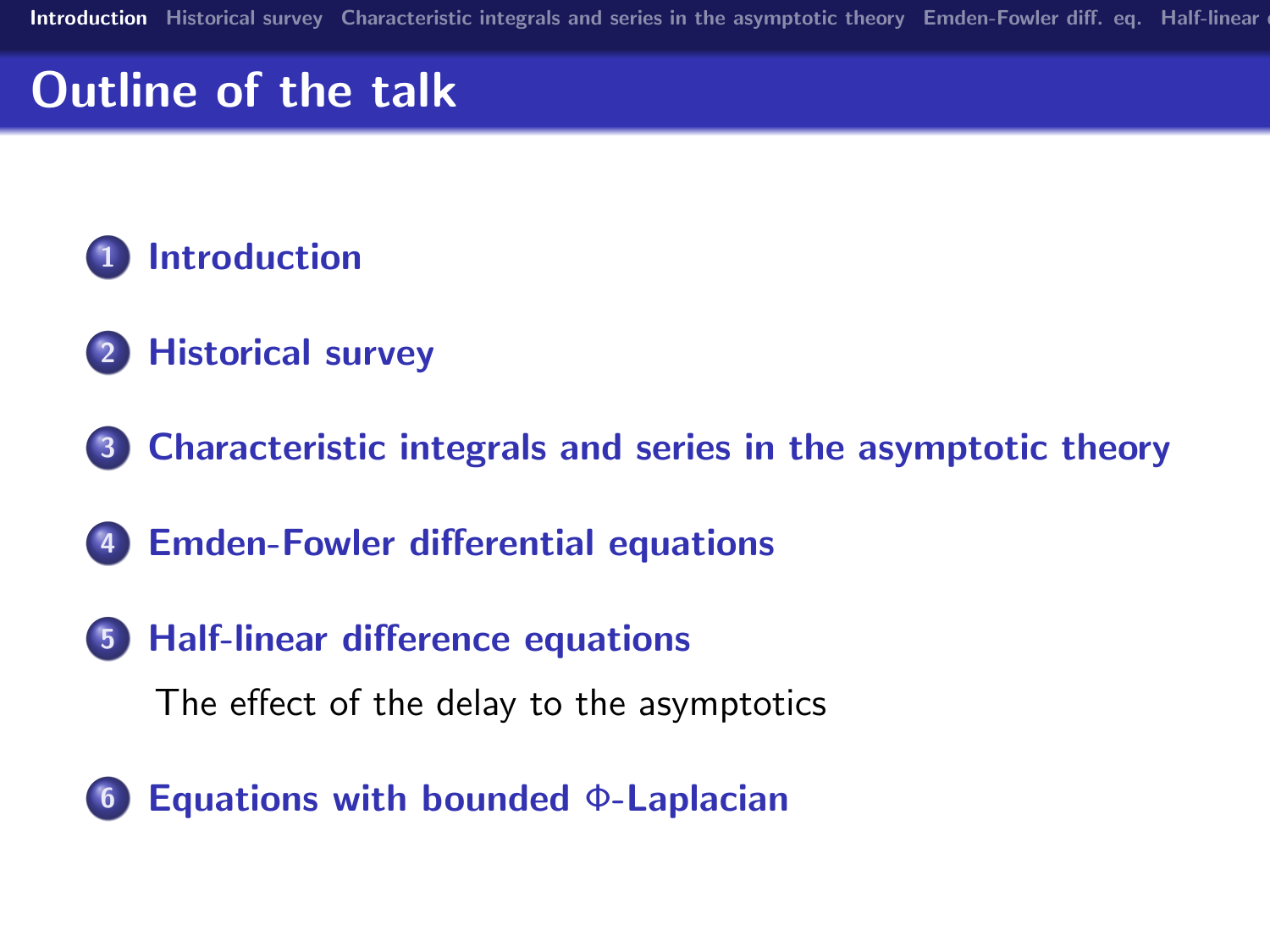## Equations with the Sturm-Liouville operator

Linear differential equation

$$
x'' + b(t)x = 0,
$$

$$
(a(t)x')' + b(t)x = 0,
$$
 (L)

where a, b are positive continuous functions for  $t \geq 0$ .

Emden-Fowler differential equation

<span id="page-6-1"></span>
$$
(a(t)x')' + b(t)|x|^{\beta} \operatorname{sgn} x = 0, \quad \beta \neq 1, \beta > 0. \tag{EF}
$$

 $\beta > 1$ : super-linear equation,  $\beta < 1$ : sub-linear equation.

- $\rightarrow$  Emden (1907): Gaskugeln, Anwendungen der mechanischen Warmentheorie auf Kosmologie und metheorologische Probleme, Leipzig.
- <span id="page-6-0"></span> $\rightarrow$  Fowler (1930): The solutions of Emden's and similar differential equations, Monthly Notices Roy. Astronom. Soc.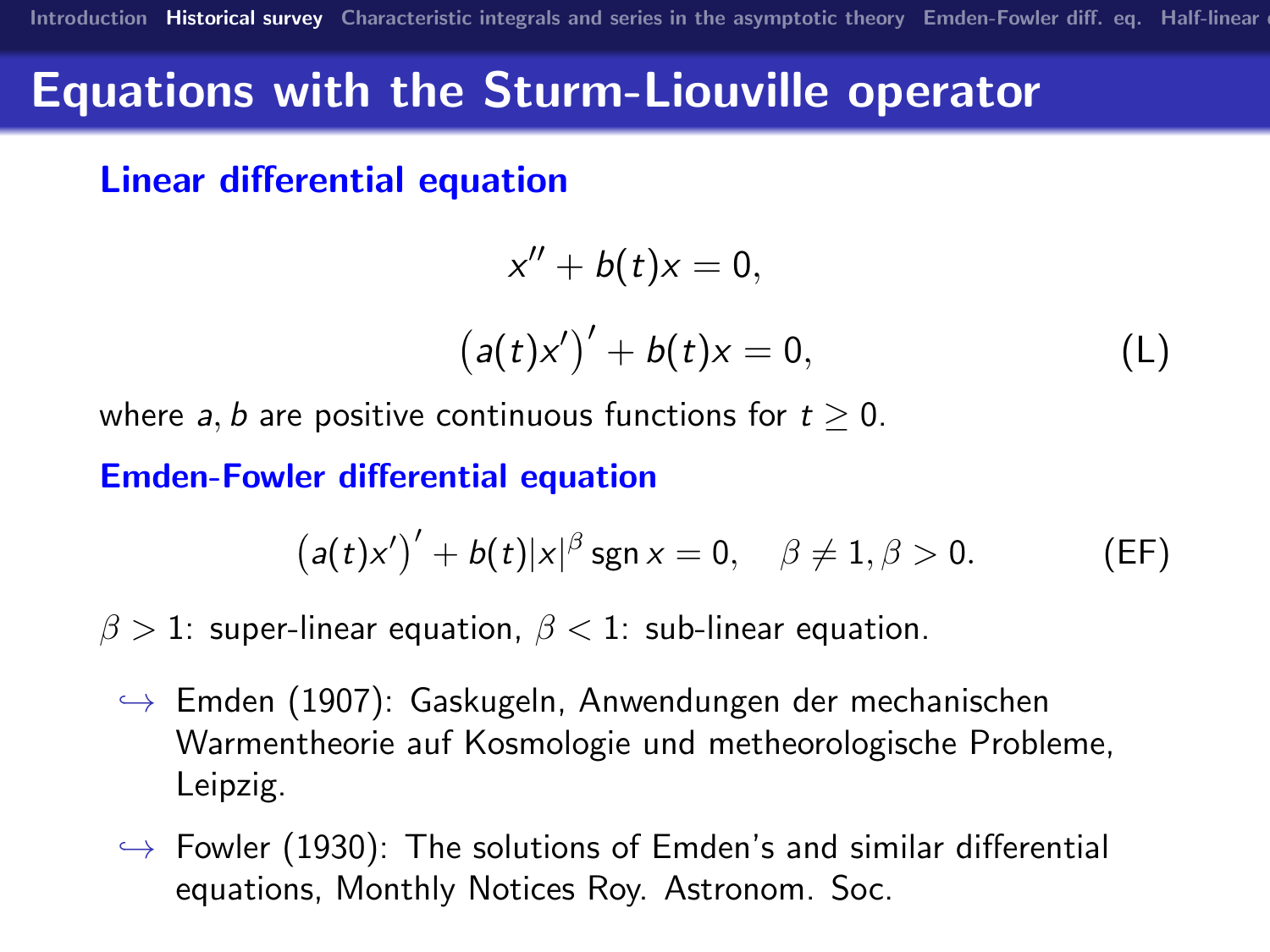A solution is *oscillatory* if it has a sequence of zeros converging to infinity, otherwise it is said to be nonoscillatory.

Equation is *oscillatory* if any its solution is oscillatory.

Linear differential equations – Sturmian theory

all sols are oscillatory all sols are nonoscillatory

Nonlinear differential equations

all sols are oscillatory all sols are nonoscillatory there exist oscillatory and nonoscillatory solutions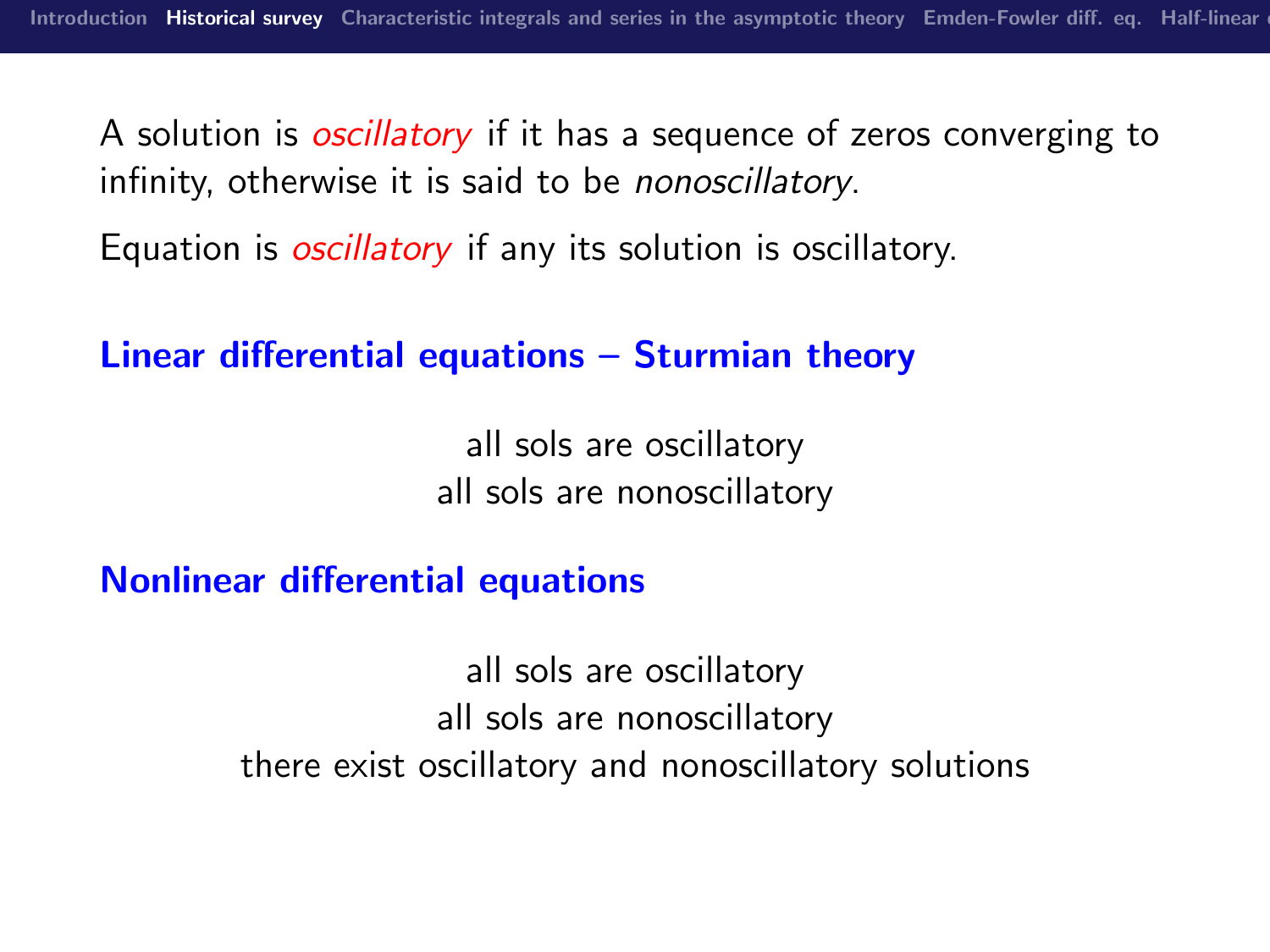#### Oscillation criteria for Emden-Fowler equation [\(EF\)](#page-6-1):

$$
\beta > 1
$$
 (case  $a(t) \equiv 1$  by Atkinson 1955)

$$
\int_0^\infty b(t)\int_0^t \frac{1}{a(s)}\,ds=\infty,
$$

 $\beta$  < 1 (case a(t)  $\equiv$  1 by Belohorec 1967)

$$
\int_0^\infty b(t)\left(\int_0^t \frac{1}{a(t)}\right)^\mu dt = \infty \quad \mu \in [0,\beta].
$$

Extensions: Heidel and Kiguradze (1973), for two-dimensional differential systems by Izyumova and Mirzov (1976-1977), Kordonis-Philos (1998)

Nonoscillation: all solutions of [\(EF\)](#page-6-1) are nonoscillatory – Atkinson  $(\beta > 1)$ , Heidel  $(0 < \beta < 1)$ .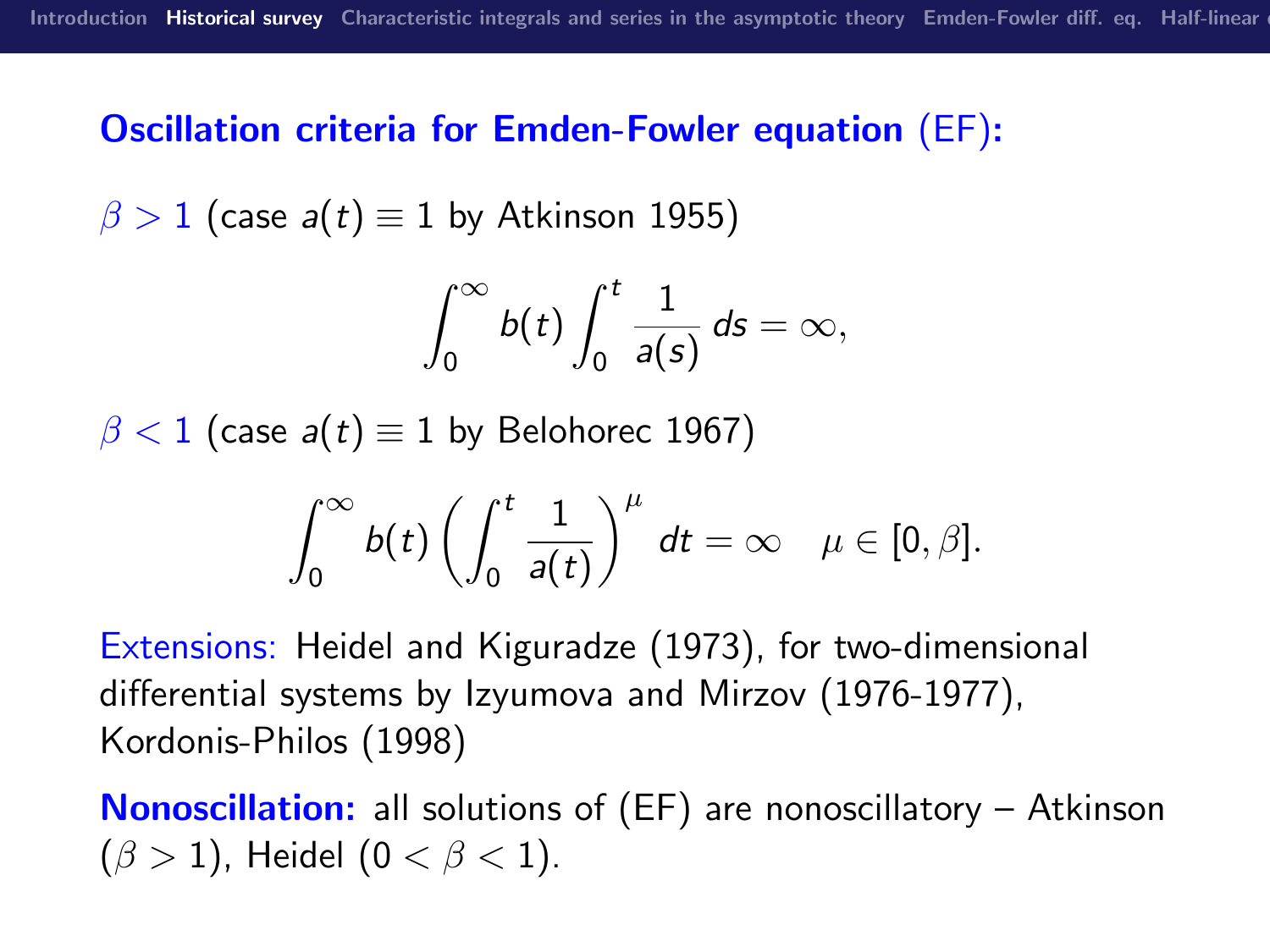## Equation with the classical Laplacian

Half-linear differential equation

$$
(a(t)|x'|^{\alpha}\operatorname{sgn} x')' + b(t)|x|^{\alpha}\operatorname{sgn} x = 0,
$$

I. Bihari (1957), A. Elbert (1979–2000), T. Kusano (since 1995), O. Došlý (since 1998)

Properties of half-linear equations:

- homogeneity property: if x solution, then  $kx$  also solution
- no singular solutions
- Sturmian theory all sols are either oscillatory or nonoscillatory!
- variational method: energy functional

$$
\int_{t_1}^{t_2} (a(t)|x'|^p - b(t)|x|^p) dt
$$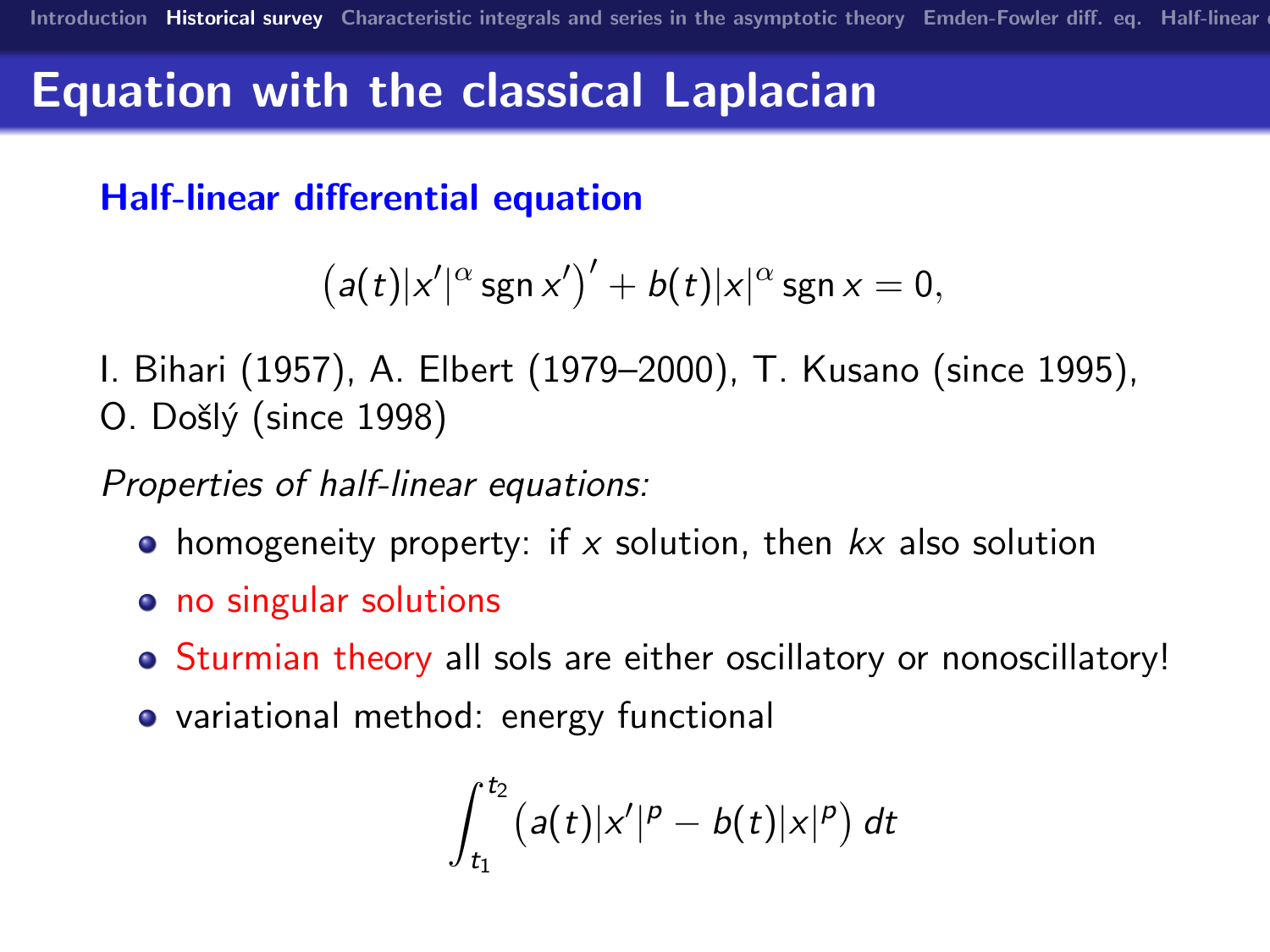## The discrete analogues of differential equations

#### Sturm-Liouville difference equation

$$
x_{n+1} - 2x_n + x_{n-1} + b_n x_n = 0 \quad (n = 1, 2, 3, ...)
$$
 (LA)

or using the forward difference operator  $\Delta x_n = x_{n+1} - x_n$ 

$$
\Delta^{2} x_{n-1} + b_{n} x_{n} = 0 \quad (n = 1, 2, 3, ...)
$$
 (LA)

A solution  $x$  is *oscillatory* if

$$
x_nx_{n+1}\leq 0
$$

for infinity many *n*; otherwise it is *nonoscillatory*. Sturmian theory: all sols are either oscillatory or nonoscillatory

- $\rightarrow$  P. Hartman, Difference equations: disconjugacy, principal solutions, Green's functions, complete monotonicity (1978)
- $\rightarrow$  D.B.Hinton, R.T. Lewis, Spectral analysis of second order difference equations (1978)
- $\rightarrow$  W.T. Patula (1979,1981)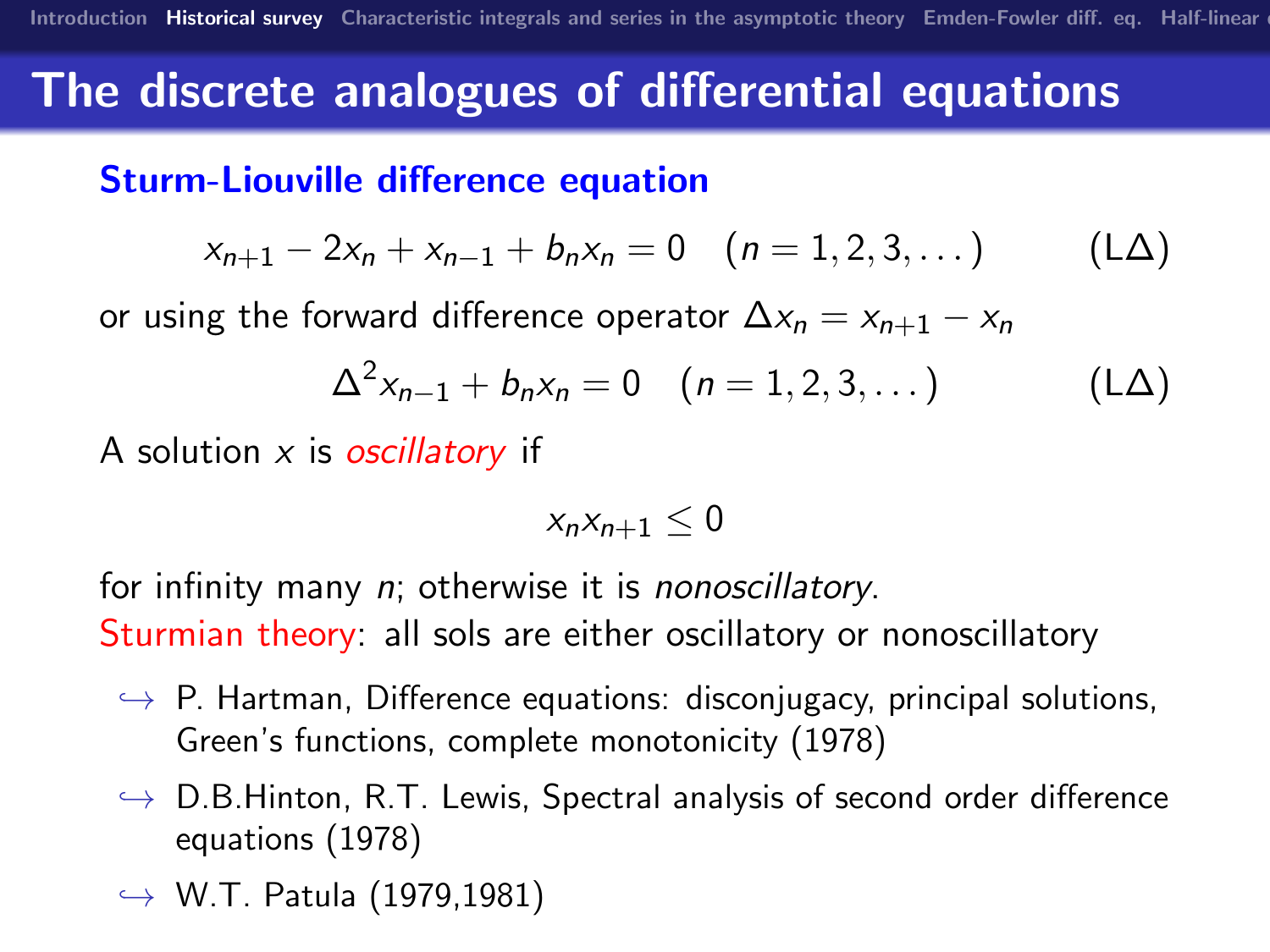### Emden-Fowler difference equation

$$
\Delta^2 x_n + b_n |x_{n+1}|^{\lambda} \text{ sgn } x_{n+1} = 0, \quad \lambda \neq 1.
$$

Physical applications:

- $\rightarrow$  F. Weil (1980): Existence theorem for the difference equation  $y_{n+1} - 2y_n + y_{n-1} = h^2 f(y_n)$
- $\rightarrow$  R.B. Potts (1981): Exact solution of a difference approximation to Duffing's equation
- J. W. Hooker, W.T. Patula (1983):
	- Main results are discrete analogues of the Atkinson and Belohorec oscillation criterion.
	- Differential equation has all oscillatory solutions bounded but difference equation has unbounded oscillatory solutions!
	- Discrete analogue of Atkinson nonoscillation theorem turns out to be false!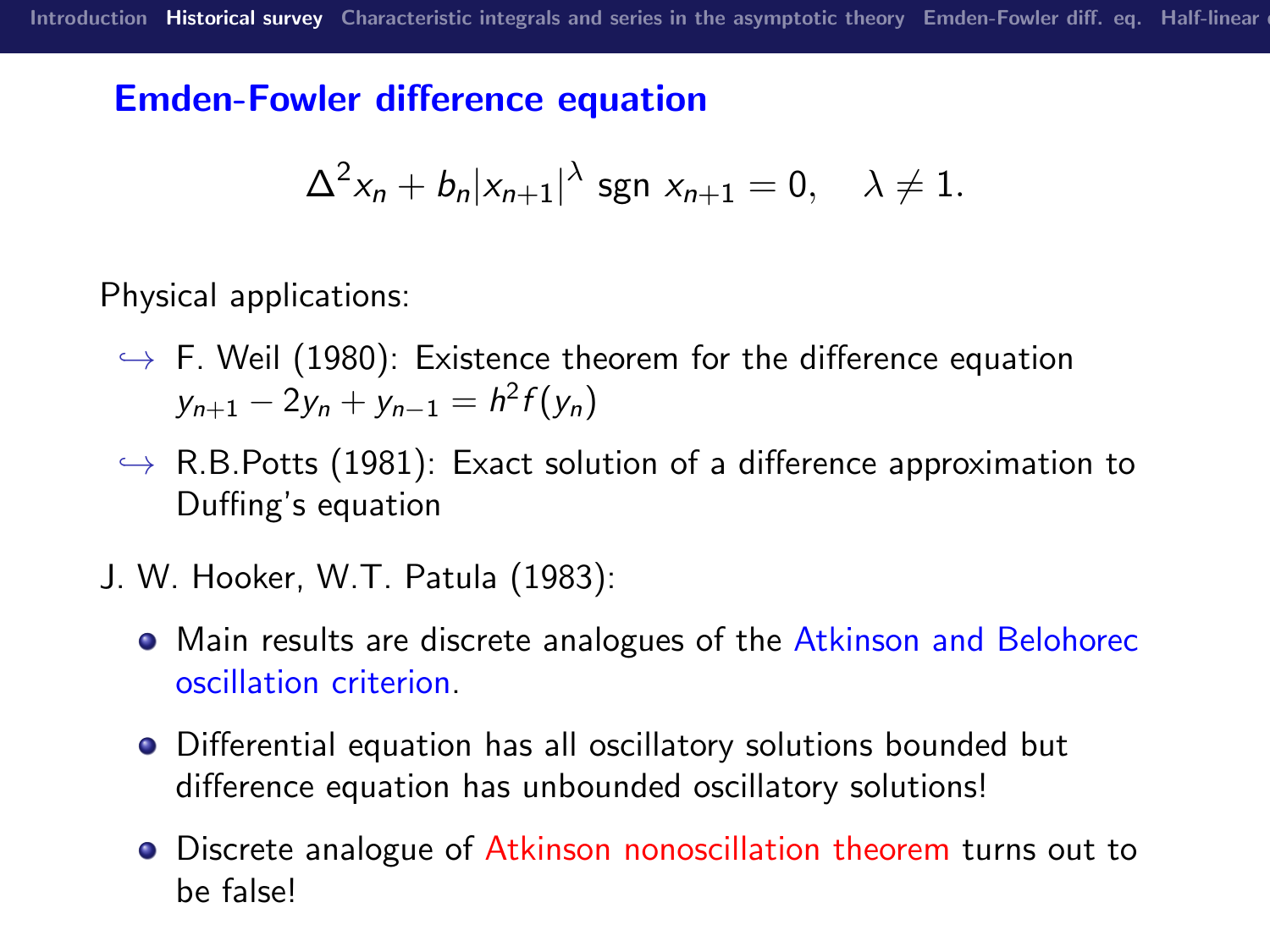### Some other nonanalogous properties:

Discretization process of the differential operator

$$
(a(t)x')'\quad \rightsquigarrow\quad \Delta(a_n\Delta x_n),\ a_n>0.
$$

Oscillation theory in full generality  $a_n$  can attain also negative values. Fibonacci recurrence relation

$$
x_{n+2}=x_{n+1}+x_n
$$

can be written as

$$
\Delta((-1)^n \Delta x_n) + (-1)^n x_{n+1} = 0.
$$

Any solution of difference equations with the classical p-Laplacian can be defined for all  $n = 0, 1, 2, \ldots$ !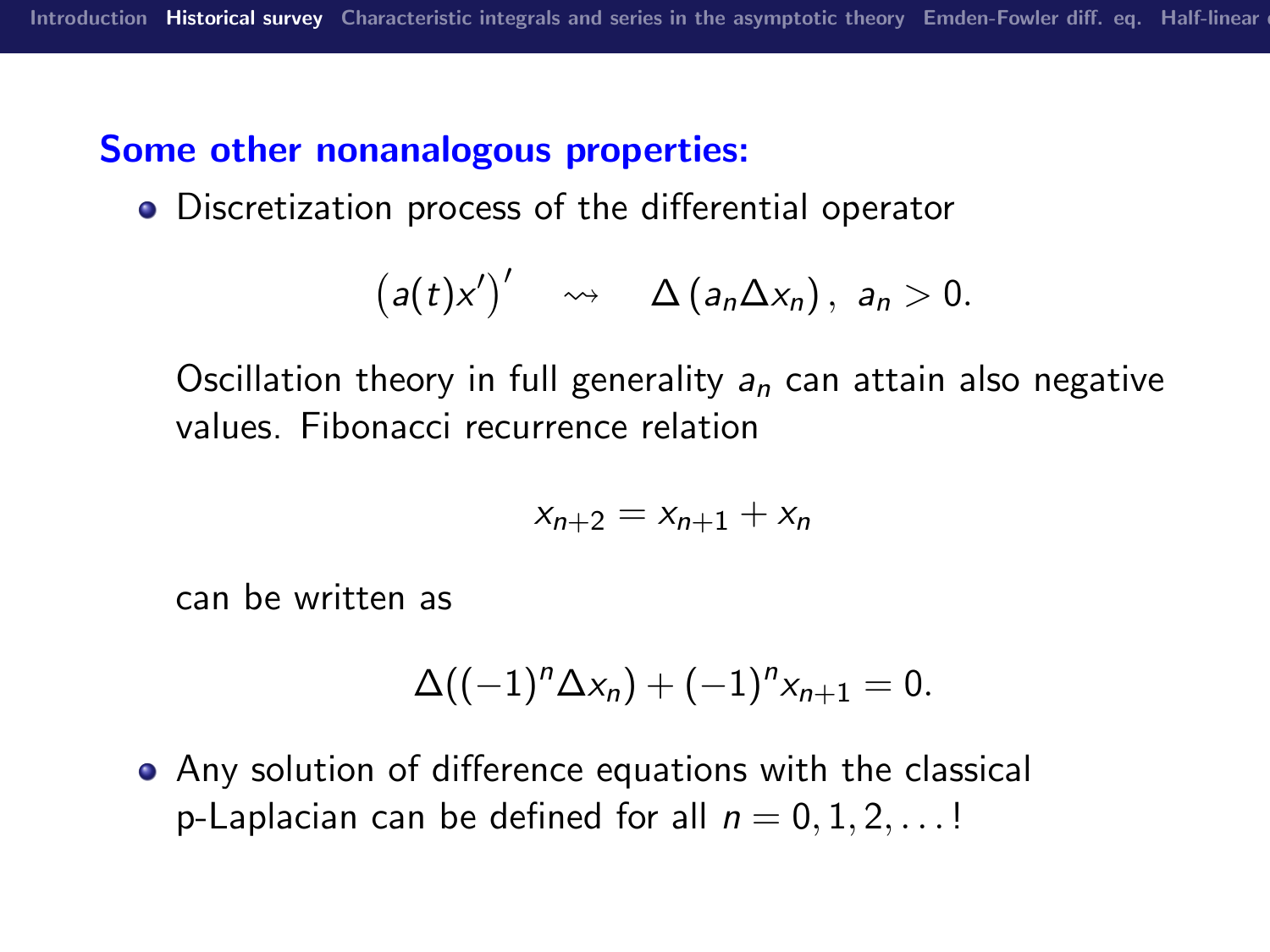### Quasilinear difference equation

$$
\Delta(a_n|\Delta x_n|^{\alpha}\text{sgn }\Delta x_n)+b_n|x_{n+1}|^{\beta}\text{sgn }x_{n+1}=0, \qquad (1)
$$

where  $\alpha > 0$ ,  $\beta > 0$ .

Two different cases:

- $\alpha = \beta$ : half-linear equation
- $\bullet \ \alpha \neq \beta$ . Emden-Fowler type equation

 $\alpha = \beta$ : O. Došly, J.R. Graef, J. Jaroš (2003), P. Řehak (2000-2008),

Nonlinear difference equations and two-dimensional systems: P. J. Y. Wong, R. P. Agarwal (1995), J. R. Graef (1998), E. Thandapani (2001), W. Jingfa (1997), W.T. Li (2001-2003), S. R. Grace (2005), S. K. Saker (2003),. . .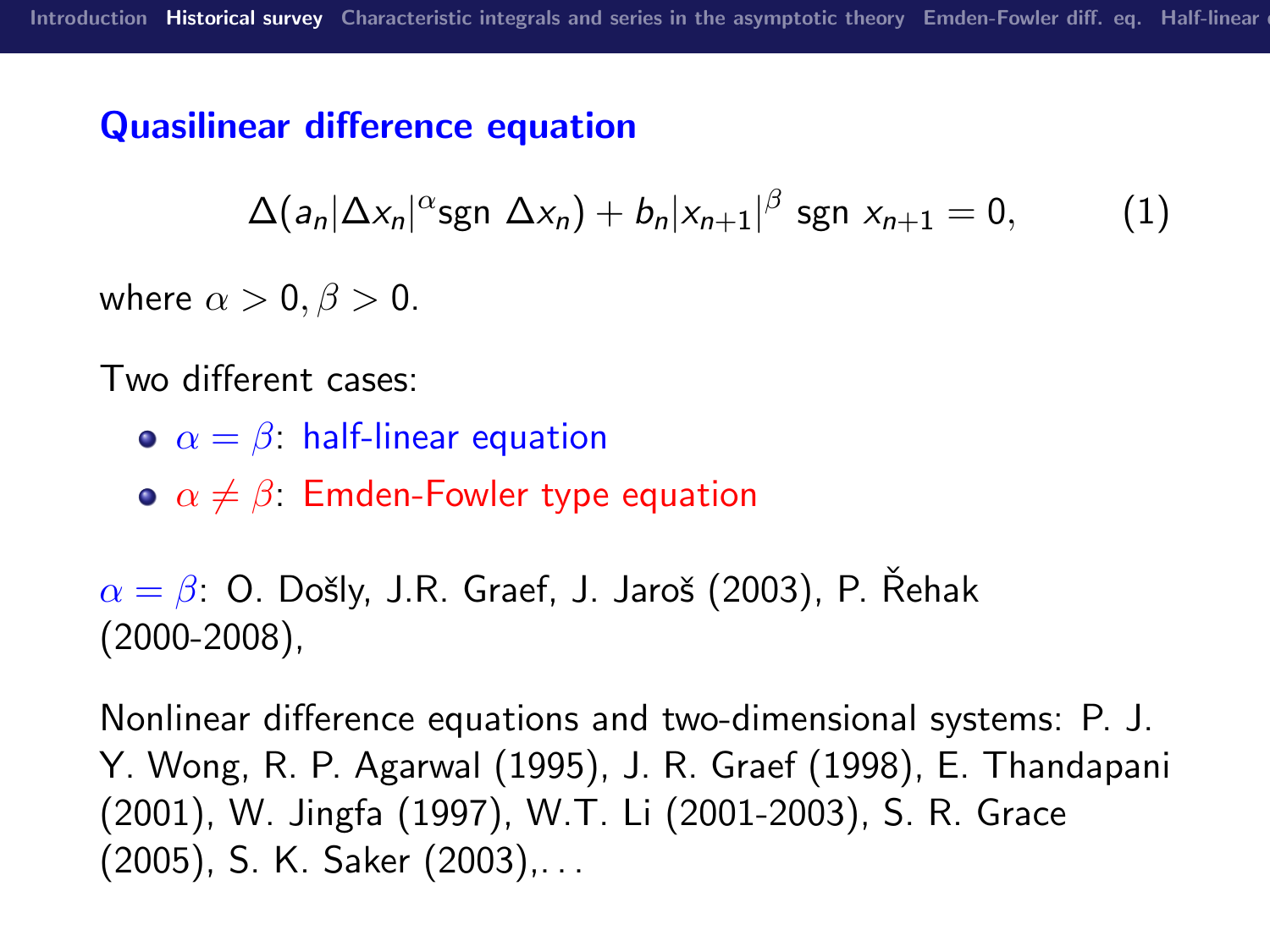## **[Introduction](#page-1-0)**

### **[Historical survey](#page-6-0)**

- 3 [Characteristic integrals and series in the asymptotic theory](#page-14-0)
- **[Emden-Fowler differential equations](#page-23-0)**
- 5 [Half-linear difference equations](#page-29-0)

[The effect of the delay to the asymptotics](#page-29-0)

<span id="page-14-0"></span>[Equations with bounded](#page-38-0)  $\Phi$ -Laplacian

M. Cecchi, Z.D., M. Marini, I. Vrkoc (2004-2006)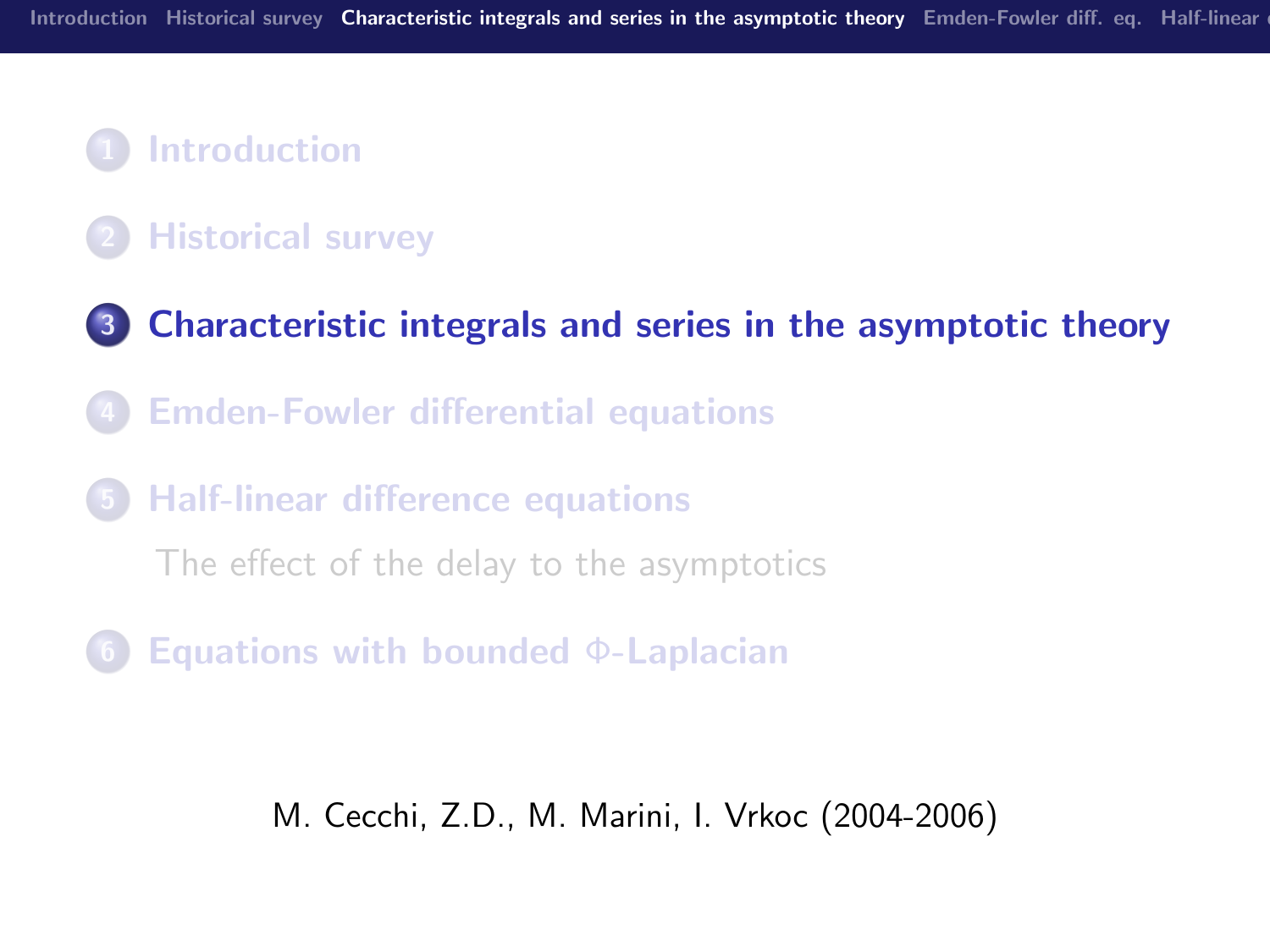# Characteristic integrals

<span id="page-15-0"></span> $(a(t)|x'|^{\alpha}$ sgn  $x')' + b(t)|x|^{\beta}$ sgn  $x = 0$ ,  $\alpha > 0$ ,  $\beta > 0$  (E)  $\alpha>0, \ \beta>0,$  functions  $a,b$  are positive on  $[0,\infty)$  and  $b\in L^1[0,\infty),$ 

$$
A(t):=\frac{1}{a^{1/\alpha}(t)}.
$$

Characteristic integrals:

$$
J_{\alpha} = \int_0^{\infty} A(t) \left( \int_t^{\infty} b(s) \, ds \right)^{1/\alpha} dt,
$$
  

$$
K_{\beta} = \int_0^{\infty} b(t) \left( \int_0^t A(s) \, ds \right)^{\beta} dt.
$$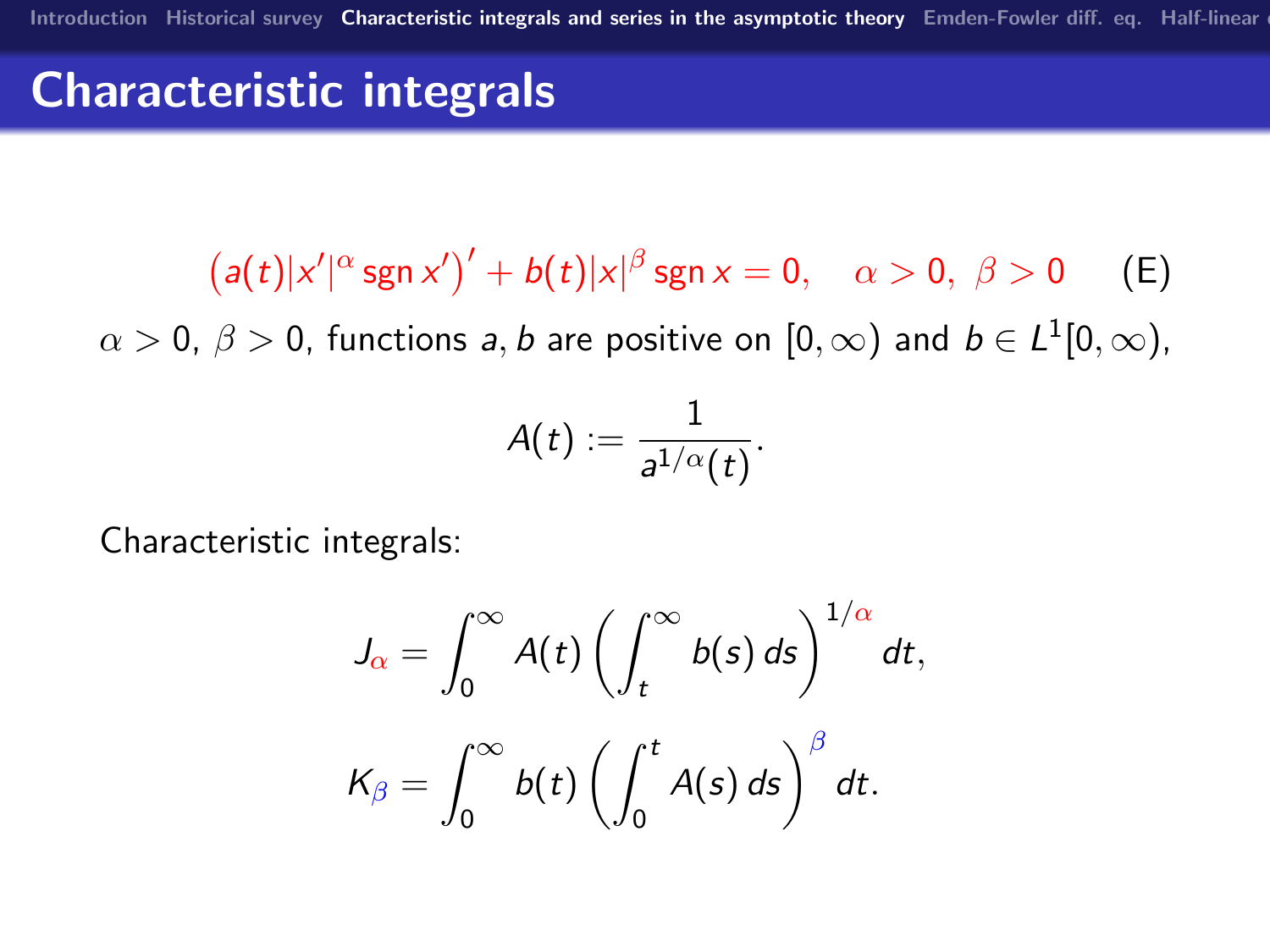### [\(E\)](#page-15-0) has bounded solutions

$$
x \sim c \quad \text{as } t \to \infty \quad \Longleftrightarrow \quad J_\alpha < \infty.
$$

[\(E\)](#page-15-0) has unbounded solutions

$$
x \sim c \int_0^t A(s) ds \quad \text{as } t \to \infty \quad \Longleftrightarrow \quad K_\beta < \infty.
$$

• Let  $\alpha \neq \beta$ . Equation [\(E\)](#page-15-0) has all solutions oscillatory  $\Longleftrightarrow$ 

$$
J_{\alpha}=\infty, \quad K_{\beta}=\infty.
$$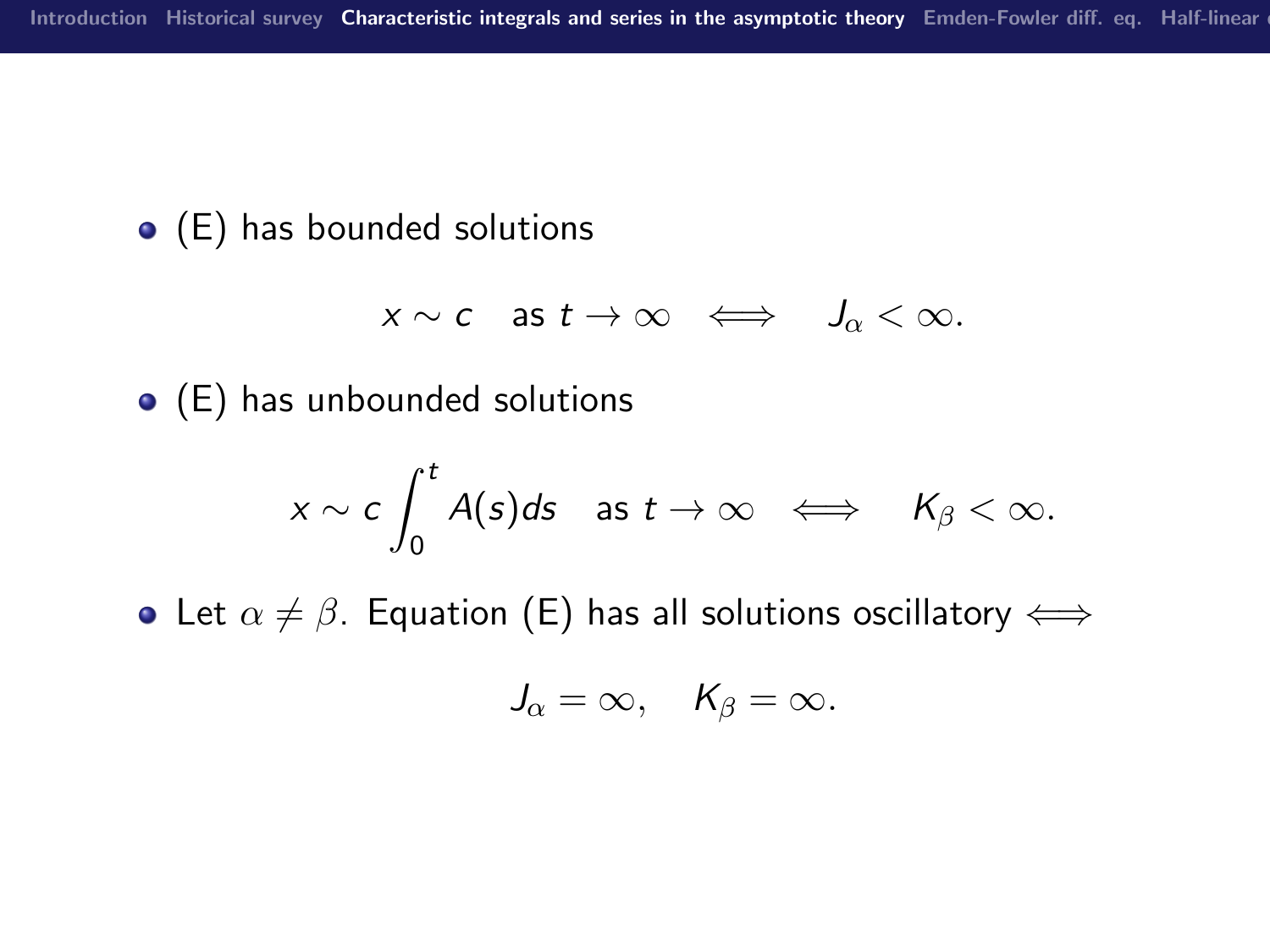Characteristic integrals:

$$
J_{\alpha} = \int_0^{\infty} A(t) \left( \int_t^{\infty} b(s) \, ds \right)^{1/\alpha} dt,
$$
  

$$
K_{\beta} = \int_0^{\infty} b(t) \left( \int_0^t A(s) \, ds \right)^{\beta} dt.
$$

**Fubini theorem:** If  $\alpha = \beta = 1$ , then  $J = K$  and so

$$
J=\infty \iff K=\infty.
$$

Let  $\alpha = \beta \neq 1$  or  $\alpha \neq \beta \rightsquigarrow$ 

$$
J_{\alpha} = \infty \Longleftrightarrow K_{\beta} = \infty ??
$$
 (2)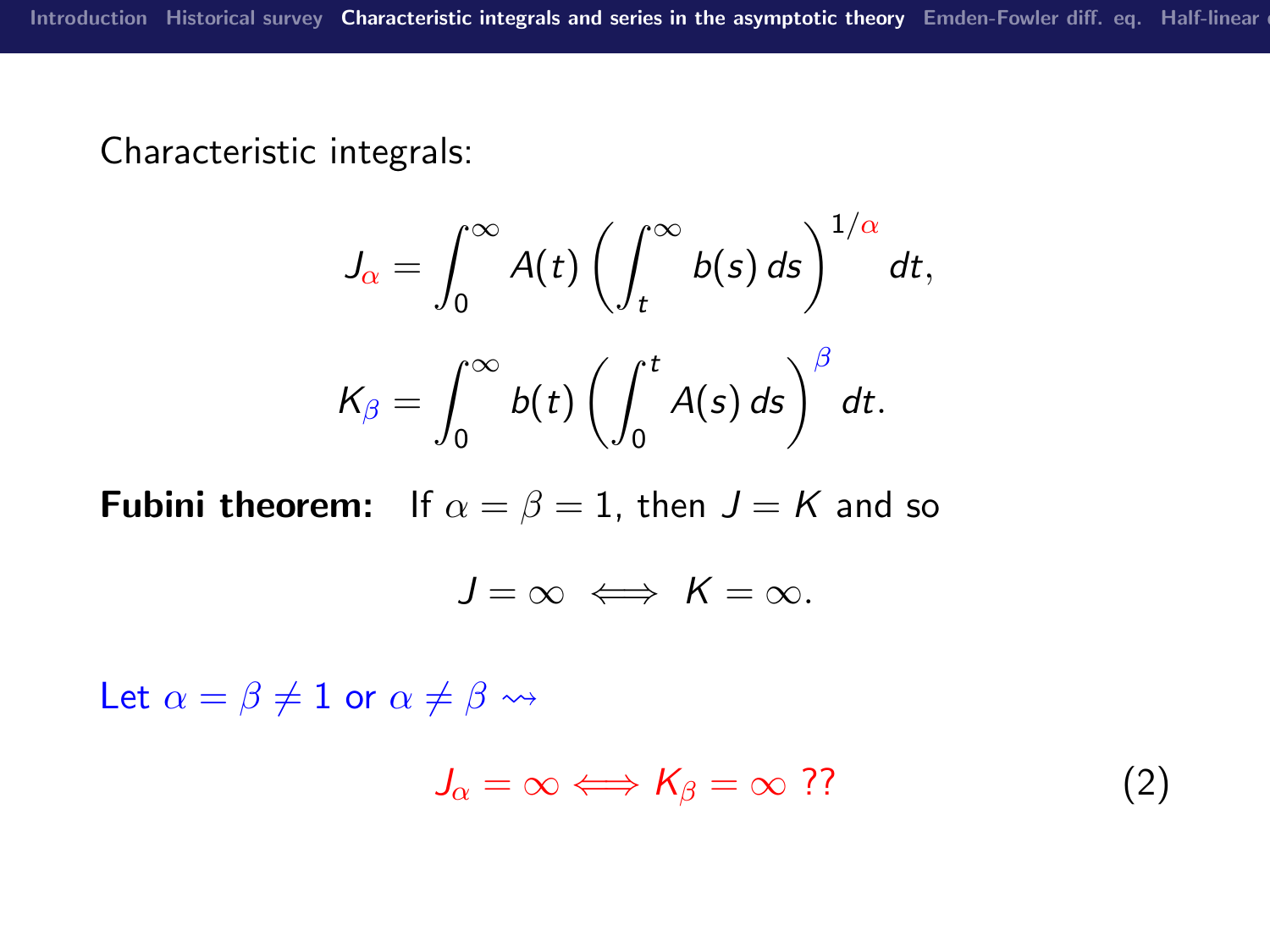# Change of integration

### Theorem 1 [Z.D., I. Vrkoč (2004)]

Let A, b be nonnegative integrable functions on  $[0, T]$ . Define for  $x \in [0, T]$ 

$$
K(x) = \int_0^x b(t) \left(\int_0^t A(s) \, ds\right)^m dt,
$$
  

$$
J(x) = \int_0^x A(t) \left(\int_t^x b(s) \, ds\right)^{1/m} dt.
$$

(a) If  $m > 1$  then

$$
K(x) \leq J^m(x) \quad \text{ for } x \in [0, T].
$$

(b) If  $0 < m < 1$  then

 $J^m(x) \le K(x)$  for  $x \in [0, T]$ .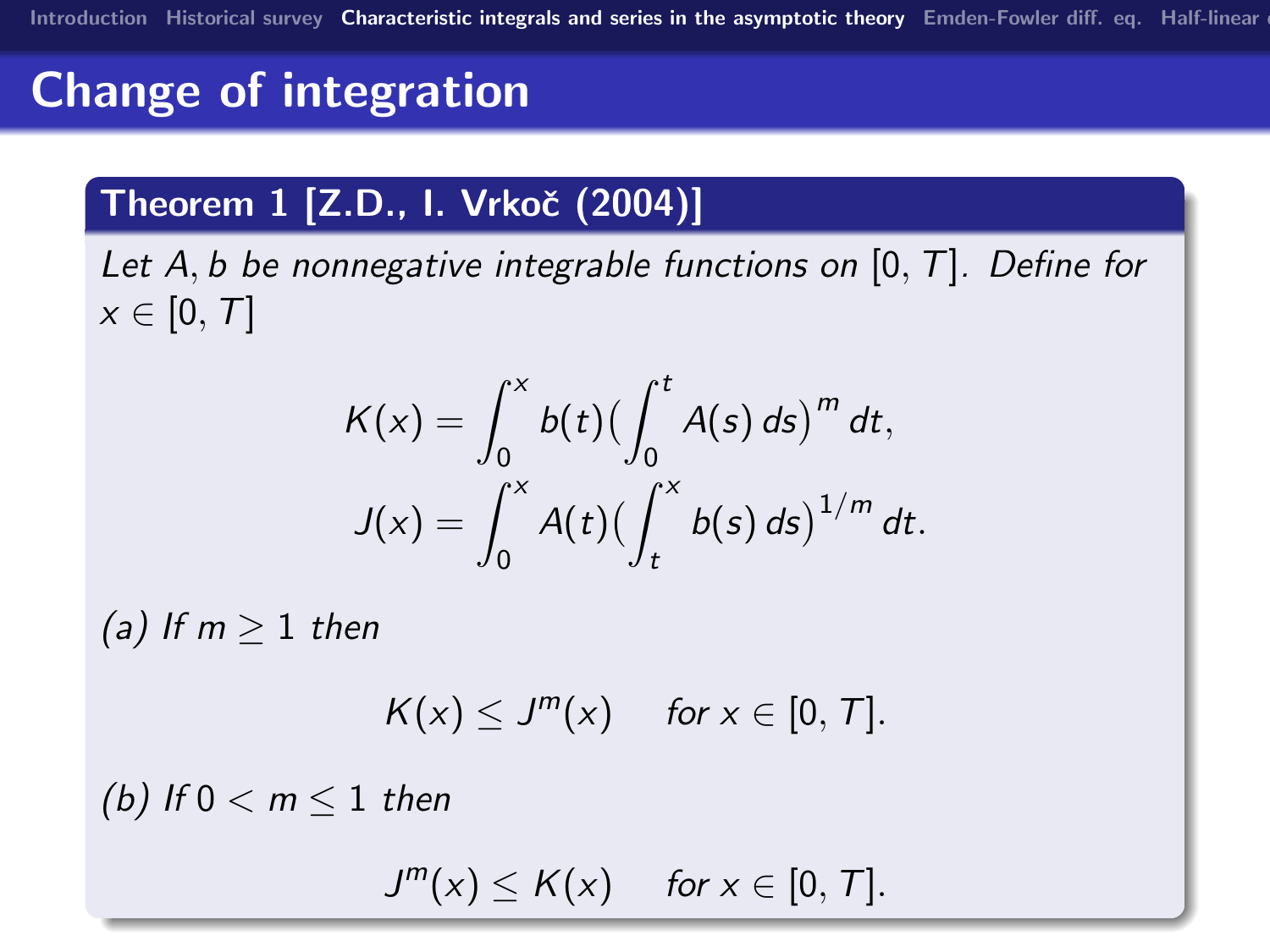$$
J_{\alpha} = \int_0^{\infty} A(t) \left( \int_t^{\infty} b(s) \, ds \right)^{1/\alpha} dt,
$$
  

$$
K_{\beta} = \int_0^{\infty} b(t) \left( \int_0^t A(s) \, ds \right)^{\beta} dt.
$$

### Corollary 1

Let 
$$
\alpha = \beta
$$
.  
(a) If  $\alpha \ge 1$  and  $J_{\alpha} < \infty$ , then  $K_{\alpha} < \infty$ .  
(b) If  $\alpha \le 1$  and  $K_{\alpha} < \infty$ , then  $J_{\alpha} < \infty$ .

Vice versa does not hold!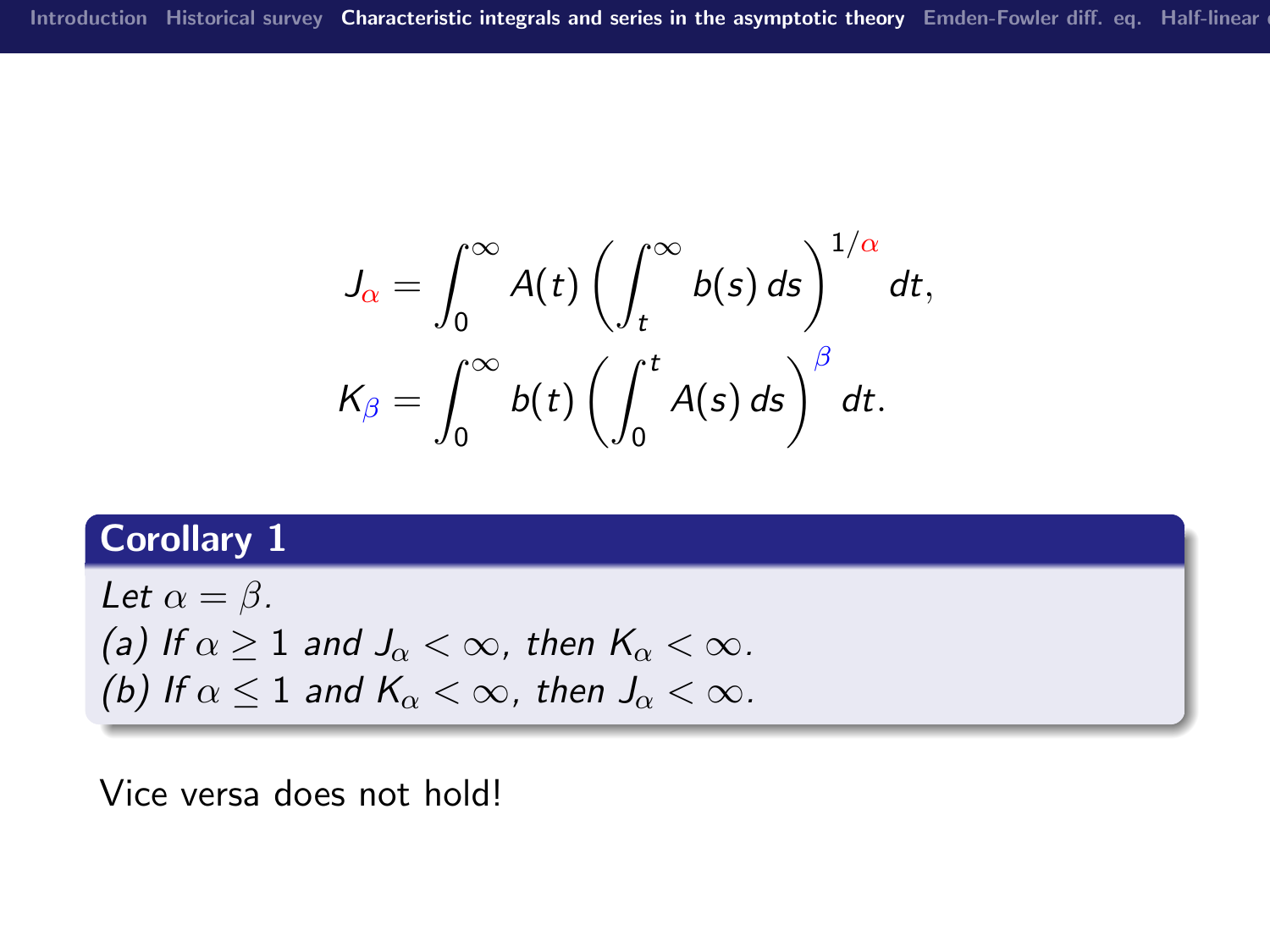#### Theorem 2 [Cecchi-Z.D.-Marini-Vrkoč (2006)]

Let  $\alpha < \beta$ . If  $K_{\beta} < \infty$ , then  $J_{\alpha} < \infty$ . Let  $\alpha > \beta$ . If  $J_{\alpha} < \infty$ , then  $K_{\beta} < \infty$ .

#### Vice-versa does not hold.

 $\rightarrow$  The possible cases are the following:

$$
J_{\alpha} = \infty, \quad K_{\beta} = \infty
$$
  
\n
$$
J_{\alpha} < \infty, \quad K_{\beta} < \infty
$$
  
\n
$$
J_{\alpha} = \infty, \quad K_{\beta} < \infty \quad \text{for } \alpha = \beta > 1 \text{ or } \alpha > \beta
$$
  
\n
$$
J_{\alpha} < \infty, \quad K_{\beta} = \infty \quad \text{for } \alpha = \beta < 1 \text{ or } \alpha < \beta.
$$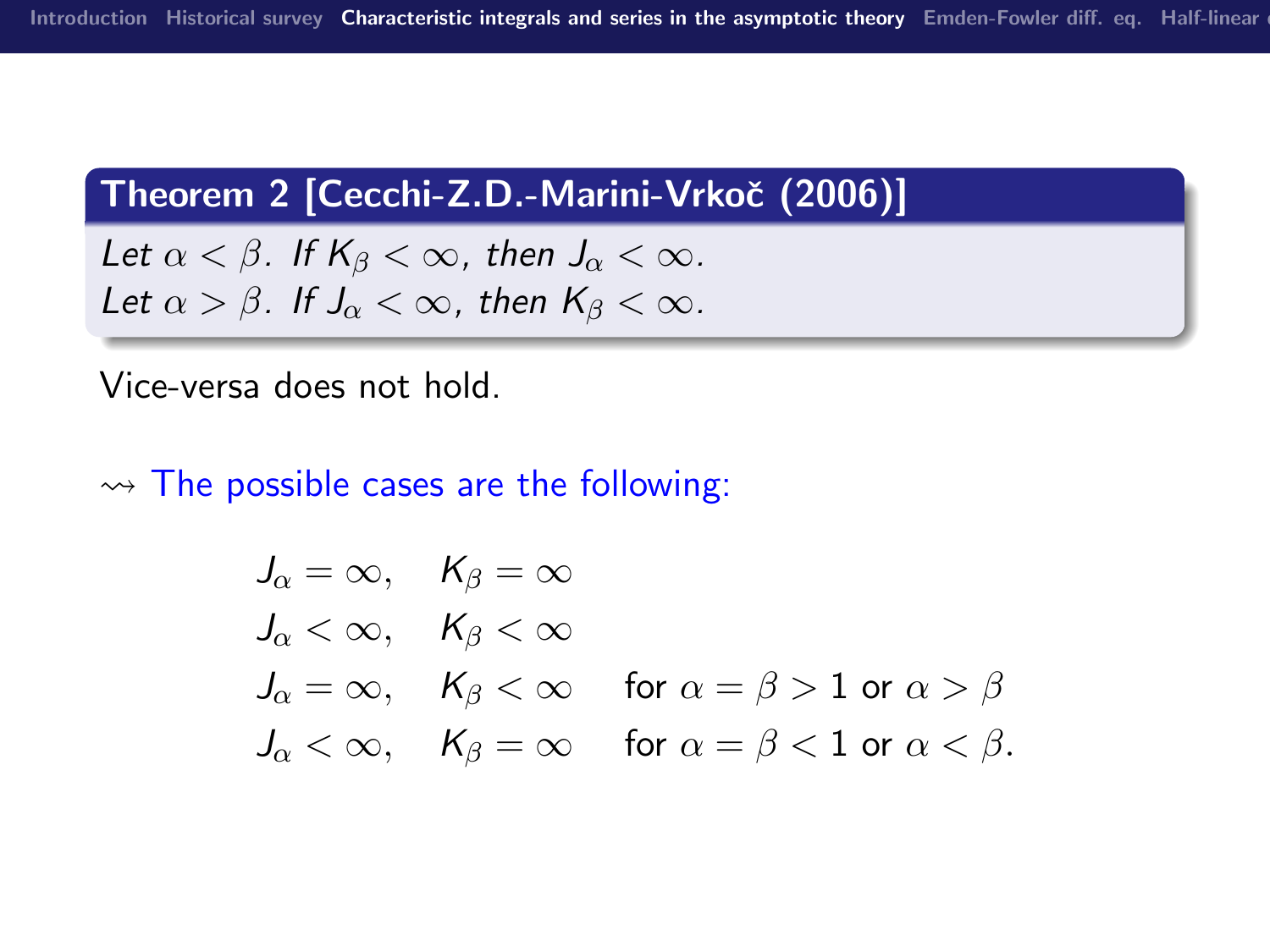## Discrete analogue

$$
\Delta(a_n|\Delta x_n|^{\alpha}\text{sgn }\Delta x_n)+b_n|x_{n+1}|^{\beta}\text{sgn }x_{n+1}=0,
$$
 (3)

where

$$
A_n:=\frac{1}{a_n^{1/\alpha}},\quad \sum_{n=0}^\infty b_n<\infty.
$$

Characteristic series:

$$
S_{\alpha} = \sum_{n=0}^{\infty} A_n \left( \sum_{k=n}^{\infty} b_k \right)^{1/\alpha},
$$

$$
T_{\beta} = \sum_{n=0}^{\infty} b_n \left( \sum_{k=0}^{n} A_k \right)^{\beta}.
$$

Huo-Li (2003): If  $S_\alpha = \infty$  and  $T_\beta = \infty$ , then Emden-Fowler type equation has all solutions oscillatory.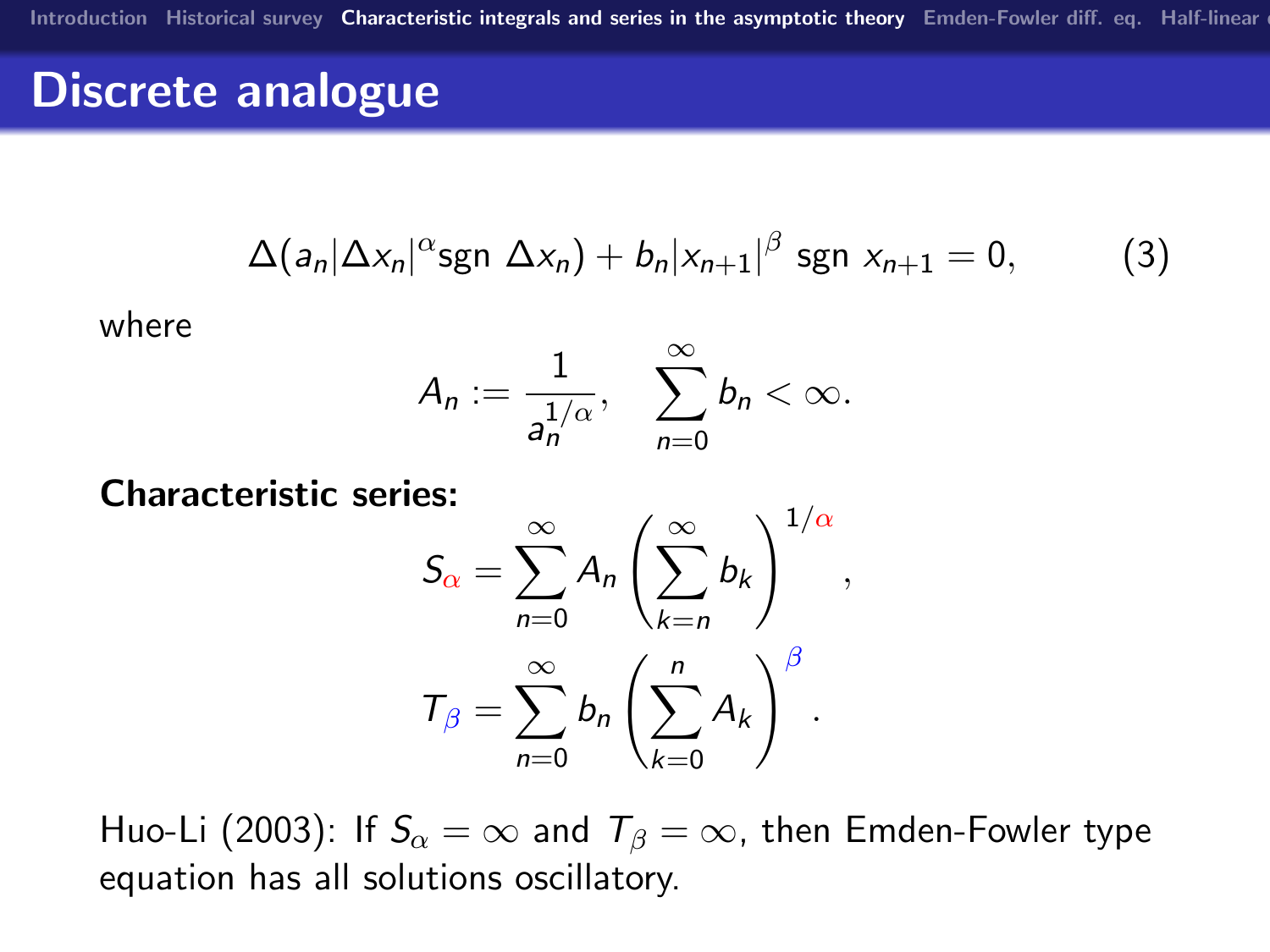# Change of summation

#### Theorem 3



Proofs and applications to difference equations with  $b_n < 0$ :

- $\rightarrow \alpha = \beta$ : Cecchi, Z.D., Marini, Vrkoč JMAA (2005).
- $\rightarrow \alpha \neq \beta$ : Cecchi, Z.D., Marini, Vrkoč Math. Bohemica (2006), Proceedings 8th ICDEA (2007).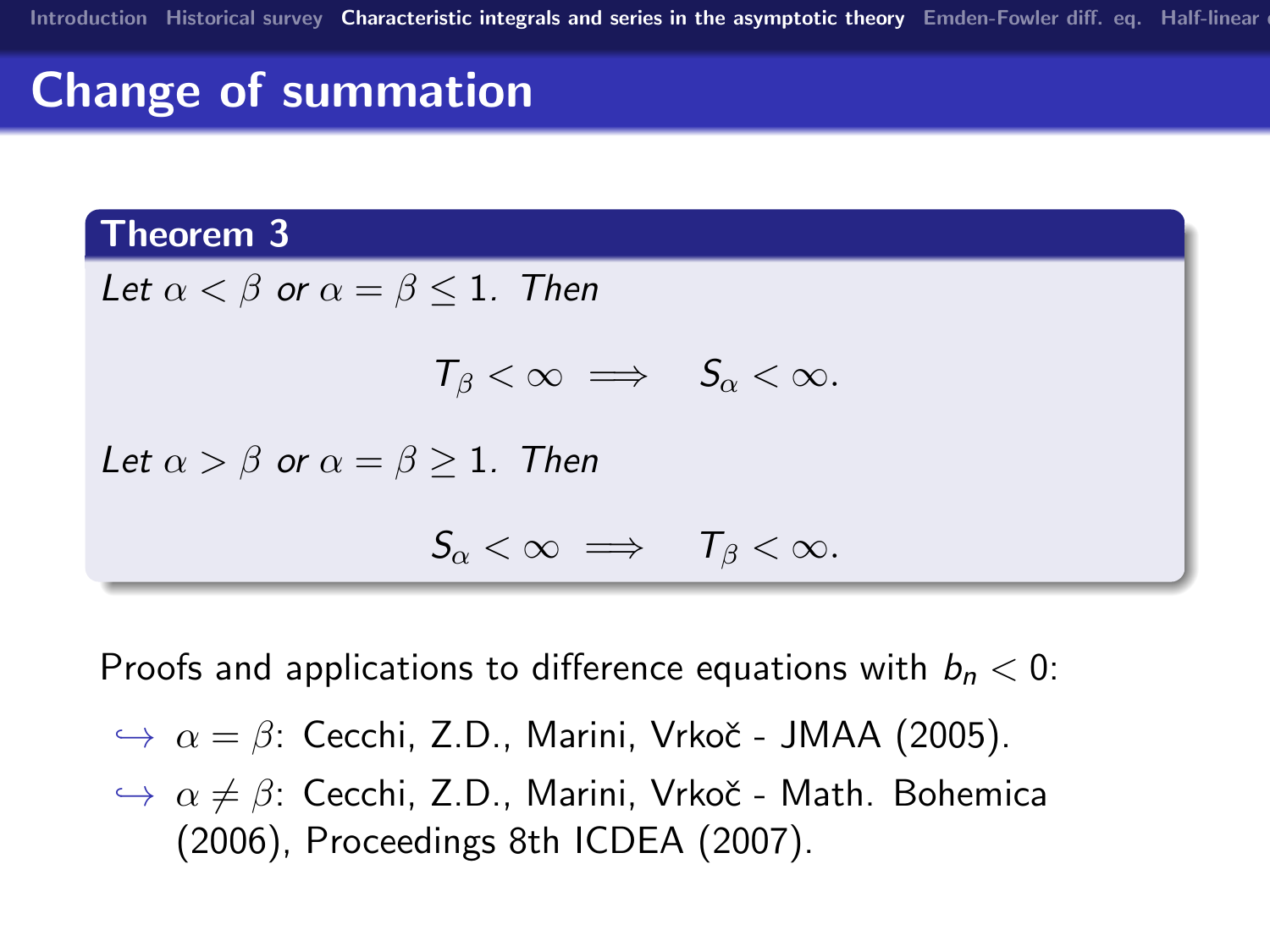## Emden-Fowler differential equation

#### Asymptotics of Emden-Fowler differential equation

$$
x'' + b(t)|x|^{\beta} \operatorname{sgn} x = 0, \quad \beta > 1. \tag{EF}
$$

where b is a positive continuous functions for  $t > 0$ .

If x is a sol. of [\(EF\)](#page-6-1), then  $-x$  is a sol. too. So, we will consider positive solutions.

<span id="page-23-0"></span>In view of the sign of b, every positive solution is increasing.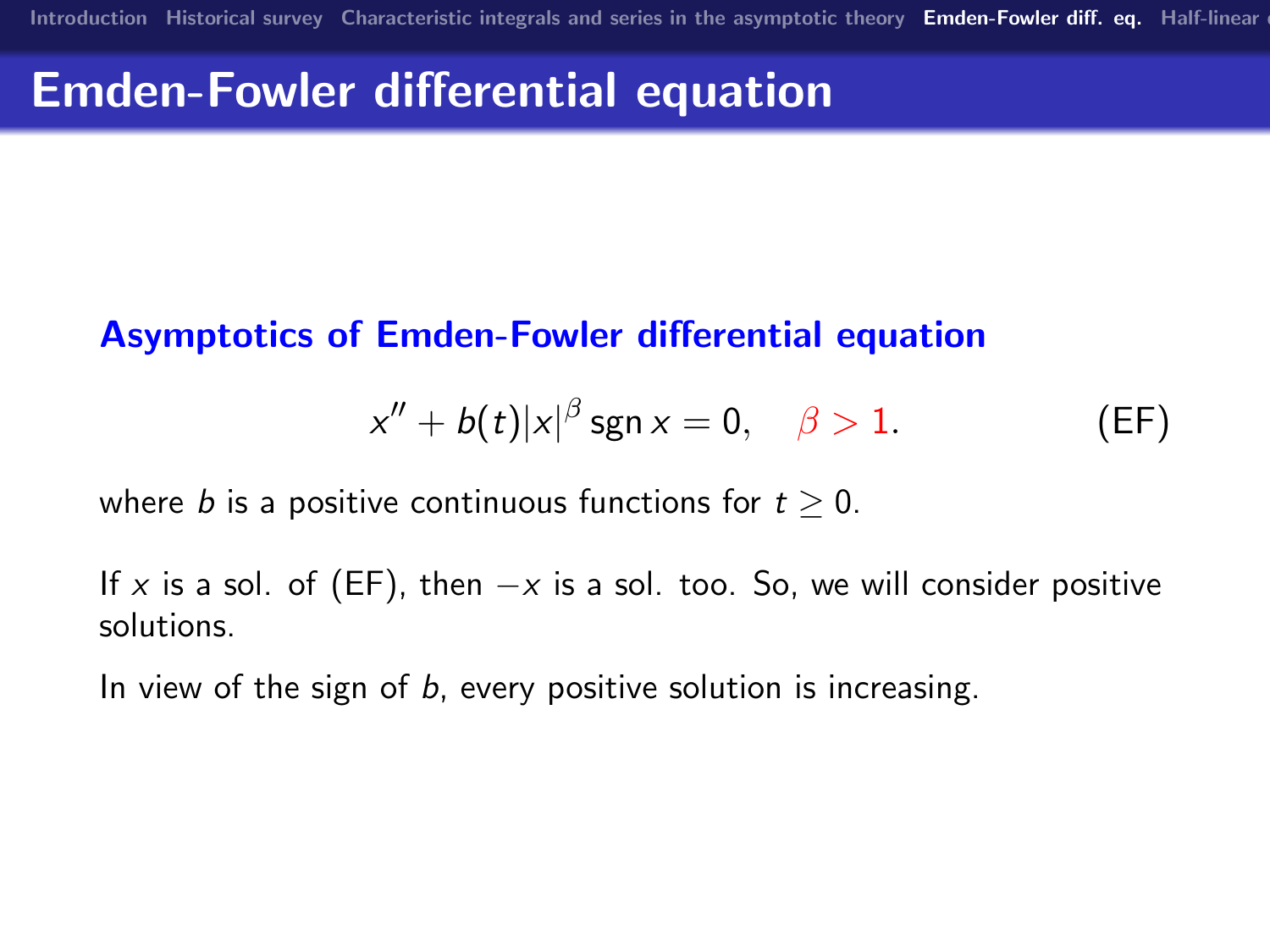#### Positive solutions can be classified as:

 $subdominant \iff x(\infty) = c_x, x'(\infty) = 0 \dots \dots \dots \dots M_B$  $intermediate \iff x(\infty) = \infty, x'(\infty) = 0 \dots \dots \dots \dots \dots \dots$ dominant  $\iff x(\infty) = \infty, x'(\infty) = d_x \dots \dots \dots \dots \dots$  $c_x$ ,  $d_x$  are positive constants.

If  $x$ ,  $y$  and  $z$  are subdominant, intermediate and dominant sols, then

 $0 < x(t) < y(t) < z(t)$  for large t.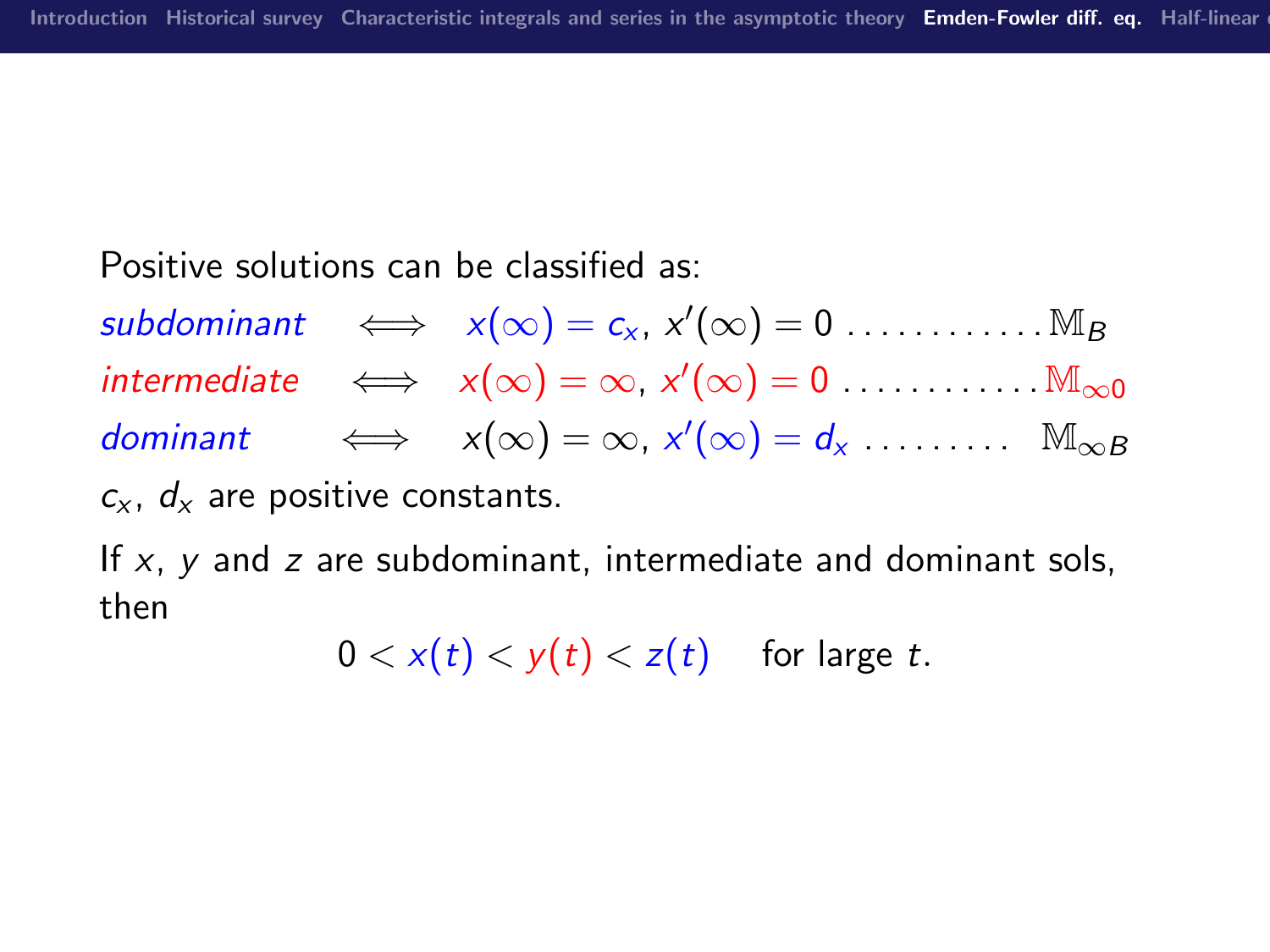$$
x'' + b(t)|x|^{\beta} \operatorname{sgn} x = 0, \quad \beta > 1. \tag{EF}
$$

Integral conditions:

$$
J=\int_0^\infty t\ b(t)dt<\infty,\quad \mathcal K_\beta=\int_0^\infty t^\beta\ b(t)dt=\infty.
$$

$$
J < \infty, \ K_{\beta} < \infty : M_B \neq \emptyset, \ M_{\infty} = \emptyset, \ M_{\infty} = \emptyset
$$
  

$$
J < \infty, \ K_{\beta} = \infty : M_B \neq \emptyset, \ M_{\infty} = \emptyset, \ ? \ M_{\infty} = \emptyset \neq \emptyset
$$
?

Possible cases:

 $\rightarrow$  all solutions are nonoscillatory – Naito (2013)  $\rightarrow$  there exist oscillatory solutions – Z.D., M. Marini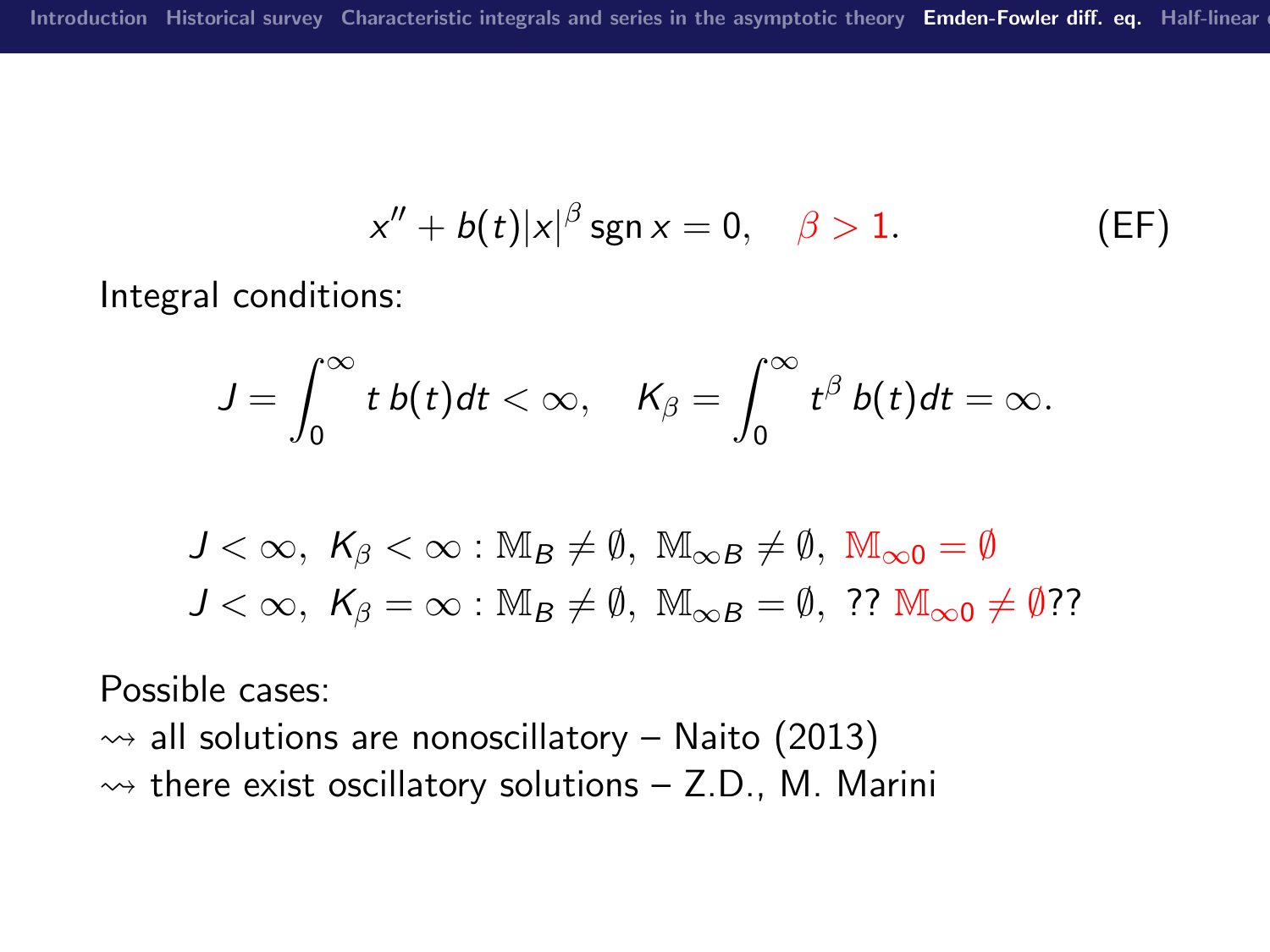#### Define the functions

$$
F(t) = t^{(\beta+3)/2}b(t), \quad \varphi(t) = (F(t))^{1/(\beta-1)}\sqrt{t}.
$$

#### Theorem 4

[Z.D., M. Marini 2014] Let the function F is nondecreasing on  $[T, \infty)$ ,  $T > 0$  and

$$
\int_0^\infty t\,b(t)dt<\infty,\quad \int_0^\infty t^\beta\,b(t)dt=\infty.
$$

If

$$
\int_T^\infty b(t)\varphi^\beta(t)\,dt<\infty,
$$

then [\(EF\)](#page-6-1) has intermediate solutions x such that for  $t \geq T$ 

 $0 < x(t) \leq c$ √ t.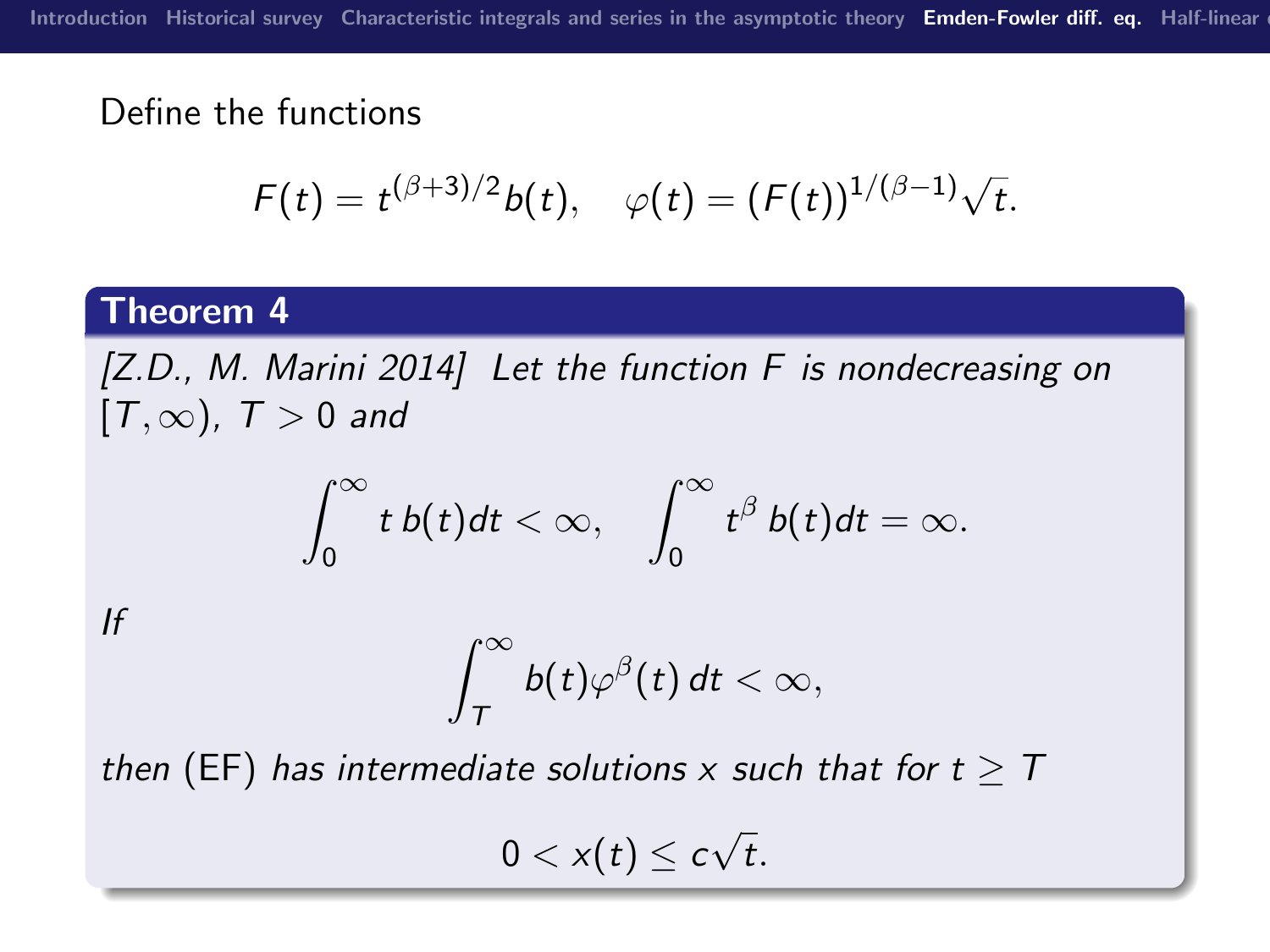In addition, if b is locally of bounded variation on  $[T, \infty)$ , then there exist three types of solutions:

- subdominant solution which are positive increasing on  $(T, \infty)$ ,
- intermediate, i.e.  $x \to \infty$ ,  $x' \to 0$
- **o** oscillatory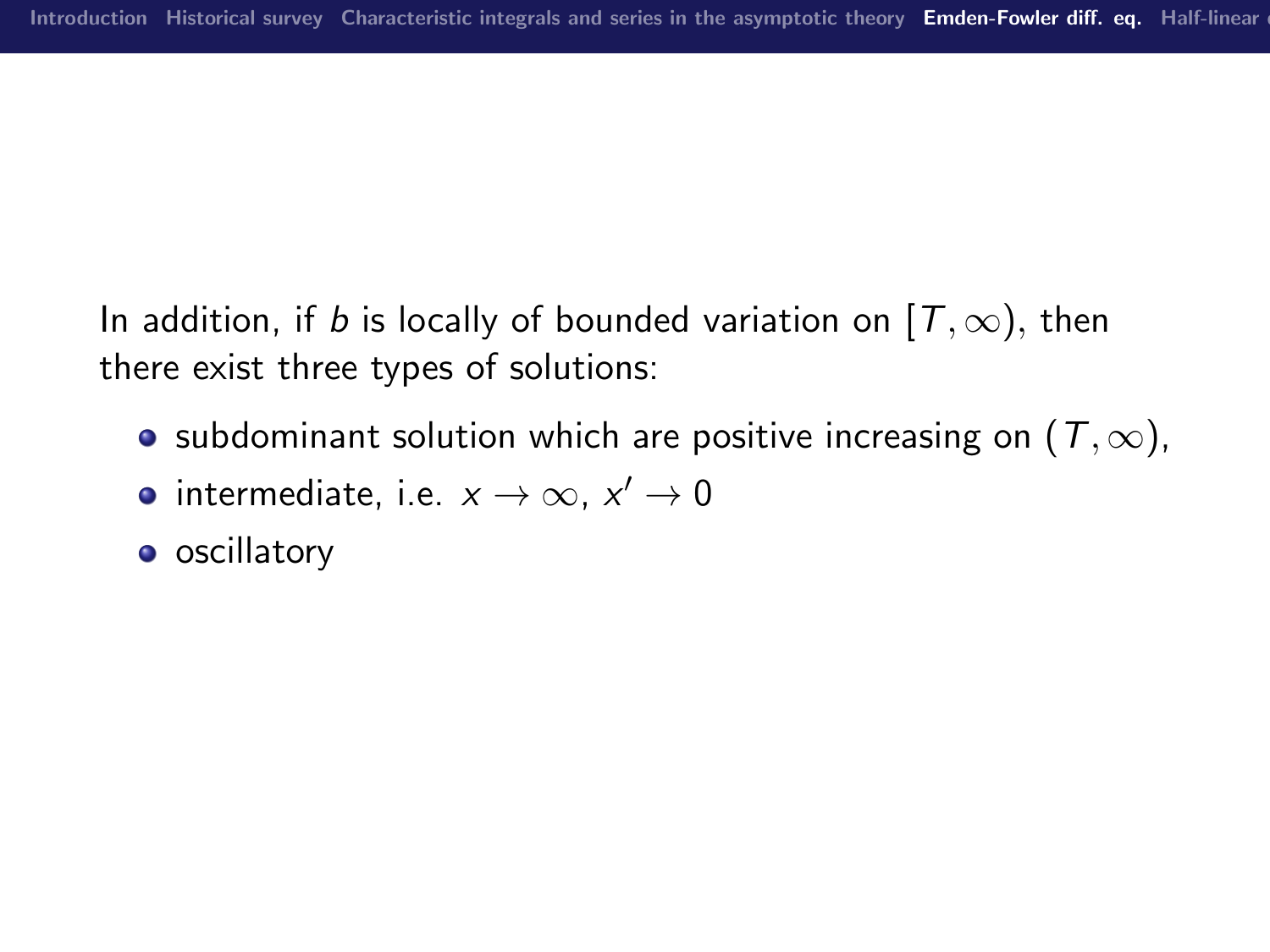Example 1. Consider Emden-Fowler equation

$$
x'' + \frac{1}{4t^{(\beta+3)/2}} |x|^{\beta} \operatorname{sgn} x = 0 \quad \beta > 1, \ (t \ge 1).
$$
 (4)

We have  $F(t) = 1/4$ . Thus this equation has intermediate solutions satisfying

$$
0 < x(t) \leq c\sqrt{t}, \quad t \in (1,\infty).
$$

Obviously,

 $x(t) = \sqrt{t}$  is such solution.

Moreover, this equation has 3 types of solutions:

- subdominant solution which are positive increasing on  $(1,\infty)$
- intermediate, i.e.  $x \to \infty$ ,  $x' \to 0$
- **o** oscillatory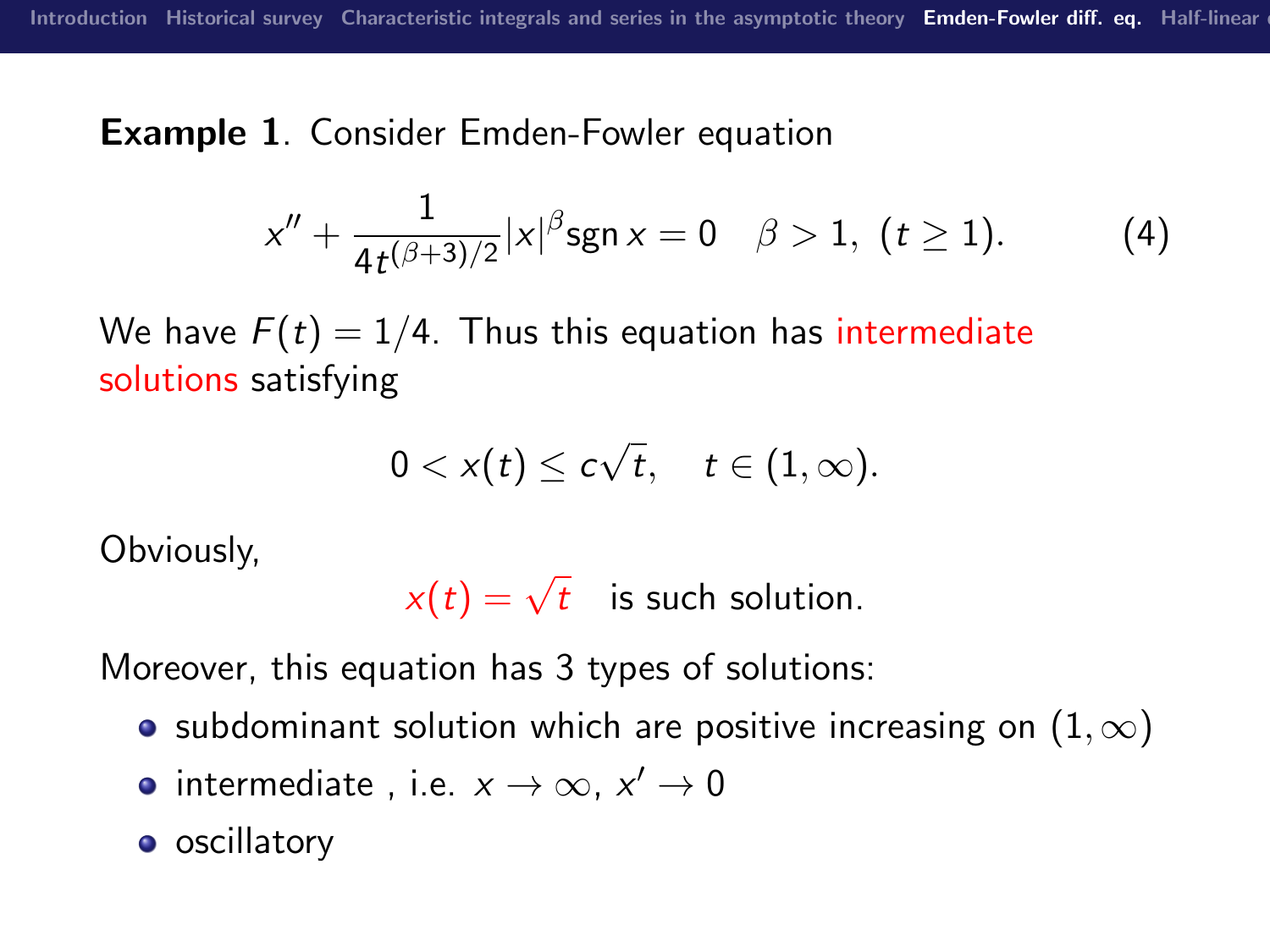## **[Introduction](#page-1-0)**

- **[Historical survey](#page-6-0)**
- 3 [Characteristic integrals and series in the asymptotic theory](#page-14-0)
- **[Emden-Fowler differential equations](#page-23-0)**
- 5 [Half-linear difference equations](#page-29-0)

[The effect of the delay to the asymptotics](#page-29-0)

<span id="page-29-0"></span>[Equations with bounded](#page-38-0)  $\Phi$ -Laplacian

M. Cecchi, Z.D., M. Marini (2008–2009)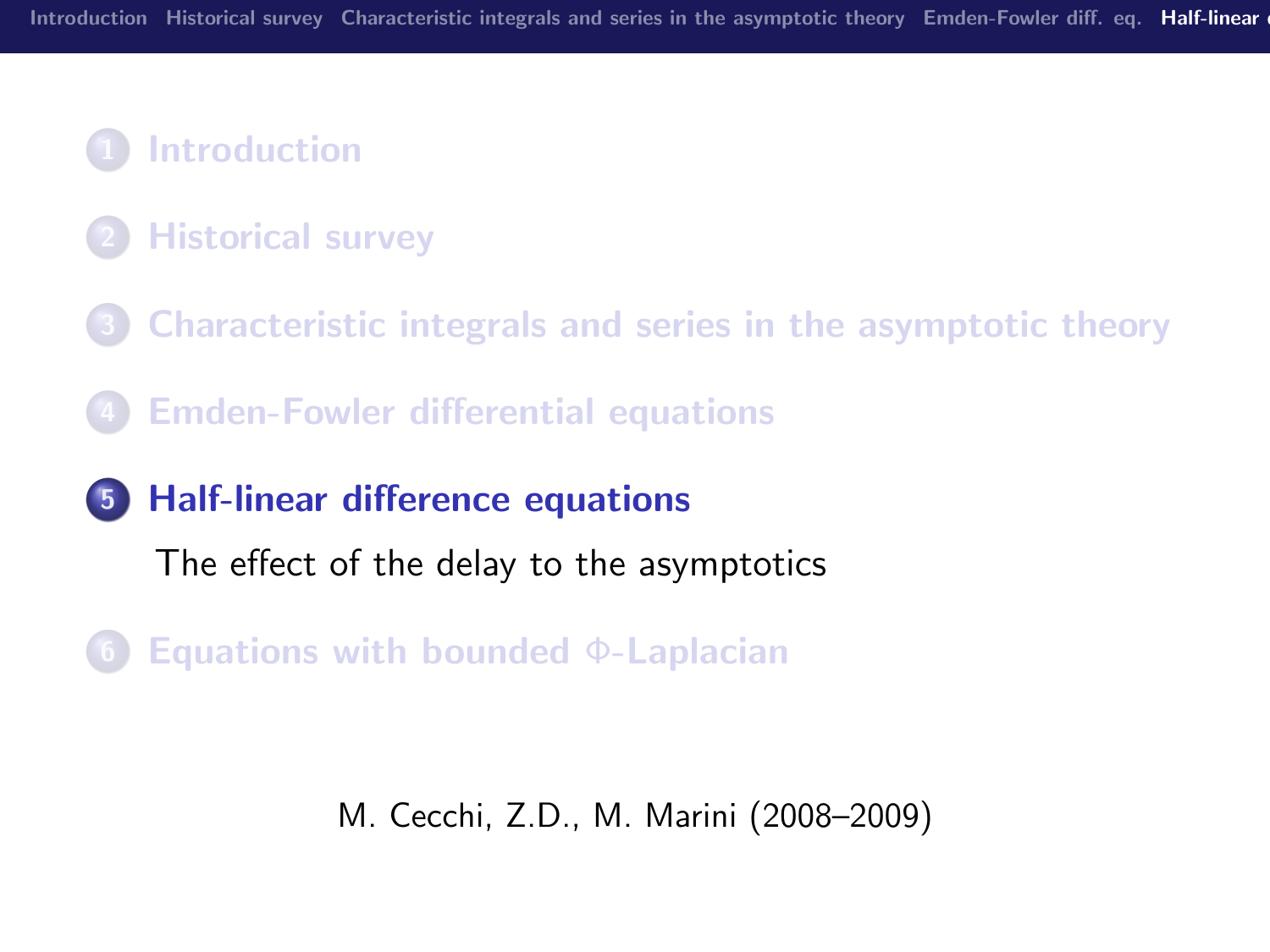### Consider the half-linear difference equations with the deviating argument

$$
\Delta (a_n|\Delta x_n|^{\alpha} \operatorname{sgn} \Delta x_n) + b_n |x_{n+q}|^{\alpha} \operatorname{sgn} x_{n+q} = 0. \qquad \text{(H)}
$$

 $q \in \mathbb{Z}, \ \alpha > 0, \ \{a_n\}, \ \{b_n\}$  are positive sequences for  $n \geq 0$ 

<span id="page-30-0"></span>
$$
Y_a = \sum_{n=0}^{\infty} \frac{1}{a_n^{1/\alpha}} = \infty, \quad Y_b = \sum_{n=0}^{\infty} b_n < \infty.
$$

All eventually positive solutions are increasing.

- Second order equation:  $q = 1$  (Sturm-Liouville theory)
- The advanced argument:  $q = 2, 3, 4...$
- The delay argument:  $q = 0, -1, -2, -3, \ldots$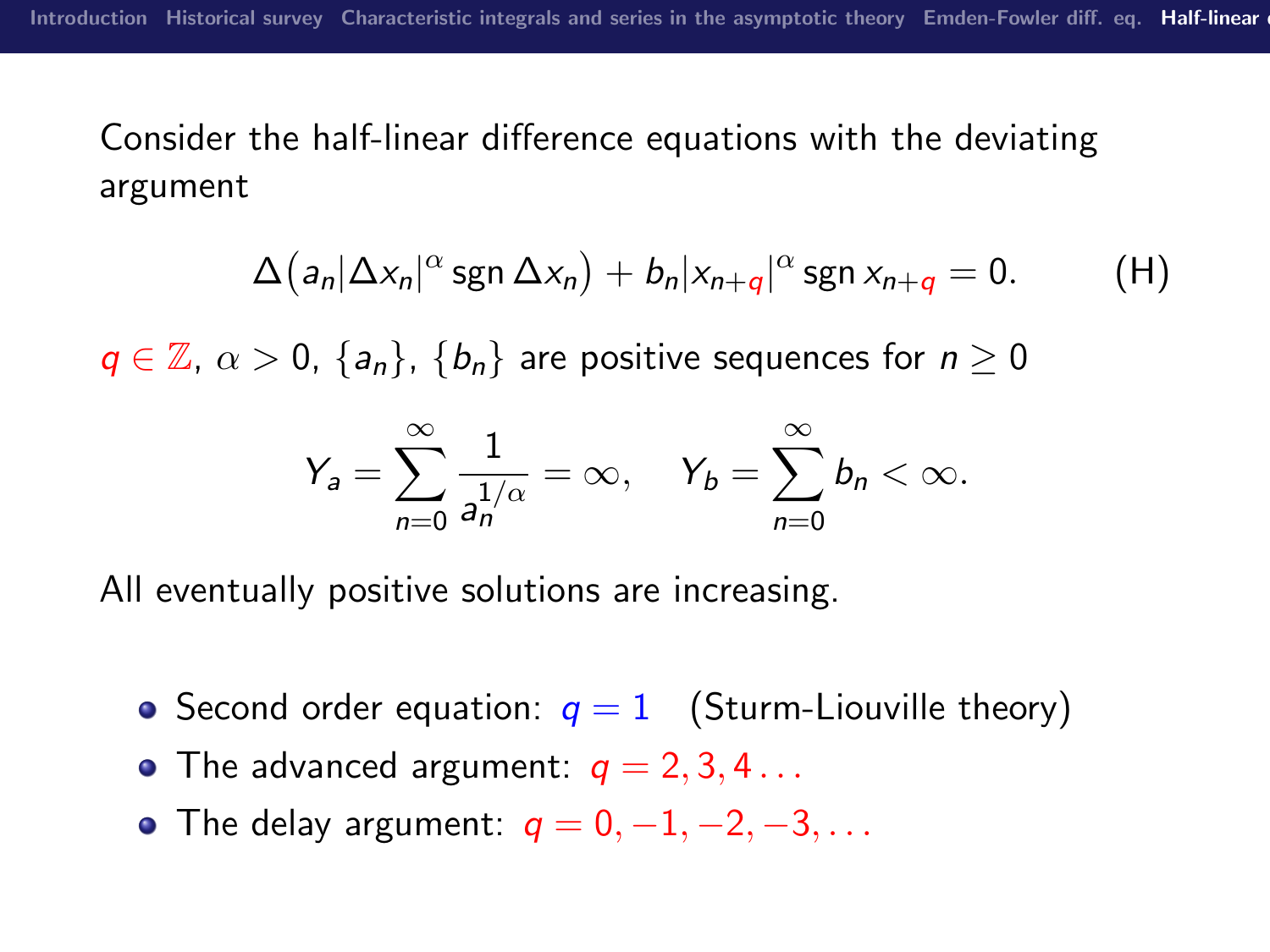# Characteristic series

The convention  $\sum_{n_1}^{n_2} u_i = 0$  if  $n_1 > n_2$ .

$$
S_{\alpha} = \sum_{n=0}^{\infty} \left(\frac{1}{a_n}\right)^{1/\alpha} \left(\sum_{k=n}^{\infty} b_k\right)^{1/\alpha},
$$

$$
T_{\alpha}(q) = \sum_{n=0}^{\infty} b_n \left(\sum_{k=0}^{n+q-1} \left(\frac{1}{a_k}\right)^{1/\alpha}\right)^{\alpha}.
$$

#### Compatibility of conditions:

- When  $q = 1$ : change of summation
- When  $q \neq 1$ :  $T_{\alpha}(1) \leq T_{\alpha}(q)$  for  $q > 1 \Longrightarrow$

 $S_{\alpha} = \infty$ ,  $T_{\alpha}(q) < \infty$  is not possible when  $\alpha < 1$ ,  $q > 1!$  $S_{\alpha} < \infty$ ,  $T_{\alpha}(q) = \infty$  is not possible when  $\alpha > 1$ ,  $q < 1!$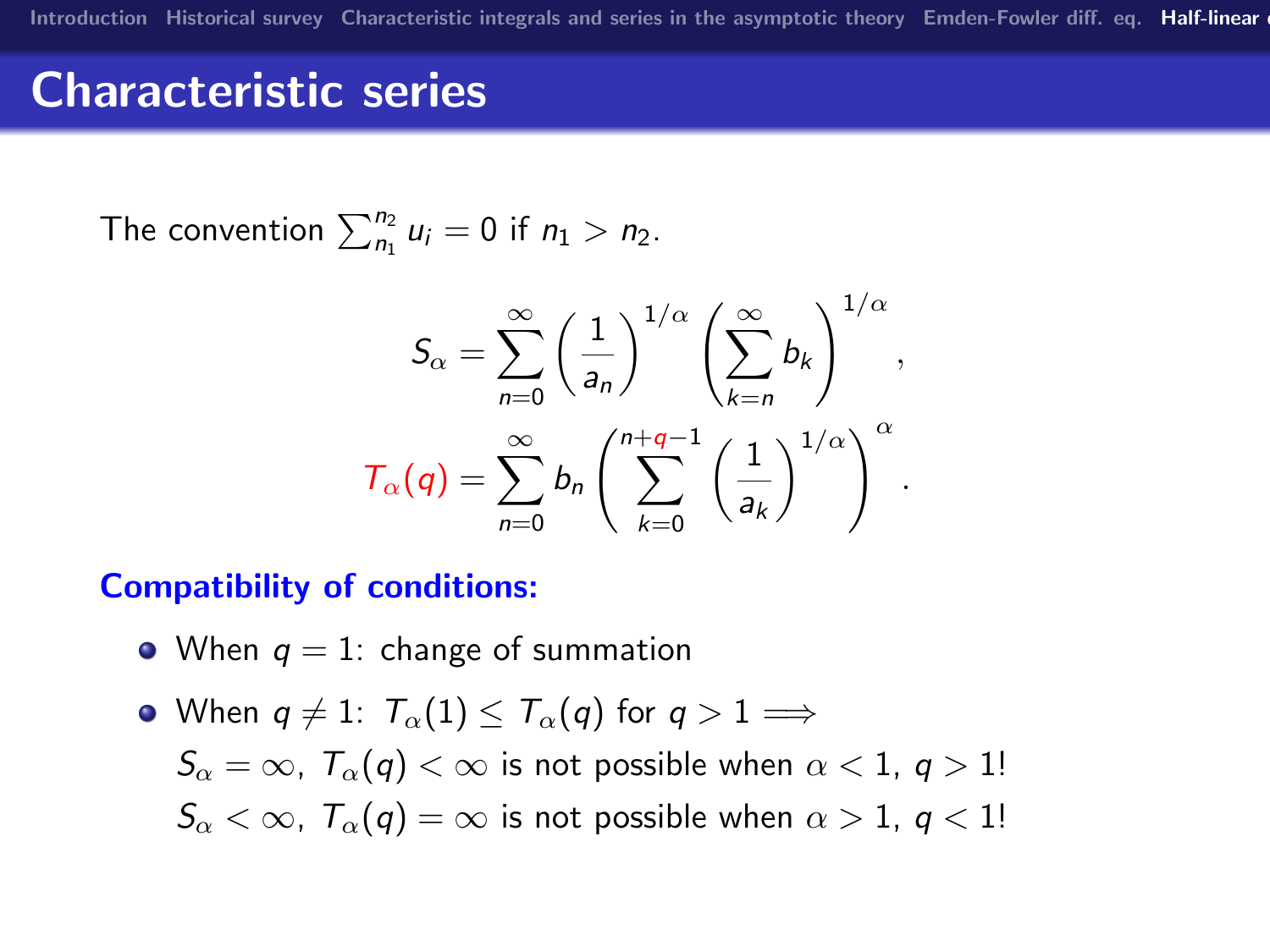Nonoscillatory solutions: any eventually positive solution  $x$  of  $(H)$ is one of the following types:

$$
\mathbb{M}_{\ell,0}^+ = \{x : x(\infty) = c_x, x^{[1]}(\infty) = 0\}
$$
subdominant  

$$
\mathbb{M}_{\infty,0}^+ = \{x : x(\infty) = \infty, x^{[1]}(\infty) = 0\}
$$
intermediate  

$$
\mathbb{M}_{\infty,\ell}^+ = \{x : x(\infty) = \infty, x^{[1]}(\infty) = d_x\}
$$
dominant

where  $\mathsf{x}^{[1]}$  is the quasi-difference of solution

$$
x_n^{[1]} = a_n |\Delta x_n|^{\alpha} \text{sgn } \Delta x_n.
$$

- [\(H\)](#page-30-0) has subdominant solutions  $\Longleftrightarrow S_\alpha < \infty$ .
- [\(H\)](#page-30-0) has dominant solutions  $\iff T_{\alpha}(q) < \infty$ .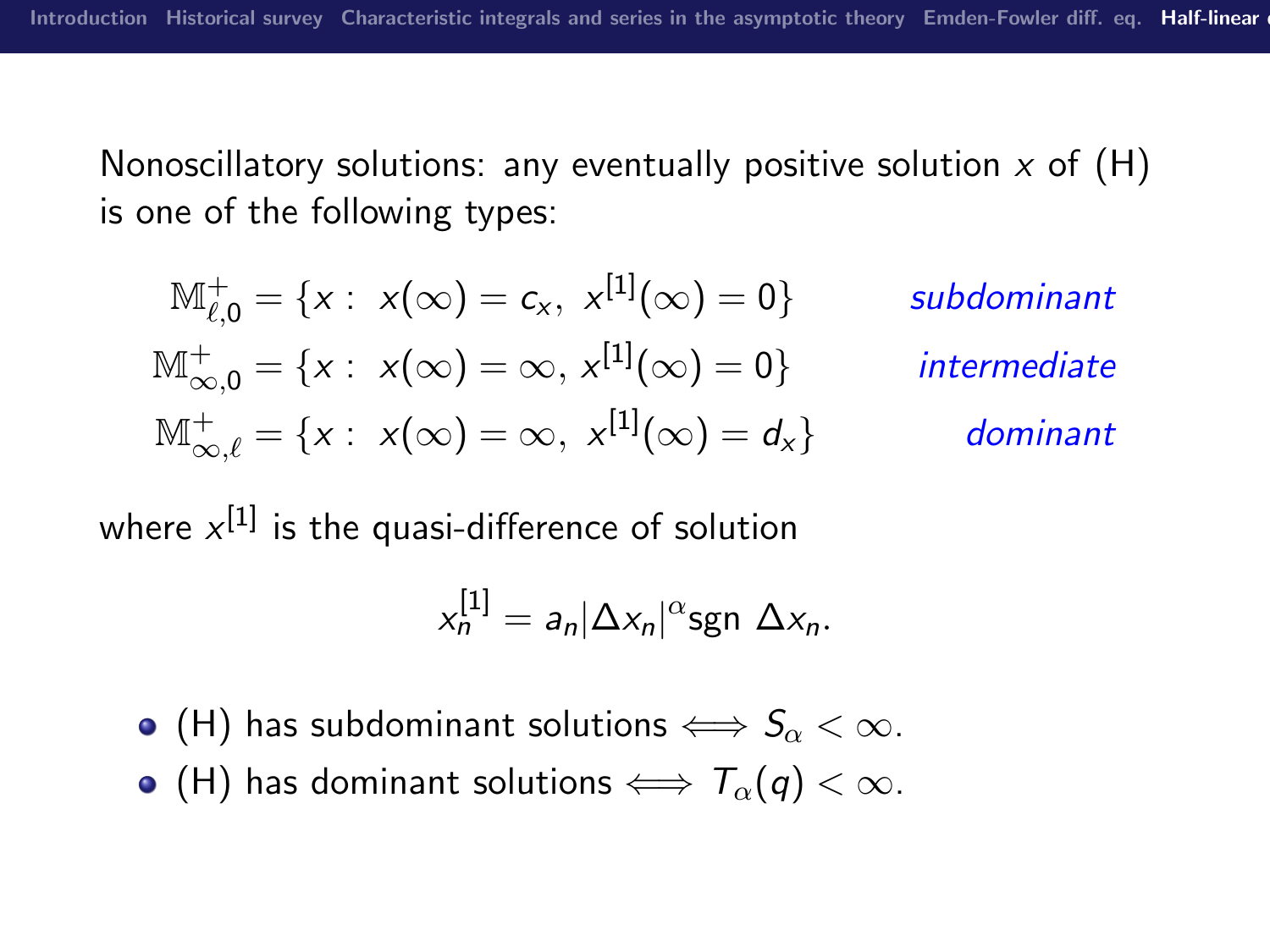#### Theorem 5

For (H) we have:  
\n
$$
i_1
$$
)  $S_{\alpha} < \infty$ ,  $T_{\alpha}(q) < \infty$ . Then  $\mathbb{M}_{\ell,0}^+ \neq \emptyset$ ,  $\mathbb{M}_{\infty,0}^+ = \emptyset$ ,  $\mathbb{M}_{\infty,\ell}^+ \neq \emptyset$ .  
\n $i_2$ )  $S_{\alpha} = \infty$ ,  $T_{\alpha}(q) < \infty$ . Then  $\mathbb{M}_{\ell,0}^+ = \emptyset$ ,  $\mathbb{M}_{\infty,0}^+ \neq \emptyset$ ,  $\mathbb{M}_{\infty,\ell}^+ \neq \emptyset$ .  
\n $i_3$ )  $S_{\alpha} < \infty$ ,  $T_{\alpha}(q) = \infty$ . In addition, if  $q \neq 1$  assume  
\n
$$
\liminf_{n} a_n > 0.
$$
 (5)

<span id="page-33-0"></span>Then  $\mathbb{M}_{\ell,0}^+ \neq \emptyset$ ,  $\mathbb{M}_{\infty,0}^+ \neq \emptyset$ ,  $\mathbb{M}_{\infty,\ell}^+ = \emptyset$ .  $i_4$ )  $S_\alpha = \infty$ ,  $T_\alpha(1) = \infty$ . Let [\(H\)](#page-30-0) with  $q = 1$  be nonoscillatory. In addition, if  $q\neq 1$  assume [\(5\)](#page-33-0). Then  $\mathbb{M}_{\ell,0}^+=\emptyset$ ,  $\mathbb{M}_{\infty,\ell}^+=\emptyset$  and  $\mathbb{M}_{\infty,0}^+ \neq \emptyset$ .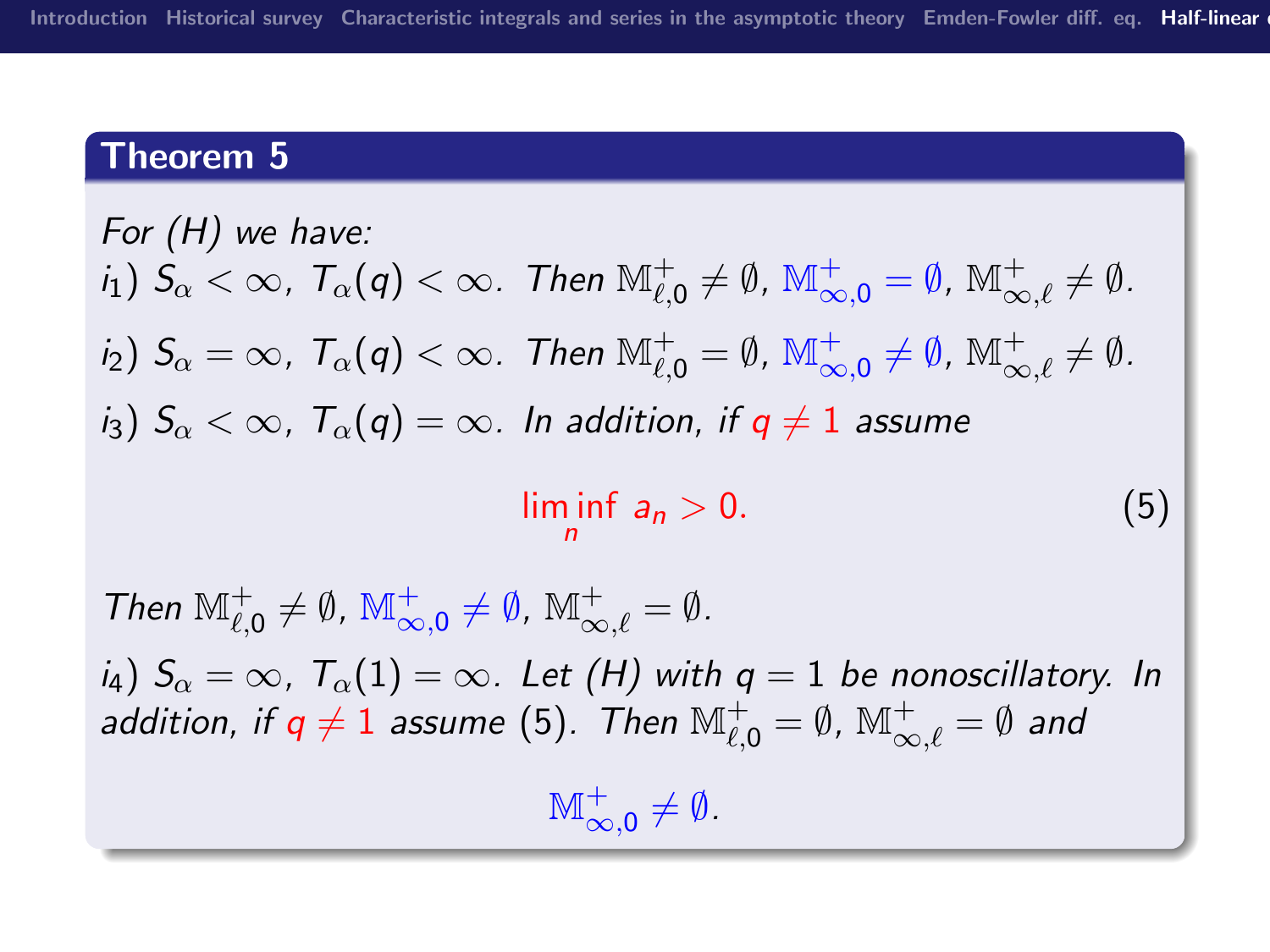#### The convergence of the series  $T_{\alpha}(q)$  depends on q:

**Example.** Let  $0 < \alpha < 1$  and define the sequences a, b so that

$$
\sum_{i=0}^k \left(\frac{1}{a_i}\right)^{1/\alpha} = 2^{k^2}, \quad b_k = 2^{-\alpha k^2} \frac{1}{k+1}.
$$

Then

$$
T_{\alpha}(0) = \sum_{k=1}^{\infty} b_k \left( \sum_{i=0}^{k-1} \left( \frac{1}{a_i} \right)^{1/\alpha} \right)^{\alpha} = \sum_{k=1}^{\infty} \frac{1}{k+1} 2^{-\alpha(2k-1)} < \infty,
$$
  

$$
T_{\alpha}(1) = \sum_{k=0}^{\infty} \frac{1}{k+1} 2^{-\alpha k^2} 2^{\alpha k^2} = \sum_{k=0}^{\infty} \frac{1}{k+1} = \infty,
$$
  

$$
S_{\alpha} \leq \beta^{1/\alpha} \sum_{k=0}^{\infty} 2^{k^2} \left( \frac{1}{k+1} \right)^{1/\alpha} 2^{-k^2} < \infty.
$$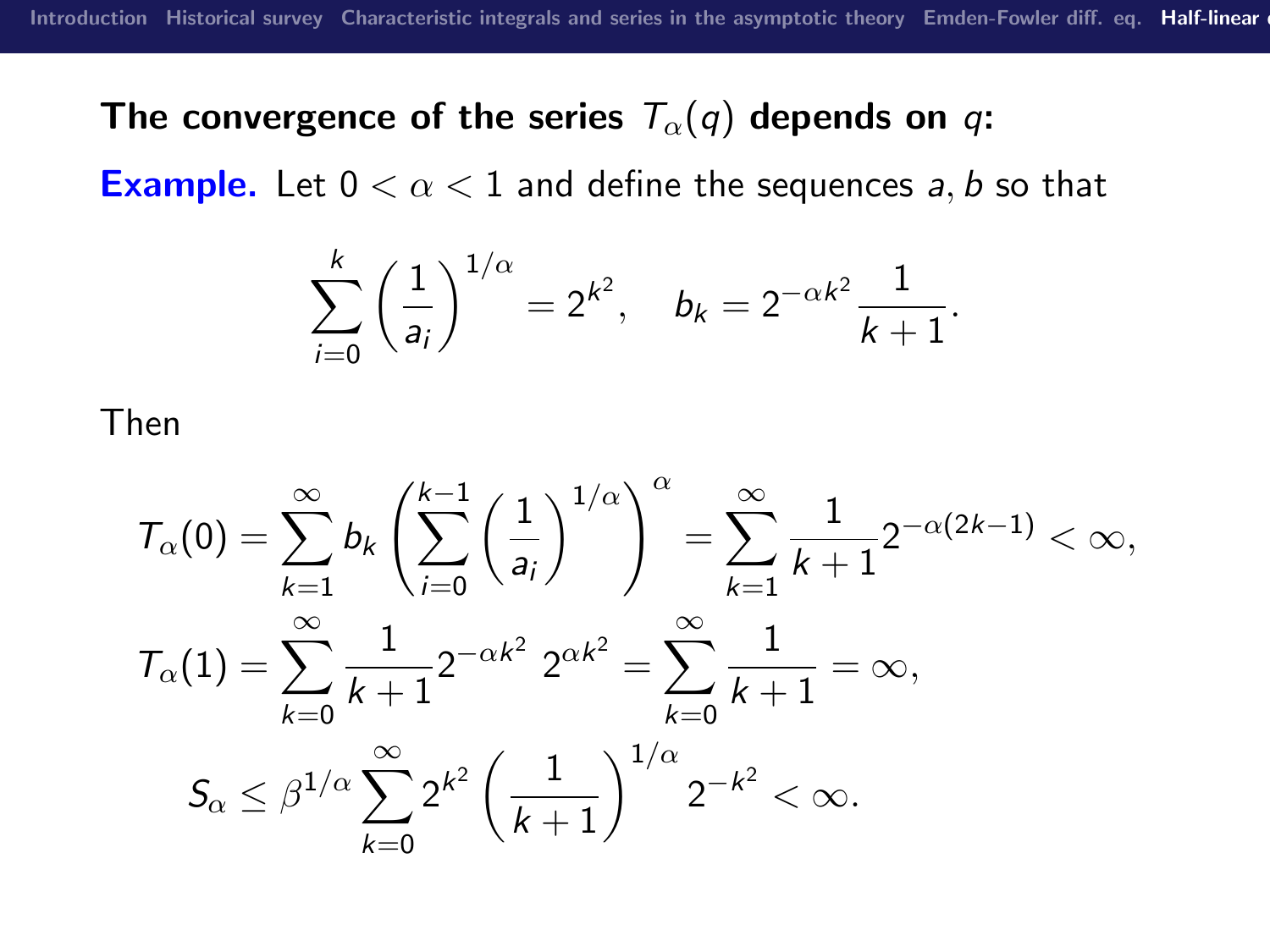**Hence** 

$$
\mathcal{S}_\alpha<\infty,\quad \ \mathcal{T}_\alpha(\mathfrak{q})<\infty\ \ \text{ for } \mathfrak{q}\leq 0,\quad \ \mathcal{T}_\alpha(1)=\infty.
$$

 $q = 1$  all unbounded solutions of [\(H\)](#page-30-0) are intermediate

 $\bullet$   $q \leq 0$  all unbounded positive solutions of [\(H\)](#page-30-0) are dominant.

The delay argument changes the growth of unbounded solutions!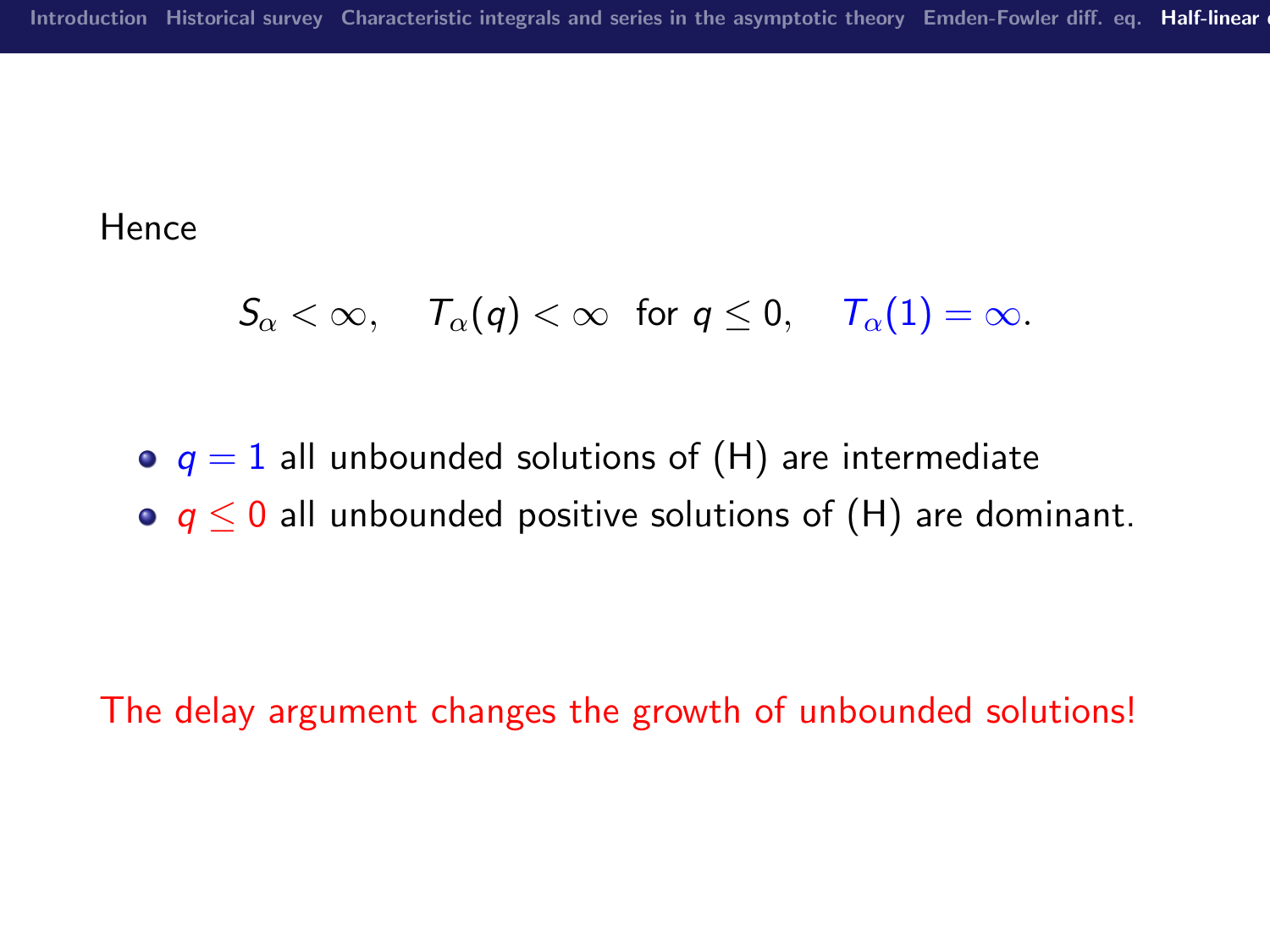#### **Example.** Consider the linear equation

<span id="page-36-0"></span>
$$
\Delta^2 x_n + b_n x_{n+1} = 0, \qquad (6)
$$

and the delay equation

<span id="page-36-1"></span>
$$
\Delta^2 y_n + b_n y_{n-5} = 0, \qquad (7)
$$

where

$$
b_n = 3^{-10n+25} (3^{-4n-4} + 2 \cdot 3^{-2n-1} + 1).
$$

We have  $S_1 < \infty$ , so both equations have subdominant solutions.  $\rightarrow$  [\(6\)](#page-36-0) is nonoscillatory (subdominant and dominant solutions)  $\leftrightarrow$  [\(7\)](#page-36-1) has bounded positive solution and oscillatory solution  $y = \{(-1)^n 3^{-n^2}\}.$ 

The delay produces oscillatory solutions!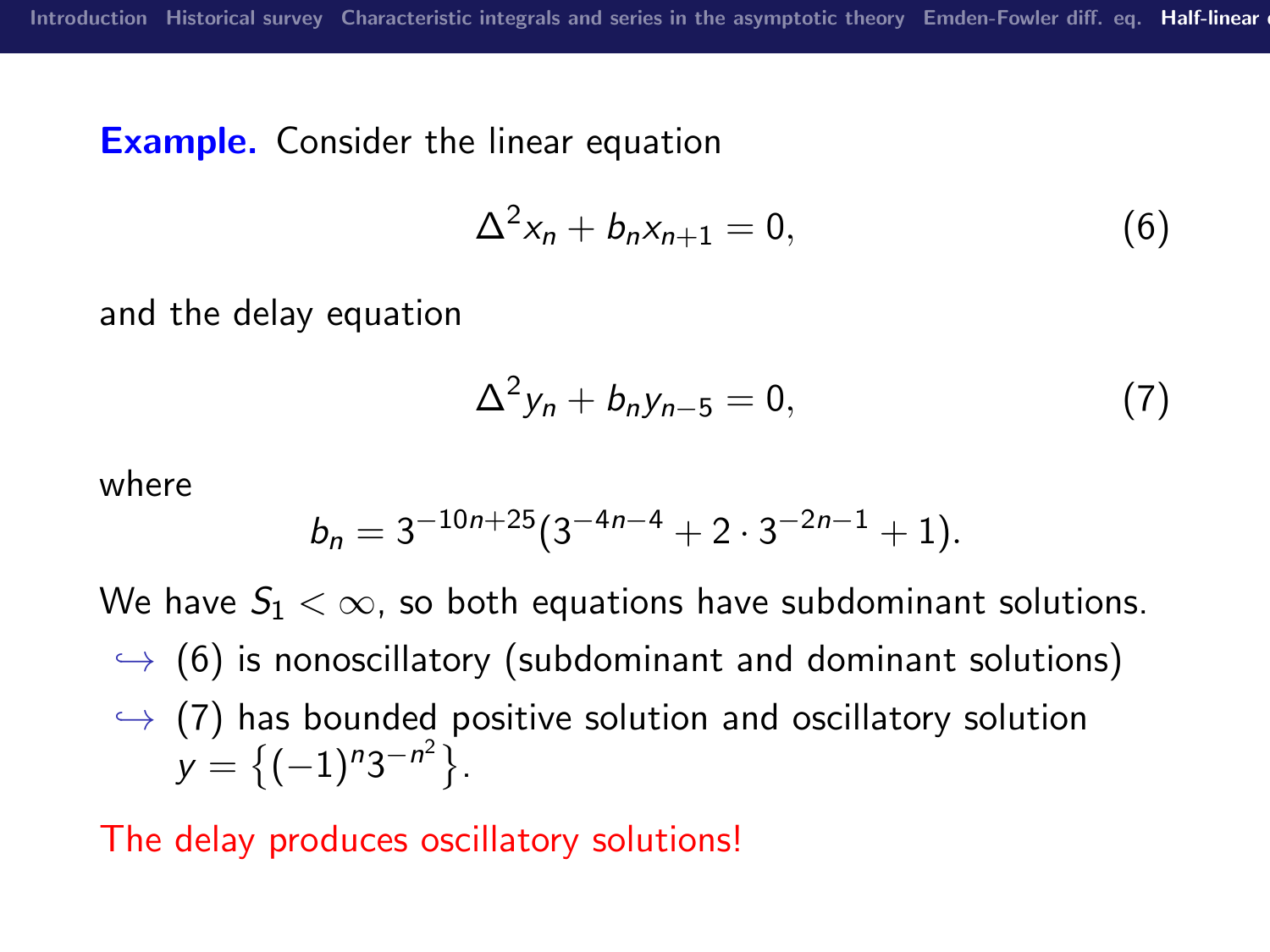**Example.** Consider the linear equation

<span id="page-37-0"></span>
$$
\Delta(a_n\Delta x_n)+b_nx_{n+1}=0
$$
 (8)

and the delay equation

<span id="page-37-1"></span>
$$
\Delta(a_n\Delta y_n)+b_ny_{n-\tau}=0,\quad \tau\in\mathbb{N},\qquad \qquad (9)
$$

where

$$
a_0=1, a_{n+1}=2^{-n^2}\left(2^{(2n+1)}-1\right)^{-1} (n\geq 0), b_n=2^{-n^2+2n}.
$$

Then  $S_1 = \infty$ ,  $T_1(1) = \infty$  and  $T_1(-1) < \infty$ .

$$
\hookrightarrow
$$
 (8) has all solutions oscillatory  
\n $\hookrightarrow$  (9) has nonoscillatory (intermediate and dominant) solutions.

The delay produces nonoscillatory solutions!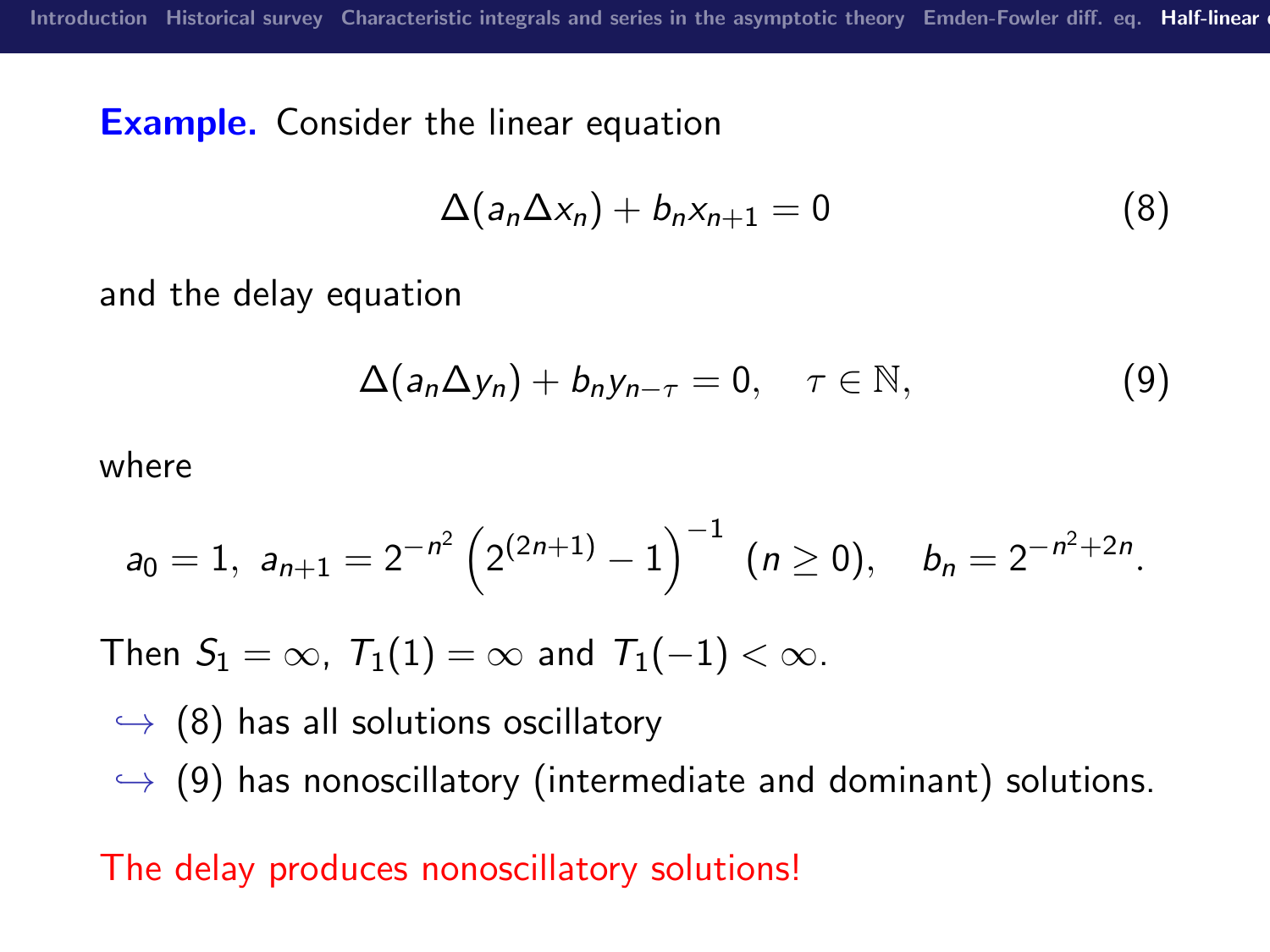### **[Introduction](#page-1-0)**

- **[Historical survey](#page-6-0)**
- 3 [Characteristic integrals and series in the asymptotic theory](#page-14-0)
- **[Emden-Fowler differential equations](#page-23-0)**
- 5 [Half-linear difference equations](#page-29-0)

[The effect of the delay to the asymptotics](#page-29-0)

### <span id="page-38-0"></span>6 [Equations with bounded](#page-38-0) Φ-Laplacian

M. Cecchi, Z.D., M. Marini (2009–2013)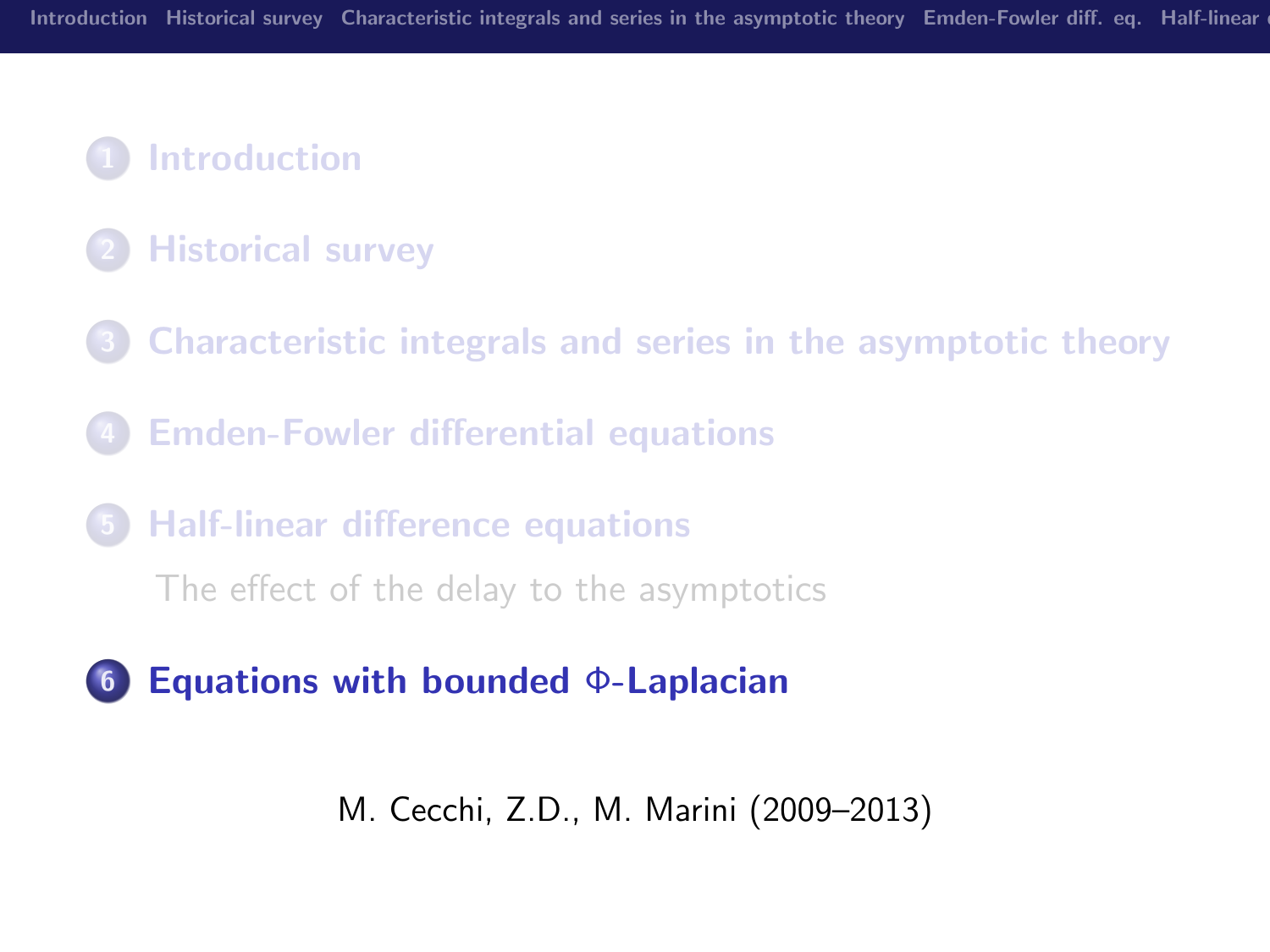#### Consider equation with bounded phi-Laplacian

$$
(a(t)\Phi(x'))' + b(t)F(x) = 0, \quad (t \ge 0)
$$
 (E<sub>Φ</sub>)

where:

 $(i)$   $\Phi$  is an increasing odd homeomorphismus

<span id="page-39-0"></span>
$$
\Phi:\mathbb{R}\to(-\sigma,\sigma),
$$

 $0 < \sigma < \infty$ ,  $\Phi(u)u > 0$  for  $u \neq 0$ ;

(ii) F is a real continuous increasing function on  $\mathbb R$  such that  $F(u)u > 0$  for  $u \neq 0$ ;

(iii)  $a, b : [0, \infty) \rightarrow (0, \infty)$  are continuous functions and

$$
\int_0^\infty b(t)\,dt < \infty\,.
$$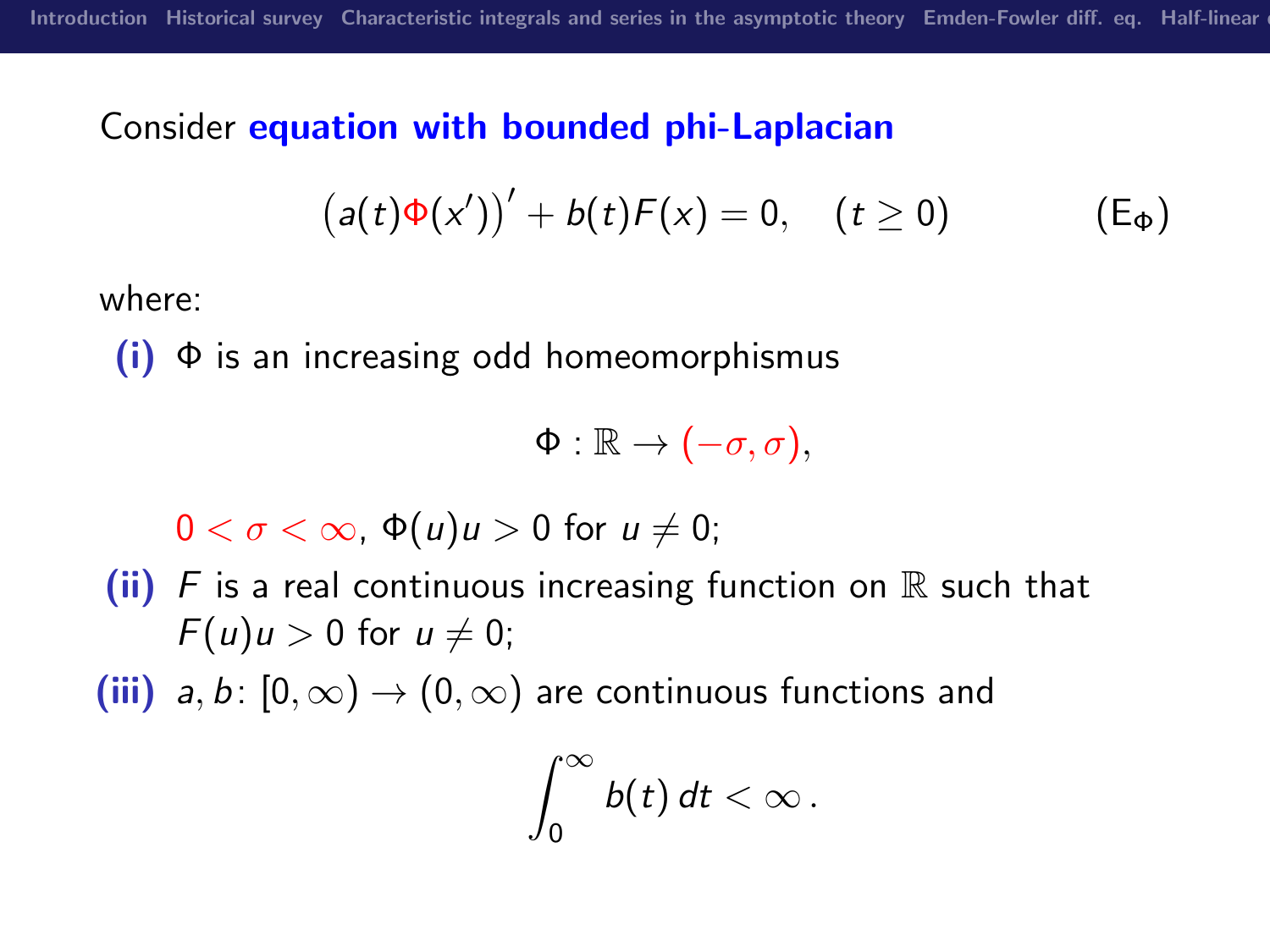Prototypes are PDE's involving the mean curvature operator

$$
\mathsf{div}\left(\Phi(\nabla u)\right) = \mathsf{div}\left(\frac{\nabla u}{\sqrt{1+|\nabla u|^2}}\right)
$$

Mean curvature operator:  $\Phi_C : \mathbb{R} \to (-1,1)$ 

$$
\Phi_C(u) = \frac{u}{\sqrt{1+|u|^2}}
$$

The lack of the homogeneity property  $\Phi(uv) = \Phi(u)\Phi(v)$ !

Equation with p-Laplacian  $\hookrightarrow$  as a two-dimensional system

$$
x'=\frac{1}{\Phi_{\rho}^*(a(t))}\Phi_{\rho}^*(y) , \quad y'=-b(t)|x|^{\beta}\operatorname{sgn} x
$$

 $\Phi^*_{\rho}(u)=|u|^{1/\alpha}$  sgn  $u.$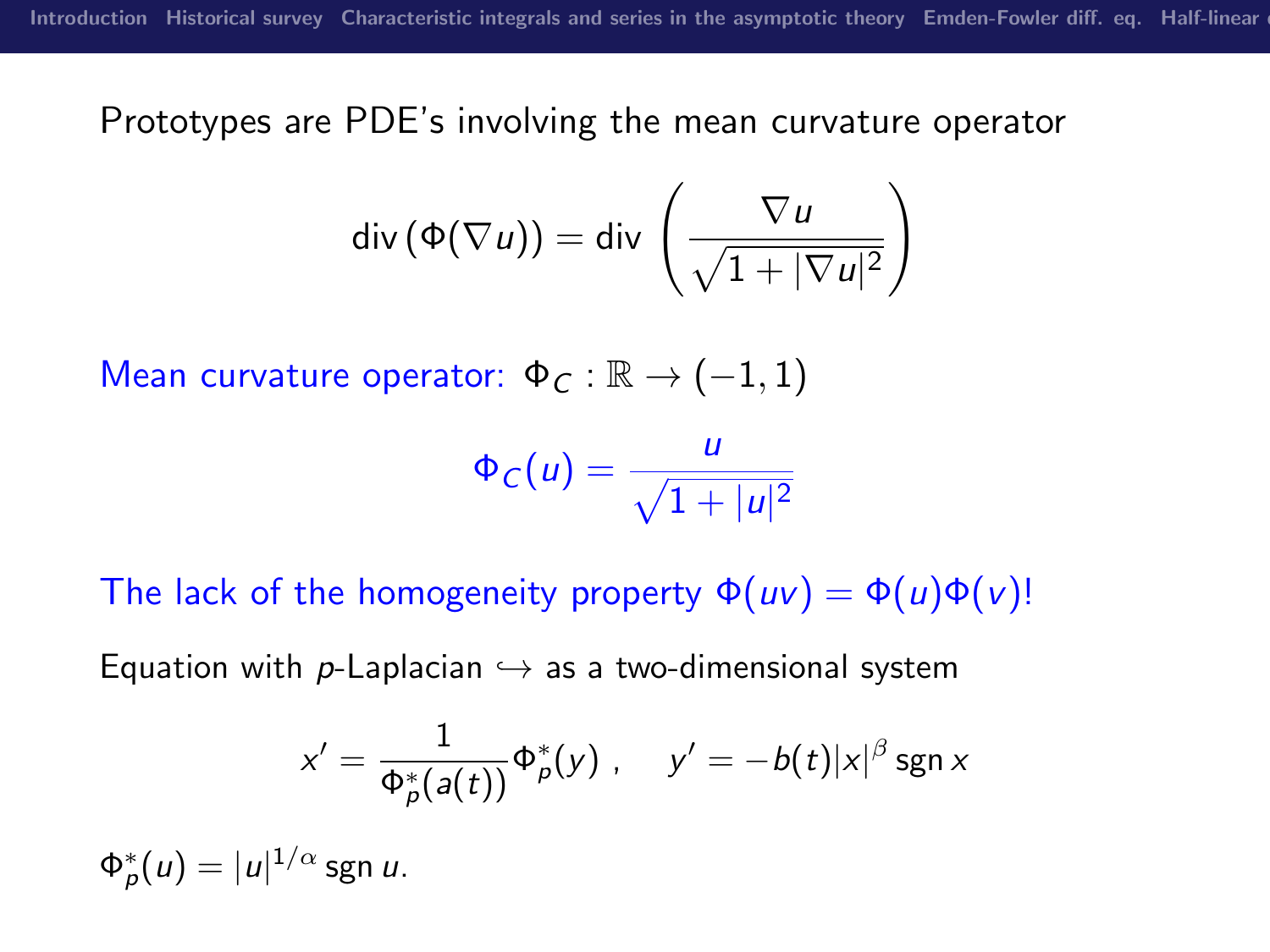$\hookrightarrow$  Consider the integral

$$
I_{\lambda} = \int_0^{\infty} \Phi^* \left( \frac{\lambda}{a(t)} \right) dt
$$

where Φ<sup>∗</sup> is the inverse function of Φ and

$$
\Lambda=\cap_{t\geq 0}\big(0,\sigma a(t)\big).
$$

Two different cases when  $\sigma < \infty$ :

- lim inf $f_{t\to\infty} a(t) = 0$ :  $\Lambda = \emptyset$ .
- lim inf $t\rightarrow\infty$  a(t) > 0:  $\Lambda$  is a bounded nonempty interval. Leighton type oscillation criterion, . . .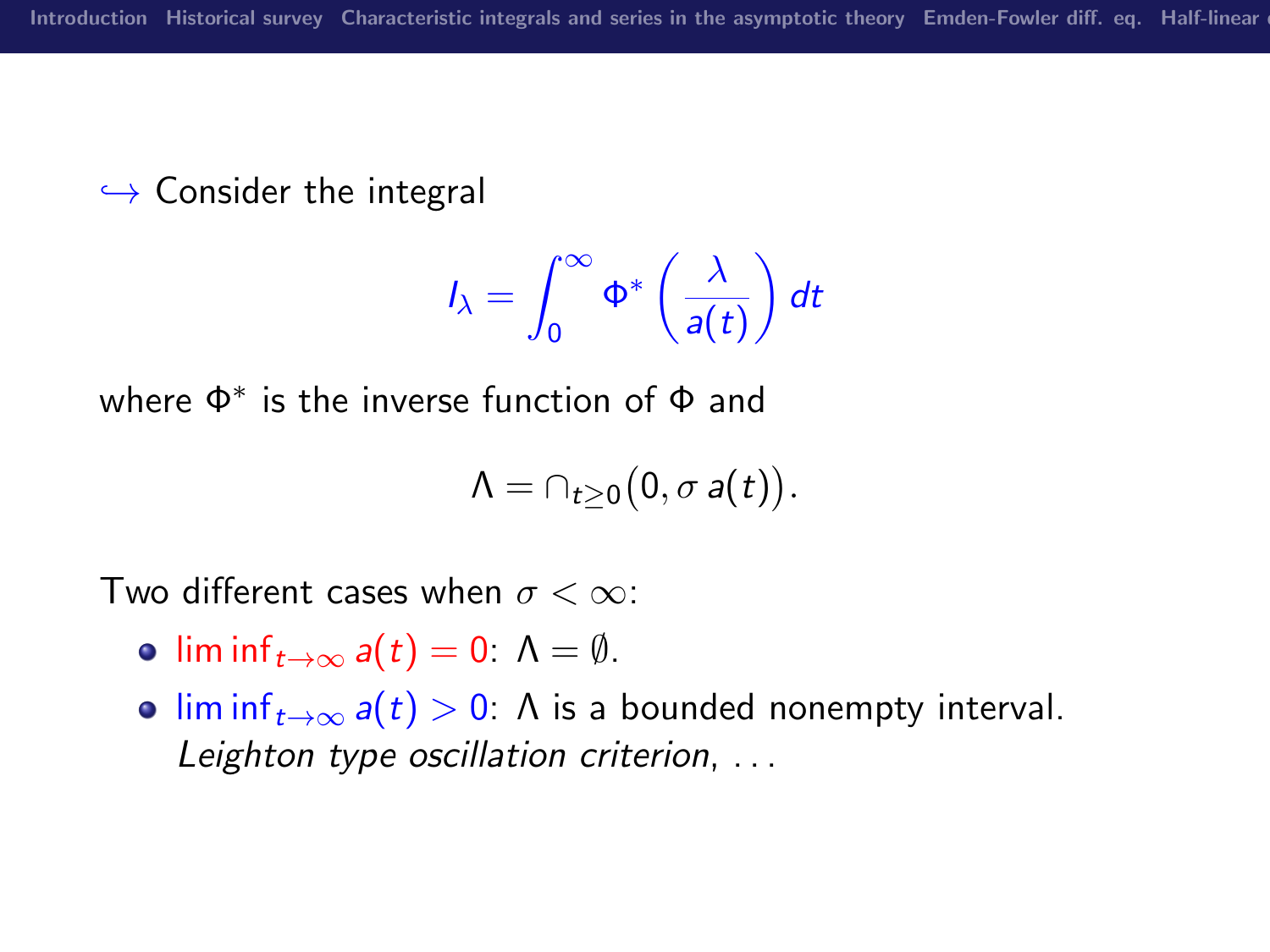#### Theorem 6

<span id="page-42-0"></span>Assume lim inf $t\rightarrow\infty$  a(t) = 0.  $i_1$ ) If

$$
\limsup_{t\to\infty}\frac{1}{a(t)}\int_t^\infty b(s)\,ds=\infty\,,
$$

then any continuable solution of  $(E_{\Phi})$  $(E_{\Phi})$  is oscillatory.  $i_2$ ) If

$$
\limsup_{t\to\infty}\frac{1}{a(t)}\int_t^\infty b(s)\,ds<\infty\qquad \qquad (10)
$$

and there exists  $\overline{\mu} > 0$  such that

$$
\int^{\infty}\Phi^*\left(\overline{\mu}\,\frac{1}{a(t)}\int_t^{\infty}b(s)\,ds\right)\,dt<\infty\,,
$$

then [\(E](#page-39-0)<sub>Φ</sub>) has nonoscillatory sols.  $x \sim L$  for any  $L > 0$  sufficiently small.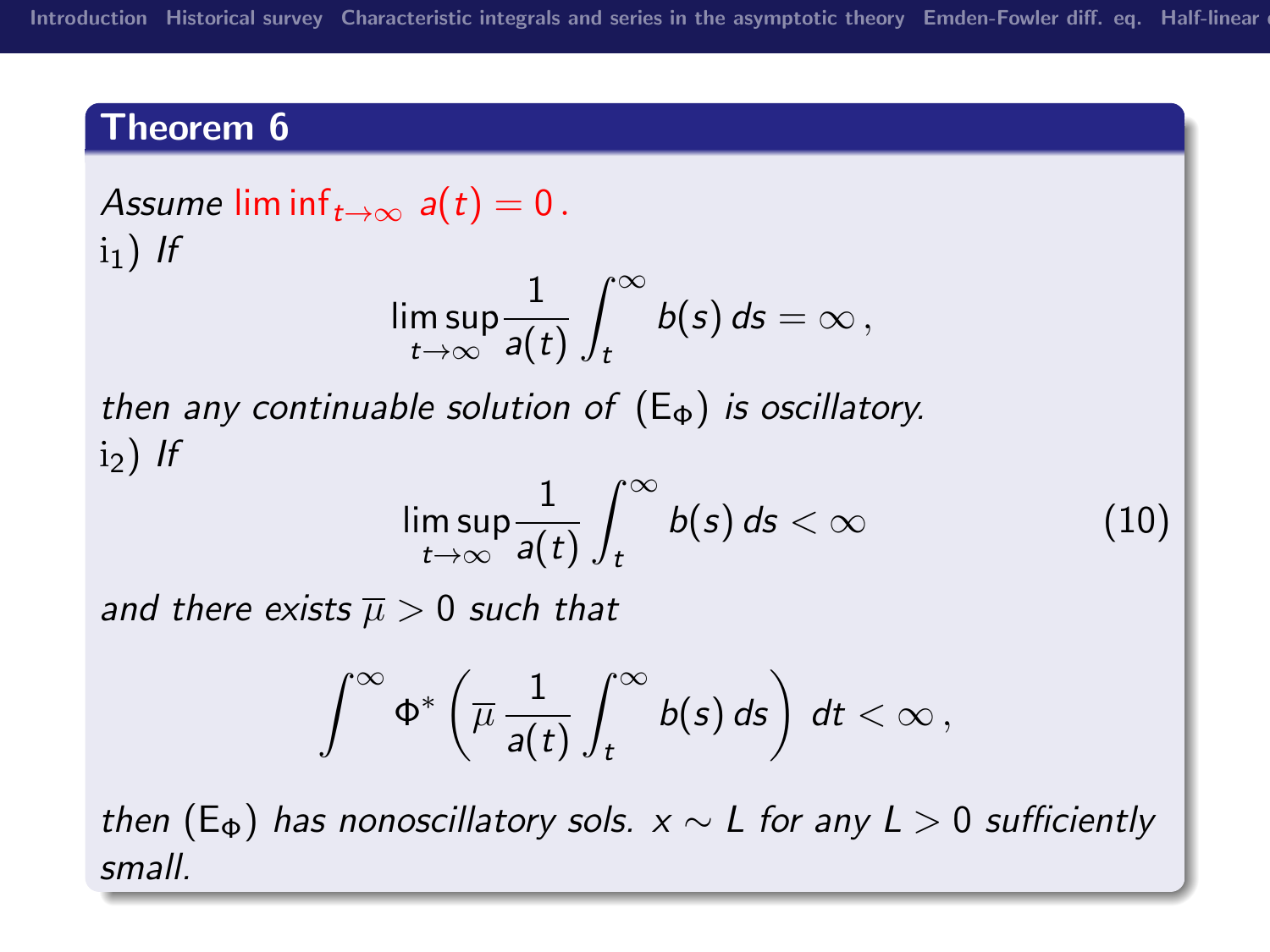## Discrete analogue

#### Difference equation with bounded  $\Phi$  Laplacian

<span id="page-43-0"></span>
$$
\Delta(a_n\Phi(\Delta x_n))+b_n|x_{n+1}|^{\gamma}\text{sgn }x_{n+1}=0, \qquad (D_{\Phi})
$$

where  $\gamma > 0$ ,  $\gamma \neq 1$ ,  $\Phi : \mathbb{R} \to (-\sigma, \sigma)$ ,  $\sigma < \infty$  and

$$
\sum_{n=0}^{\infty}\frac{1}{a_n}=\infty,\quad \sum_{n=0}^{\infty}b_n<\infty.
$$

Prototype:  $\Phi_C : \mathbb{R} \to (-1,1)$  (Mean curvature operator)

Solutions of  $(D_{\Phi})$  $(D_{\Phi})$  satisfying  $x_{n_0} = c$ ,  $x_{n_0+1} = d$   $(n_0 \ge 0)$  need not exist for arbitrary c, d!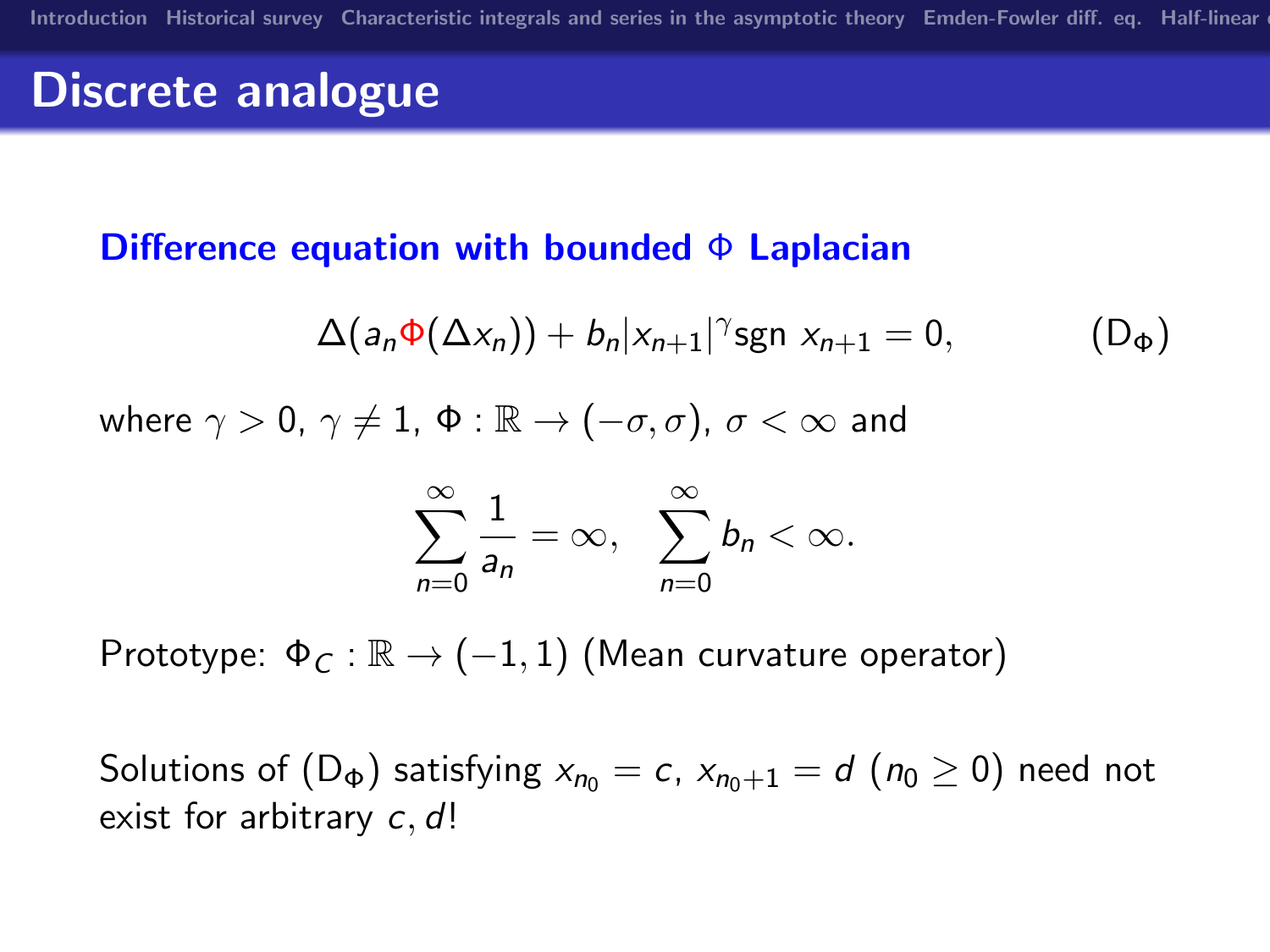### Theorem 7

<span id="page-44-1"></span>Assume

<span id="page-44-0"></span>
$$
\limsup_{n} \frac{1}{a_n} \sum_{k=n}^{\infty} b_k > 0.
$$
 (11)

Then  $(D_{\Phi})$  $(D_{\Phi})$  is oscillatory.

Condition [\(11\)](#page-44-0)  $\implies$  lim inf<sub>t→∞</sub>  $a(t) = 0$ .

Theorem [7](#page-44-1) does not have a continuous counterpart!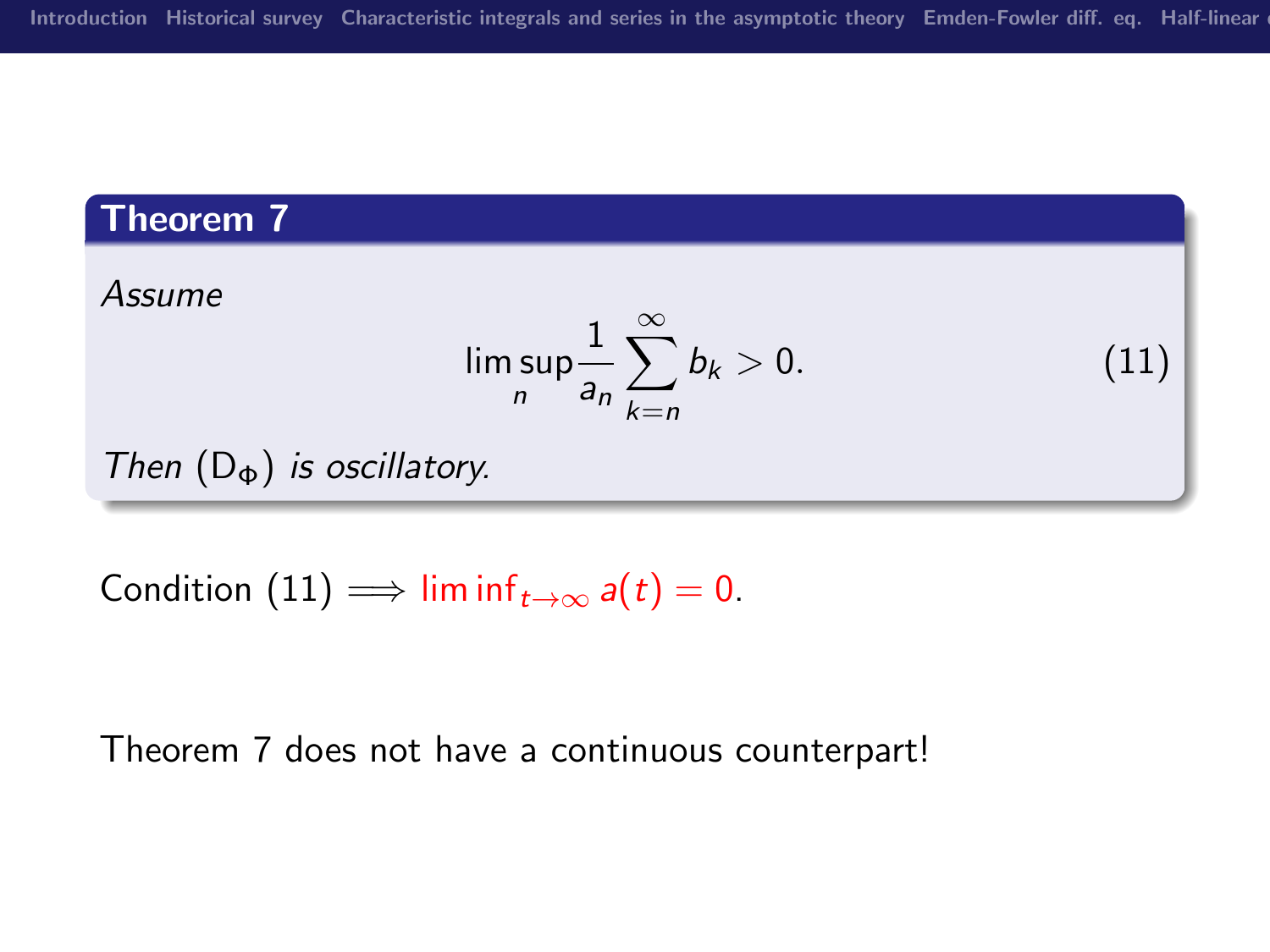# If  $\widetilde{a}$ ,  $\widetilde{b}$  are continuous positive functions for  $t \ge t_0$  such that

$$
\int_{t_0}^{\infty} \widetilde{b}(t) dt < \infty,
$$
  

$$
0 = \liminf_{t \to \infty} \frac{1}{\widetilde{a}(t)} \int_{t}^{\infty} \widetilde{b}(s) ds < \limsup_{t \to \infty} \frac{1}{\widetilde{a}(t)} \int_{t}^{\infty} \widetilde{b}(s) ds,
$$

then the differential equation

$$
((\widetilde{a}(t)\Phi(x'(t)))' + \widetilde{b}(t)|x(t)|^{\gamma} \operatorname{sgn} x(t) = 0
$$

can have by Theorem [6](#page-42-0) nonoscillatory solutions!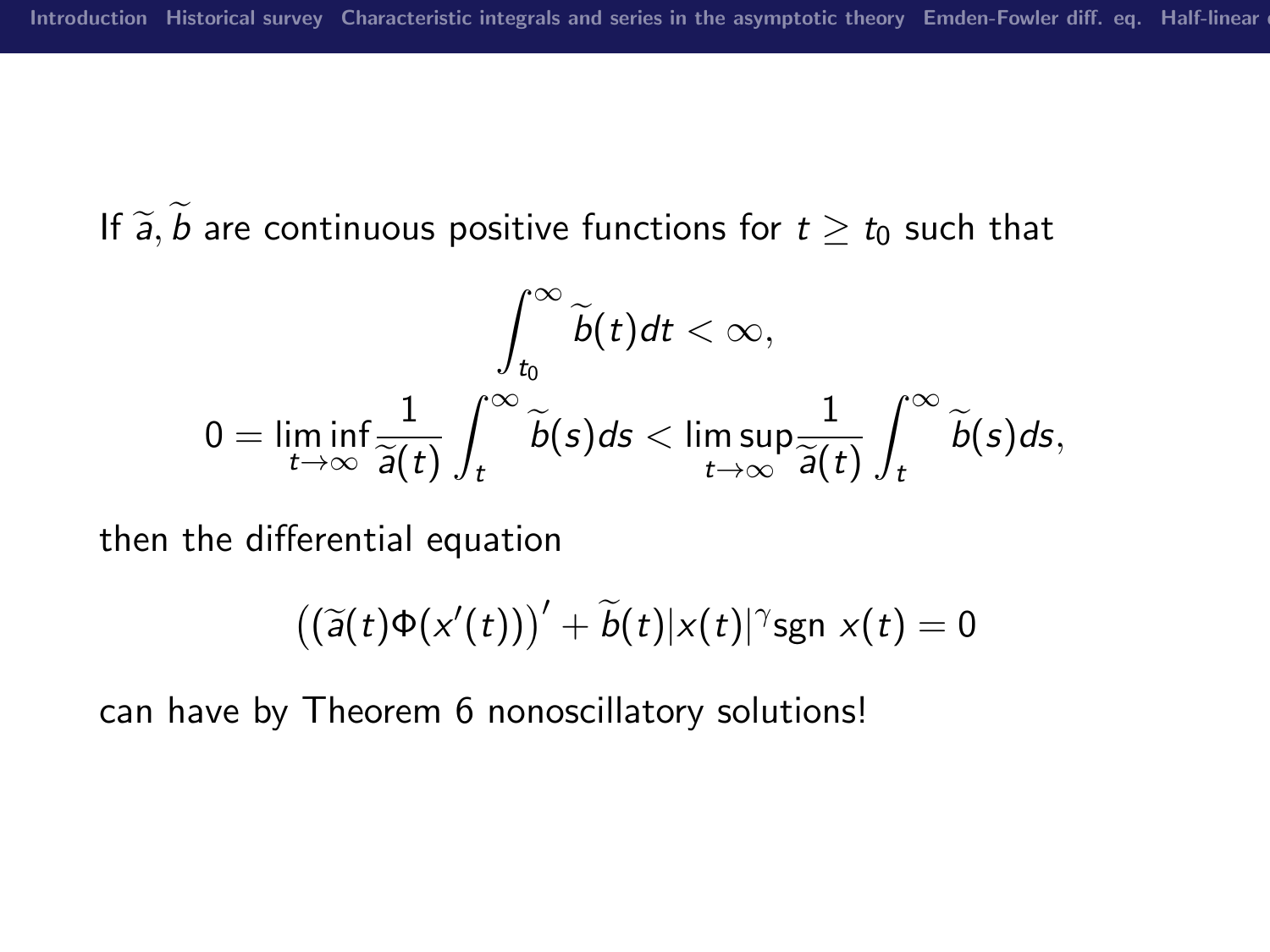### Consider

$$
\Delta(a_n\Phi(\Delta x_n))+b_n|x_{n+1}|^\gamma \text{sgn }x_{n+1}=0, \qquad (D_\Phi)
$$

where

$$
\lim_{u\to 0}\frac{\Phi(u)}{u}=c\quad(0 (12)
$$

<span id="page-46-0"></span>
$$
\Phi_C(u) = \frac{u}{\sqrt{1+|u|^2}} \quad \dots \quad c=1
$$

Comparison with the Emden-Fowler equation

$$
\Delta(a_n \Delta y_n) + b_n |y_{n+1}|^{\gamma} \text{ sgn } y_{n+1} = 0 \quad \gamma \neq 1. \tag{13}
$$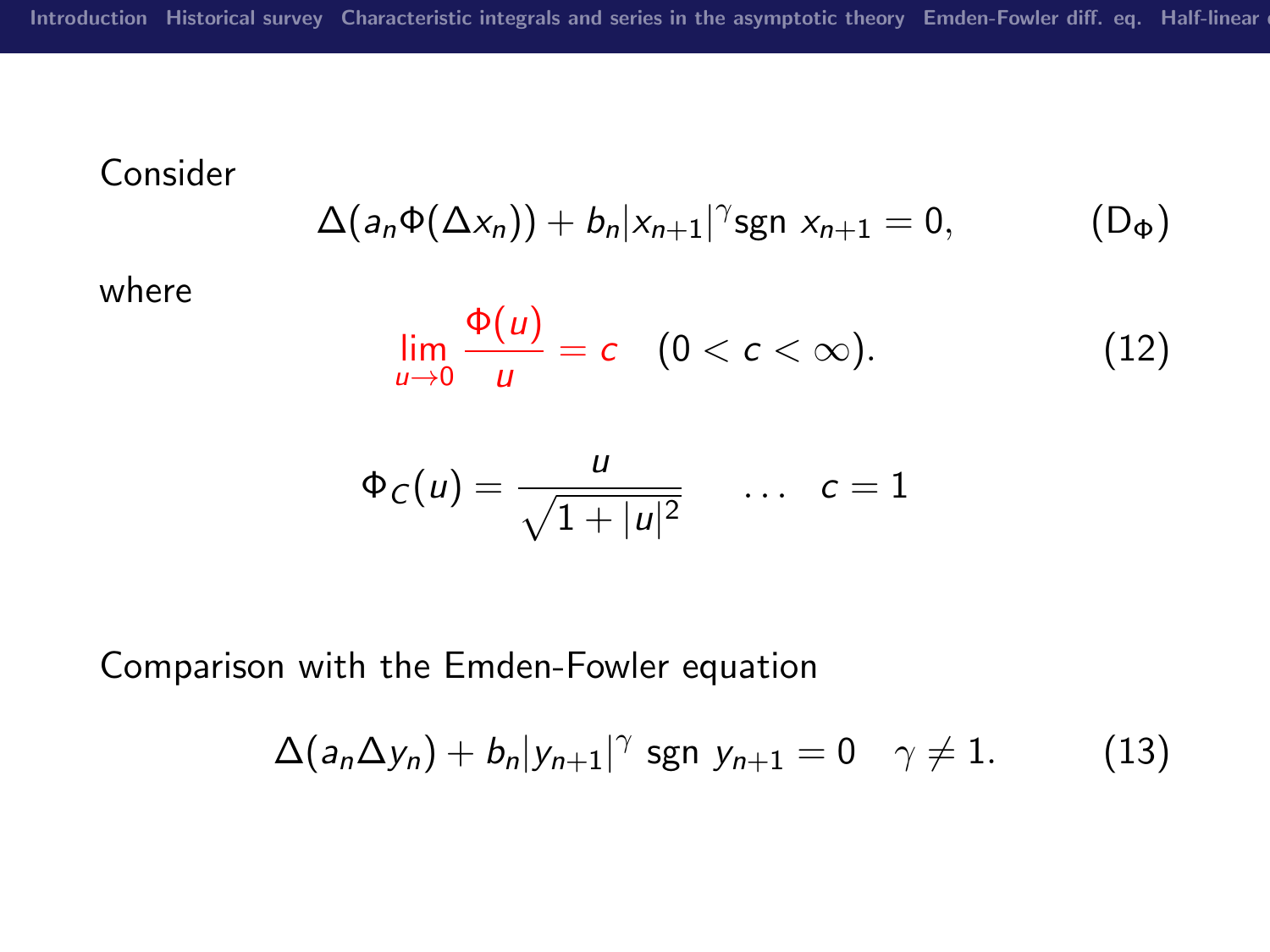### Theorem 8

Let  $\gamma > 1$ . Equation ( $D_{\Phi}$ ) is oscillatory if and only if Emden-Fowler equation [\(13\)](#page-46-0) is oscillatory, i.e.

$$
\sum_{n=0}^{\infty} \frac{1}{a_n} \sum_{k=n}^{\infty} b_k = \infty.
$$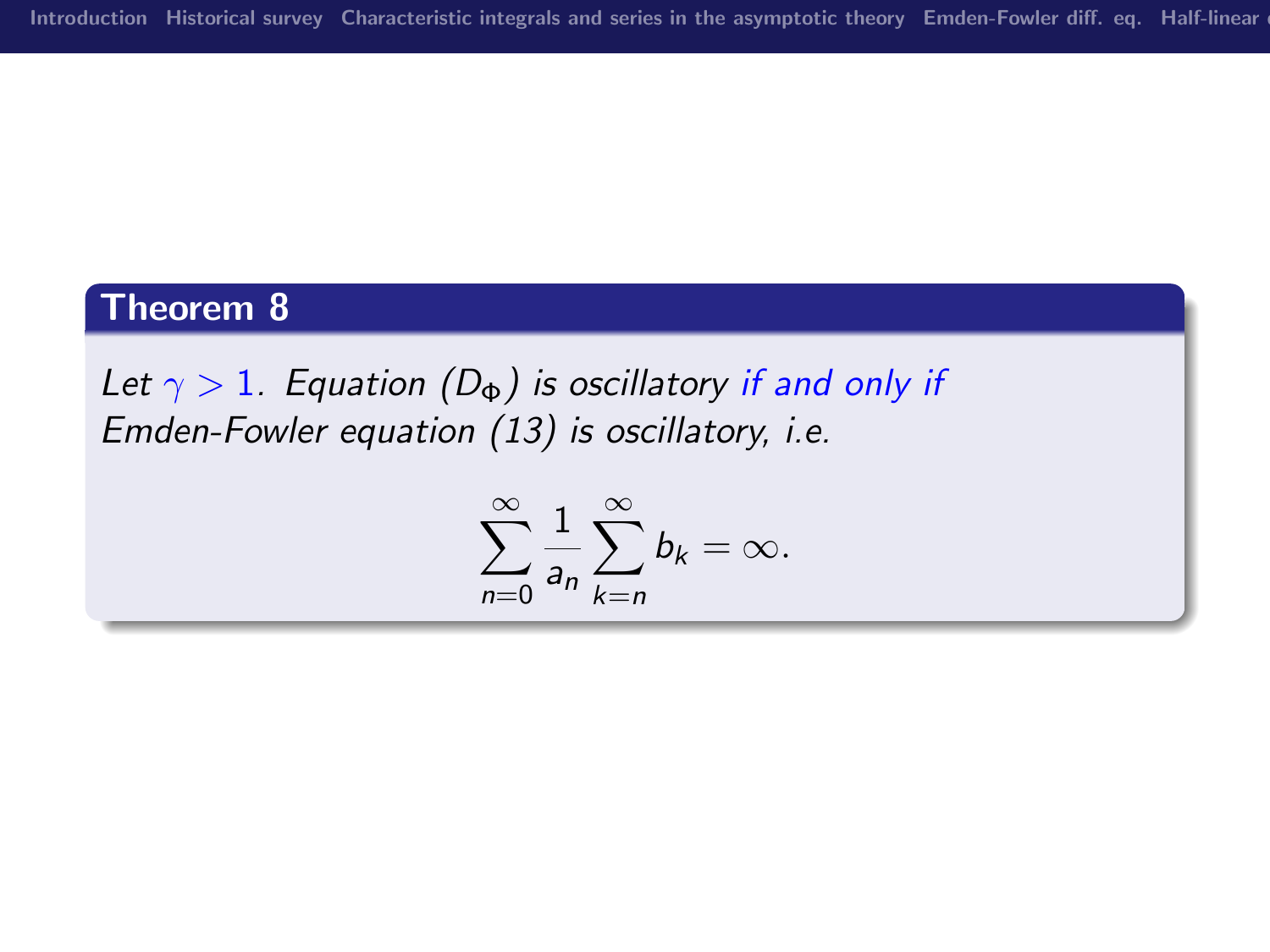## References

- 量 CECCHI M., DOŠLÁ Z., MARINI M., VRKOČ I.: Integral conditions for nonoscillation of second order nonlinear differential equations, Nonlinear Anal. 64 (2006).
- DOŠLÁ Z., VRKOČ I.: On extension of the Fubini theorem and its H application to the second order differential equations, Nonlinear Anal. 57 (2004).
- $\Box$  CECCHI M., DOŠLÁ Z., MARINI M.:, Oscillation of a class of differential equations with generalized Phi-Laplacian, Proc. Royal. Soc. Edin. (2013)
- F DOŠLÁ Z., MARINI M.:, On super-linear Emden-Fowler type differential equations, J. Math. Anal. Appl. (2014).
- F KORDONIS I.G.E., PHILOS CH.G.: On the oscillation of nonlinear two-dimensional differential systems, Proc. Amer. Math. Soc. 126 (1998).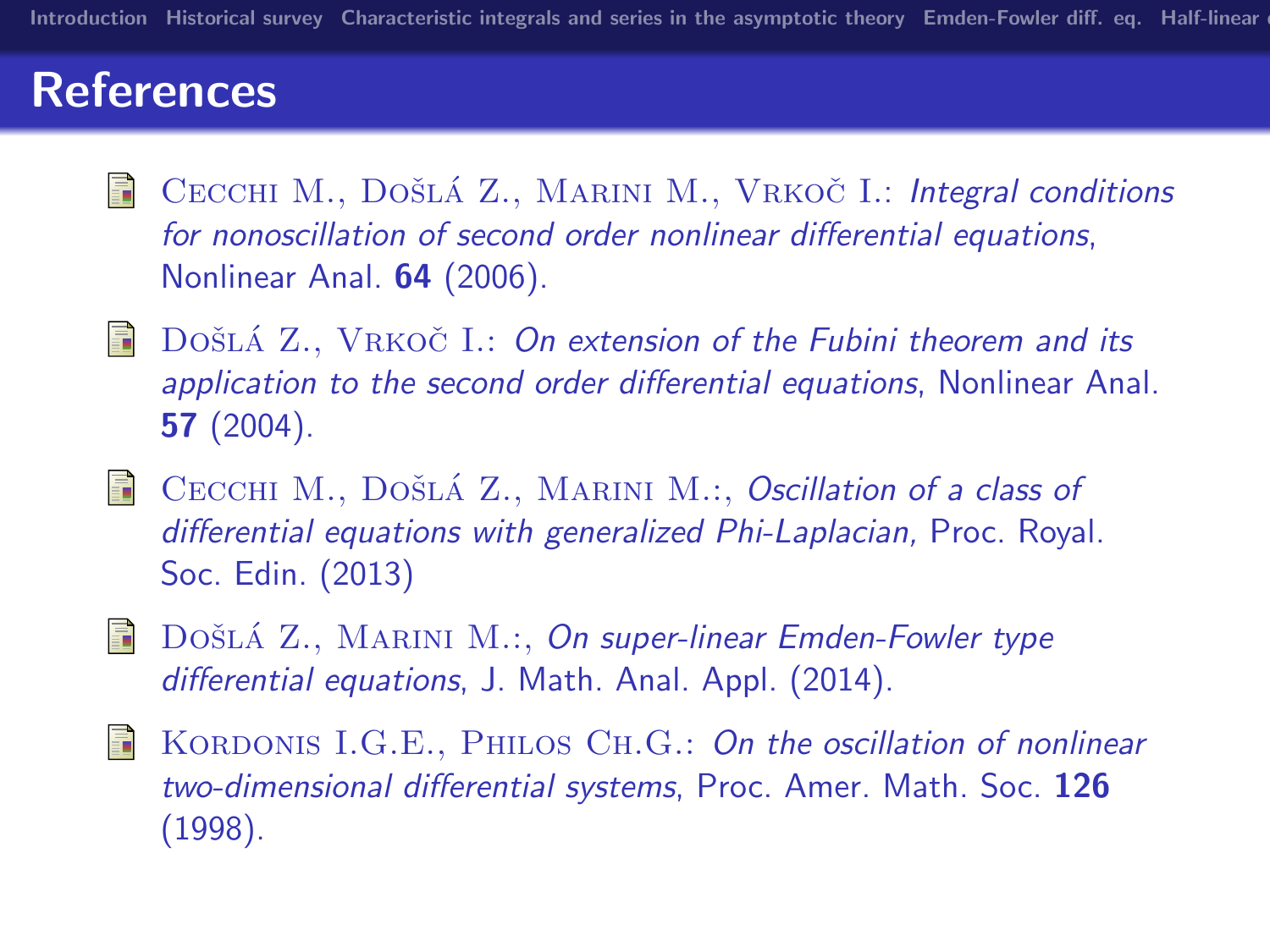# References II

- E KUSANO T., NAITO Y.: Oscillation and nonoscillation criteria for second order quasilinear differential equations, Acta Math. Hungar. 76 (1997), 81-99.
- H MIRZOV J.D.: Asymptotic properties of solutions of the systems of nonlinear nonautonomous ordinary differential equations, (Russian), Maikop, Adygeja Publ. 1993. English translation: Folia, Mathematics 14, Masaryk University Brno 2004.
- H ROGOVCHENKO Y.V., TUNCAY F.: Oscillation criteria for second-order nonlinear differential equations with damping, Nonlinear Anal. 69 (2008), 208-221.
- Sugie J., Yamaoka N.: Growth conditions for oscillation of nonlinear differential equations with p-Laplacian, J. Math. Anal. Appl. 306 (2005), 18-34.
- YAMAOKA N.: Oscillation criteria for second-order damped F. nonlinear differential equations with p-Laplacian, J. Math. Anal. Appl. 325 (2007), 932-948.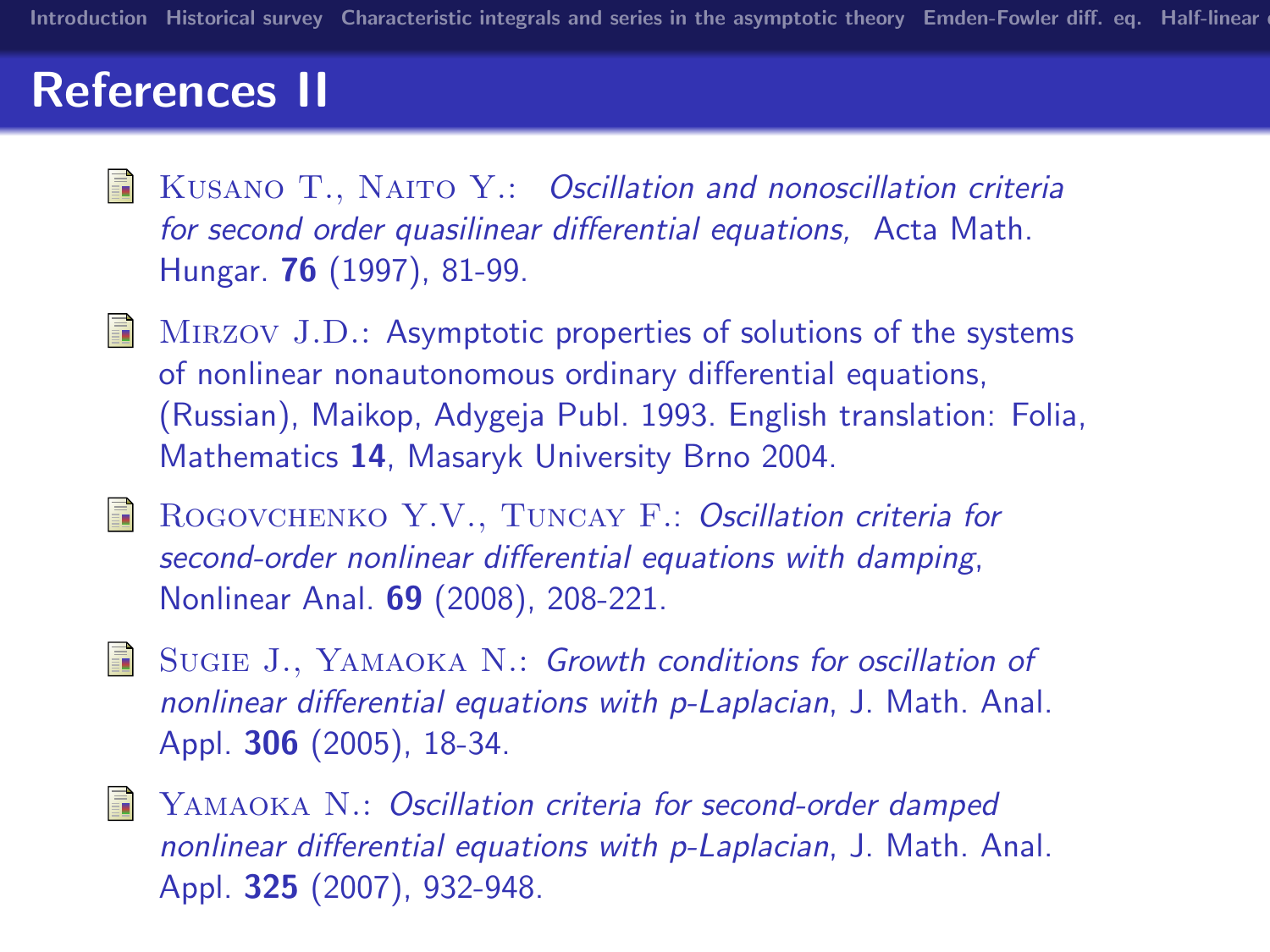# References III

- Agarwal R.P, Bohner M., Grace S.R., 'Regan D.: Discrete Oscillation Theory, Hindawi Publ. Corp., New York , 2005.
- $\blacksquare$  CECCHI M., DOŠLÁ Z., MARINI M., I. VRKOČ: Summation inequalities and half-linear difference equations, J. Math. Anal. Appl., 302, 2005, 1-13.
- $\blacksquare$  CECCHI M., DOŠLÁ Z., MARINI M.: On the growth of nonoscillatory solutions for difference equations with deviating argument, Adv. Difference Equ. (2008)
- **J.** Jiang, X. Li: Oscillation and nonoscillation of two-dimensional difference systems, J. Computat. Appl. Math., 188, (2006), 77-88.
- **H.F. HUO, W.T. LI: Oscillation of certain two-dimensional nonlinear** difference systems, Comp. Math. Appl., 45, (2003), 1221-1226.
- W.T. Li: Classification Schemes for Nonoscillatory Solutions of Two-Dimensional Nonlinear Difference Systems, Computers Math. Appl. 42, (2001), 341–355.
- **P.J.Y. WONG, R.P. AGARWAL: Oscillation and monotone solutions of** second order quasilinear difference equations, Funkc. Ekvacioj, 39, (1996), 491-507.